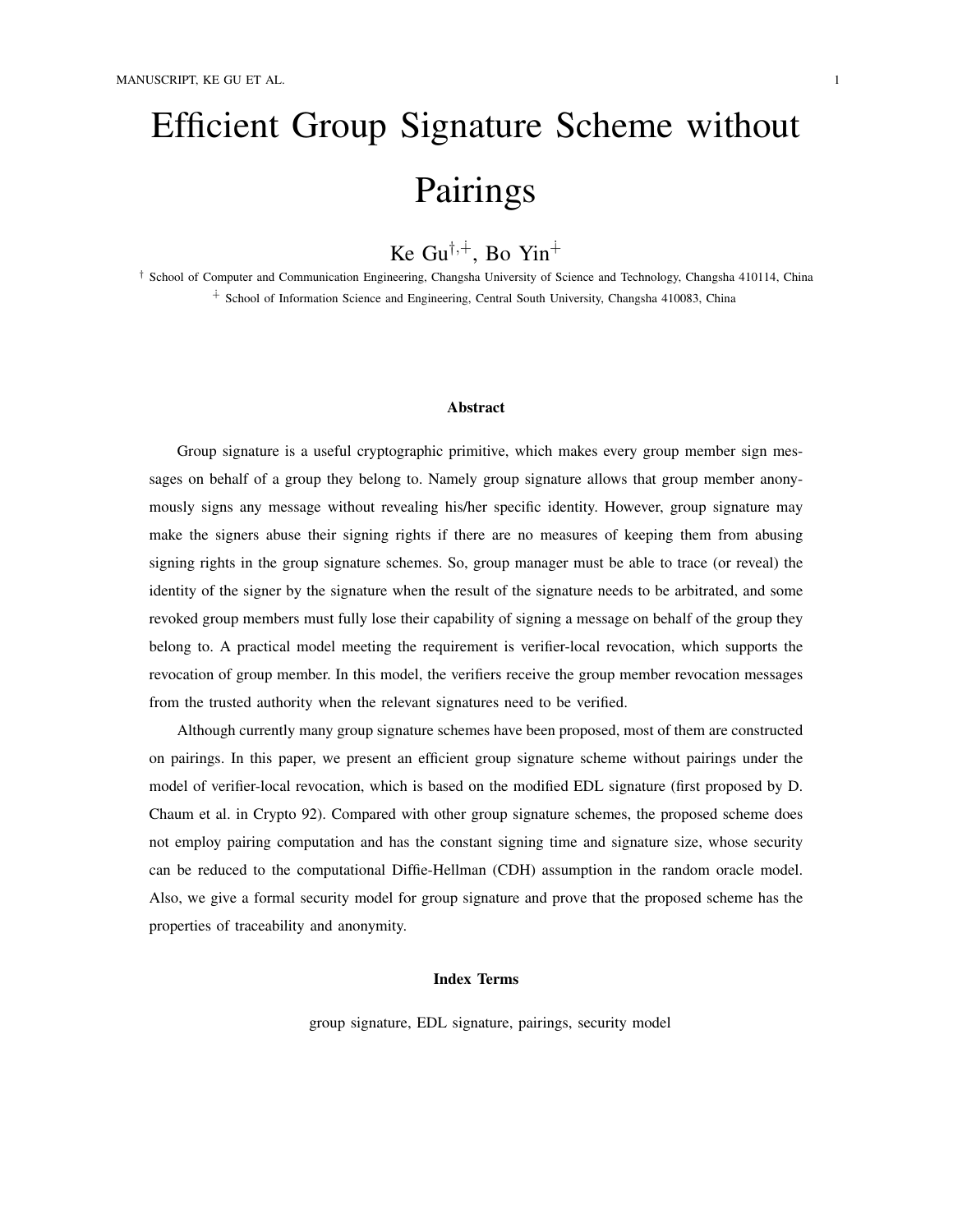#### I. INTRODUCTION

# *A. Background*

Group signature [1] allows group member (signer) to hide his identifying information to a group when group member signs messages, thus group signature only reveals the fact that a message was signed by possible one of group members (a list of possible signers). Additionally, in a practical group signature scheme, the group must be constructed by a group manager, who can revoke the anonymity of any signer or identify the real group signer. Because a list of possible signers must be constructed to form a group, some intricate problems need to be solved, such as joining the new members and the revocation of group members. Ateniese et al. [2] first proposed an efficient and provably coalition-resistant group signature scheme. However, the security of coalition-resistant group signature was not formalized. In [3], Bellare et al. summarized the requirements of group signature and showed the security definitions of group signature. Boneh et al. [4] proposed a short group signature scheme in the random oracle model.

In public key cryptography, the management of public keys is a critical problem. For example, certificate authority (CA) generates a digital certificate, which assures that public key belongs to the corresponding user. Then, in a group signature scheme based on public key cryptography, a group public key is corresponding to multi-distributing private keys (signing keys), the joining and revocation of group member is an intricate problem [5,6,7,8]. For large group, it is inefficient to update group public key and distributing private keys when a user joins or exits a group. Bresson et al. [5] proposed that the signer may prove that his group certificate does not belong to a list of revoked certificates. However, the length of group signature is proportional to the number of revoked group members. Camenisch et al. [7] proposed a different way to handle this problem by using accumulators<sup>1</sup>. However, in some pairing-based accumulators [9,10], the size of public keys linearly grows with the maximal number of accumulations.

The method of verifier-local revocation was proposed by Brickell in [11]. Boneh et al. [8] gave the formal definitions of verifier-local revocation. In this kind of approaches [12,13,14,15], the verifiers receive the revocation list of group members from the authority (such as private key generator) when a signature needs to be verified, and non-revoked group members do not need to

<sup>&</sup>lt;sup>1</sup>An accumulator is a kind of "hash" function mapping a set of values to a short, constant-size string while allowing to efficiently prove that a specific value was accumulated.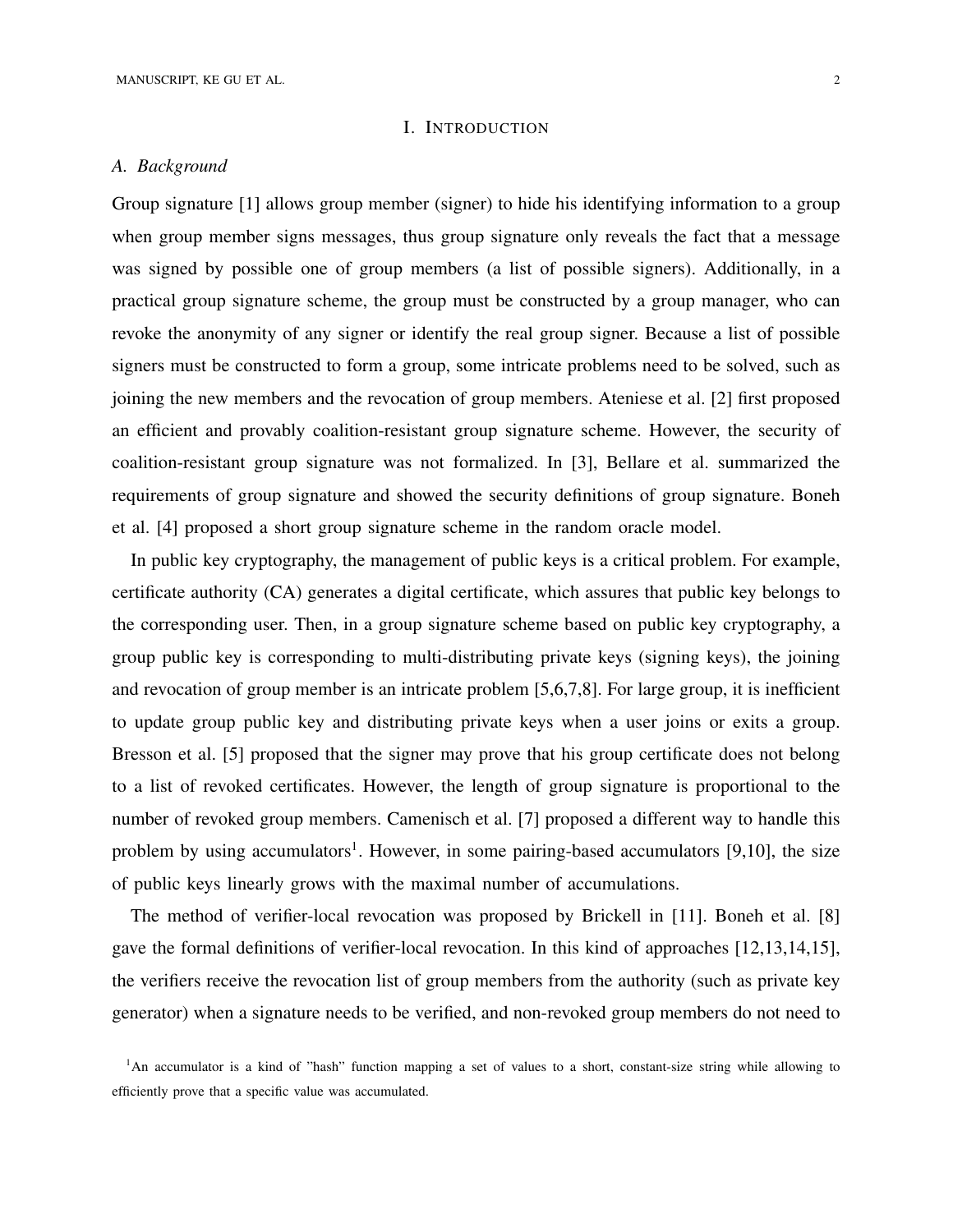update their distributing private keys. So, the length of signature does not depend on the number of revoked group members in this model, and the verifiers only need to perform an additional computing to test that whether the signature was signed by a revoked group member on the revocation list of group members. Of course, this kind of approaches increase the verification cost being proportional to the size of the revocation list.

In 2009, Nakanishi et al. [16] proposed a revocable group signature scheme with constant complexities for signing and verifying. Also, group members do not need to update their distributing private keys. However, the size of public keys linearly grows with the maximal number  $N$  of users in their scheme. In 2012, Libert et al. [17,18] proposed two group signature schemes based on public key cryptography, which have many useful properties [18]:  $O(\log N)$ -size group public keys, revocation lists of size  $O(r)$  ((r) is the number of revoked users), constant membership certificate size, constant signature size and verification time. However, their schemes need to employ pairing computation.

Additionally, with a rapid development of identity-based cryptography [21,22,23,24], some researchers proposed many identity-based signature schemes in the random oracle model or standard model [23,25,26,27]. So, with these identity-based signature (IBS) schemes, a lot of variants, such as the identity-based ring signature schemes [28,29,30], the identity-based group signature schemes [19,20], etc, have also been proposed. In 2011, Ibraimi et al. [19] proposed an identity-based group signature with membership revocation in the standard model. However, their security model is not enough complete for identity-based group signature, some notions are confused. And their scheme is not fully identity-based group signature scheme, the master key of the system is still constructed on public key cryptography. In 2014, Emura et al. [20] proposed an  $\gamma$ -hiding revocable group signature scheme in the random oracle model. Because their scheme introduces the notion of attributes, their scheme is enough complex and inefficient.

# *EDL signature*

The EDL signature [31] and its variant [32] are respectively proposed in 1992 and 1999. Because the computations of the EDL signature do not employ pairings, the efficiency of the schemes is very high. In 2003, Goh et al. [33] proved the security of the EDL signature may be reduced to the CDH assumption in the random oracle model. In 2005, Chevallier-Mames [34] further improved the efficiency of the EDL signature by offline/online computation and signature coupon [35], whose security may also be reduced to the CDH assumption in the random oracle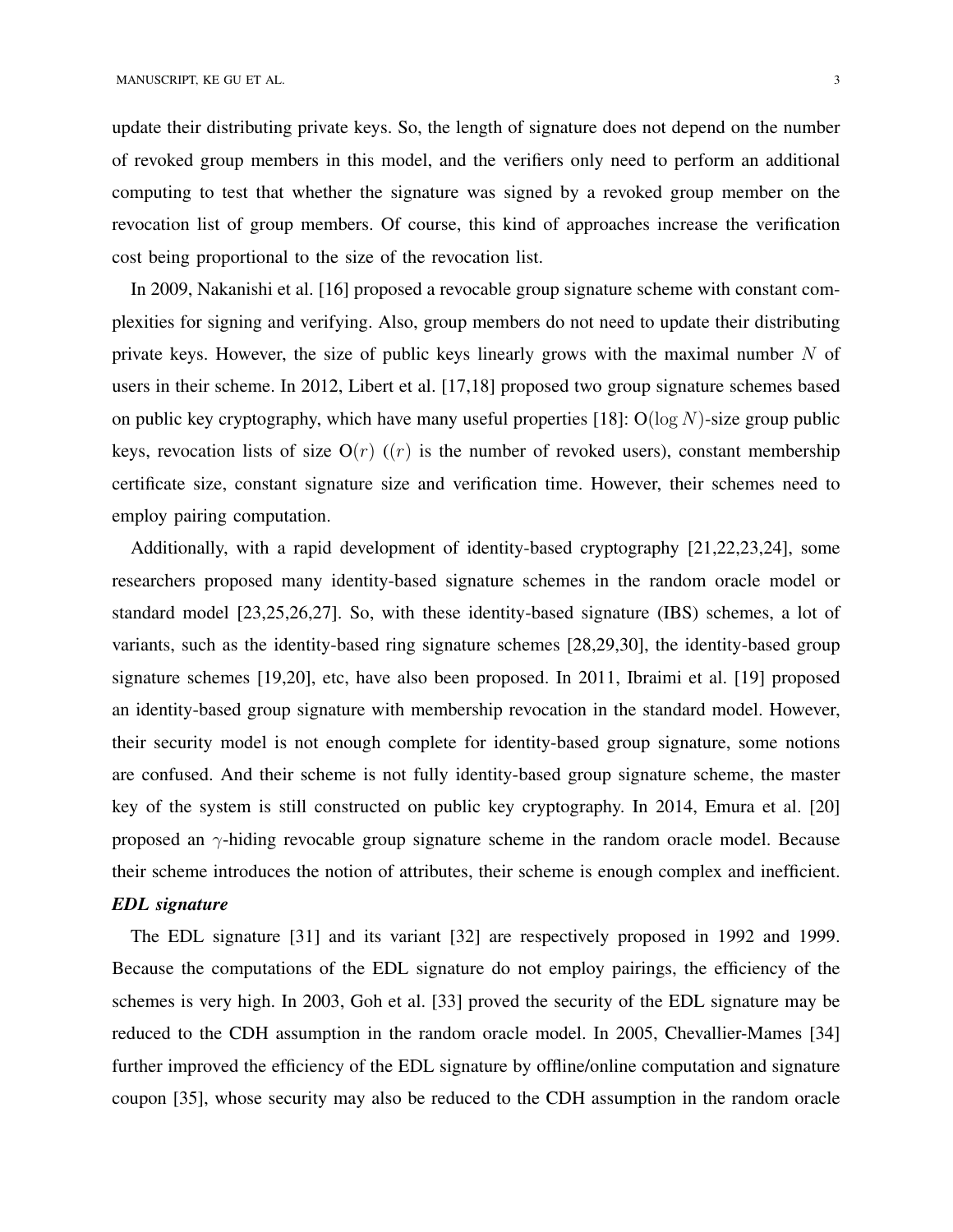model.

#### *B. Our Contributions*

In this paper, we present a public key-based group signature scheme without pairings under the model of verifier-local revocation. Also, we give the formal security models for group signature. Under our security models, the proposed scheme is proved to have the properties of anonymity and traceability with enough security in the random oracle model. In this paper, our contributions are as follows:

- We present a public key-based (and verifier-local revocation) group signature scheme without pairings, which is based on the modified EDL signature. By modifying the EDL signature from [33,34], we twice use the modified EDL signature to build a complete group signature scheme: a) we first use the modified EDL signature to construct the partial member private keys when the users join a group; b) we again use the modified EDL signature to generate the valid signatures.
- We present a framework for group signature and show a detailed security model. We introduce the Libert et al.'s models [18,19] to our security model. In our security model, we consider three situations for the security of group signature. Under our security model, the proposed group signature scheme is proved to be secure and has a security reduction to the simple standard assumption (computational Diffie-Hellman assumption) in the random oracle model. So, no poly-time adversary can produce a valid group signature on any messages when the adversary may adaptively be permitted to choose messages after executing groupsetup oracle, join-user oracle, revoke-user oracle, signature oracle and trace-user oracle.
- Compared with other group signature schemes proposed by [12,14,18,19,20], the proposed group signature scheme is not based on pairing computation, and has the constant signing time and signature size (the comparisons of the schemes are given in Section 6).

### *C. Outline*

The rest of this paper is organized as follows. In Section 2, we review the bilinear pairings and complexity assumptions on which we build. In Section 3, we show a framework for group signature. In Section 4, we set up the security models for group signature. In Section 5, we propose a group signature scheme under our proposed signature framework. In Section 6, we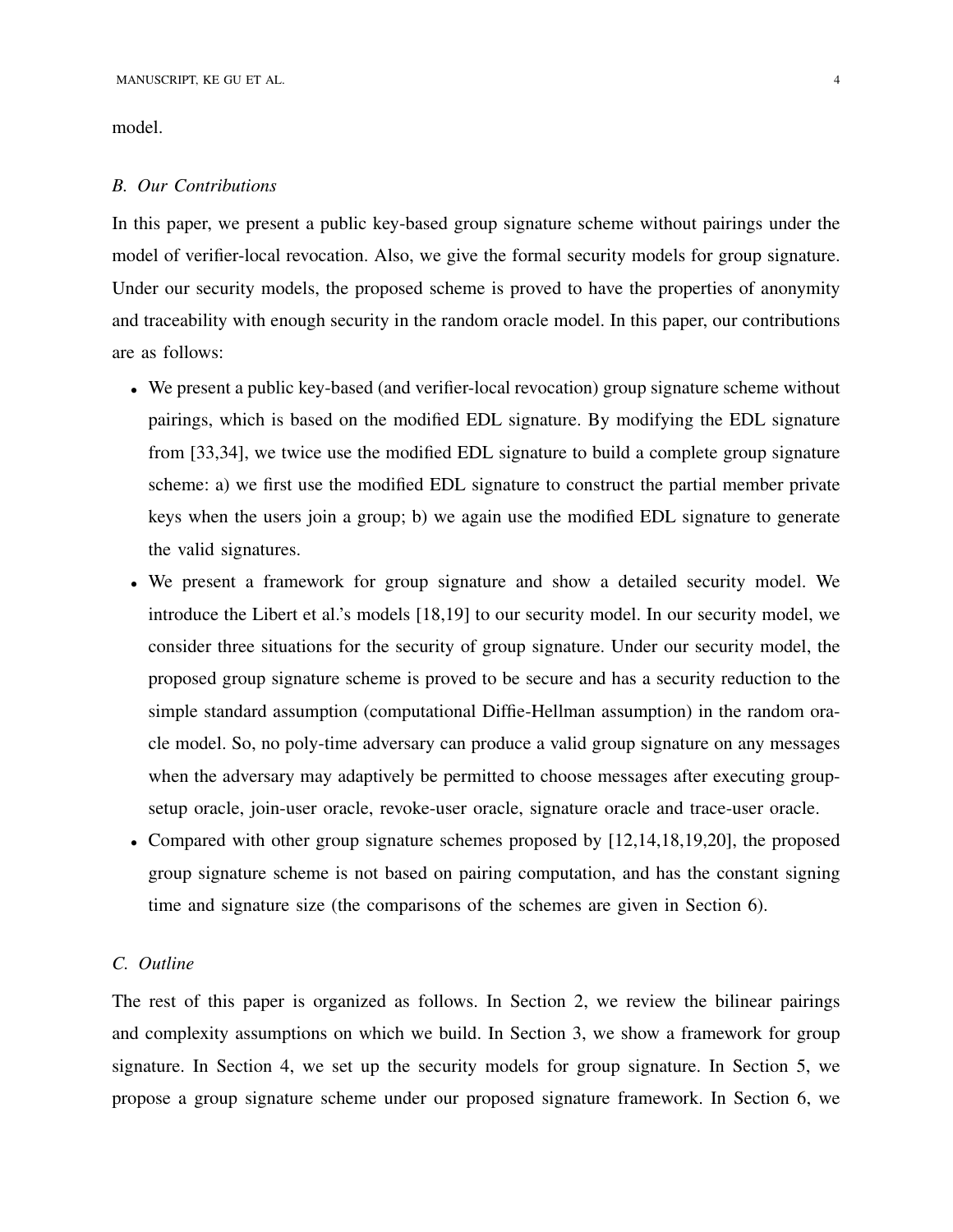analyze the efficiency and security of the proposed scheme. Finally, we draw our conclusions in Section 7.

#### II. PRELIMINARIES

**Definition 2.1** Computational Diffie-Hellman (CDH) Problem: Let  $\mathbb{G}_1$  be a group of prime order q and g be a generator of  $\mathbb{G}_1$ ; for all  $(g, g^a, g^b) \in \mathbb{G}_1$ , with  $a, b \in \mathbb{Z}_q$ , the CDH problem is to *compute* g a·b .

**Definition 2.2** *The*  $(\hbar, \varepsilon)$ -CDH assumption holds if no  $\hbar$ -time algorithm can solve the CDH *problem with probability at least* ε.

### III. A FRAMEWORK FOR GROUP SIGNATURE

Definition 3.1 Group Signature Scheme: *Let* GS*=(System-Setup, Generate-Key, Group-Setup, Join-User, Revoke-User, Sign, Verify, Trace-User) be a group signature scheme. In* GS*, all algorithms are described as follows:*

- 1) *System-Setup: The randomized algorithm run by the trusted authority inputs a security parameter* 1 k *, and then outputs all system parameters* GK *on the security parameter*  $1^k$ .
- 2) *Generate-Key: The randomized algorithm run by a group member generates his pub* $lic/private$  key pair  $(pk_i, sk_i)$  with  $i \in \{1, 2, ..., n\}$ , where n is the maximal number of  $u$ sers in a group,  $pk_i$  is the public key of the group member  $i$  and  $sk_i$  is the private *key of the group member* i.
- 3) *Group-Setup: The randomized algorithm run by the trusted authority inputs (*GK*,*  $Infor \in \{0,1\}^*$ ), and then outputs a group private key  $sk_g$  to a group manager, where Infor *is a group public identity information (or* Infor *is seen as the public key of group),* sk<sup>g</sup> *is a group private key on the management of the group manager*.
- 4) *Join-User: The randomized algorithm run by the group manager inputs (*GK*,* skg*,*  $pk<sub>i</sub>$ ), and then outputs a member private key  $csk<sub>i</sub>$  to a group member, where  $csk<sub>i</sub>$  is *the member private key of the group member and*  $i \in \{1, 2, ..., n\}$ .
- 5) *Revoke-User: The randomized algorithm run by the group manager inputs (*GK*,* skg*,*  $pk_i$ ,  $RL_{pk}^t$ ), and then outputs an updated revocation list  $RL_{pk}^{t+1}$ , where  $pk_i$  is the public key of the revoked user,  $RL_{pk}^t = \{ ...(pk_j, \Re_{pk_j})... \}$  is a revocation list in the duration t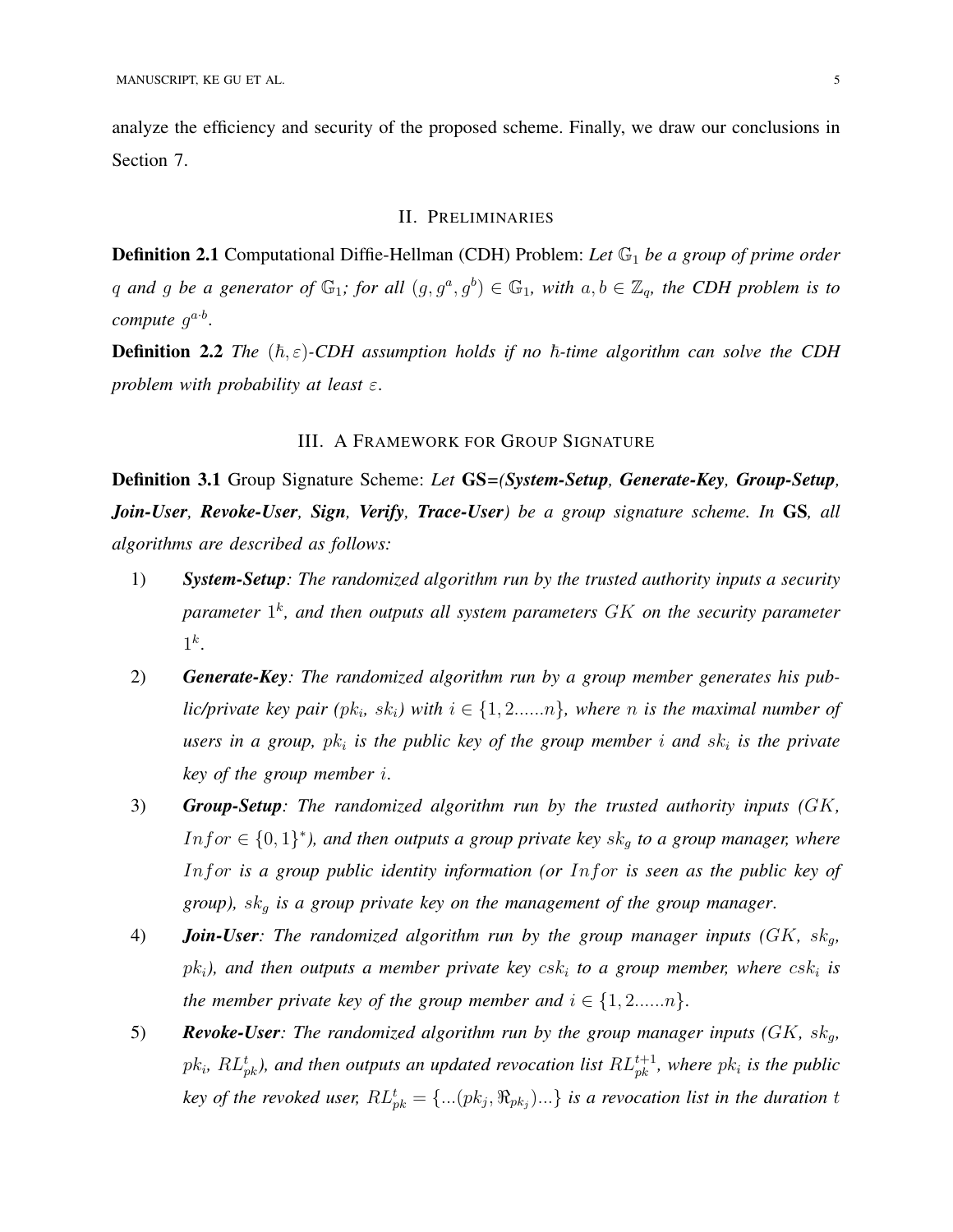( $pk_j$  is the public key of the revoked user and  $\Re_{pk_j}$  is a credential on the corresponding *public key)*.

- 6) *Sign: The randomized algorithm is a standard group signature algorithm. Signer needs to sign a message*  $\mathfrak{M} \in \{0,1\}^*$ . The algorithm run by a group member inputs (GK,  $c$ s $k_i$ ,  $\mathfrak{M}$ ), and then outputs a signature  $\sigma$ , where  $\sigma \in \{0,1\}^* \cup \{\perp\}$ ,  $c$ s $k_i$  is the member *private key of the group member with*  $i \in \{1, 2, ..., n\}$ .
- 7) *Verify: The signature receivers verify a standard group signature* σ*. The deterministic*  $a$ lgorithm run by a signature verifier inputs ( $GK$ ,  $\mathfrak{M}$ ,  $Infor$ ,  $\sigma$ ,  $RL_{pk}^{t}$ ), and then *outputs the boolean value,* accept *or* reject.
- 8) *Trace-User: The group manager traces a real group member (signer) on group signature* σ*. The deterministic algorithm run by the group manager inputs (*GK*,* M*,* Infor*,* sk<sub>g</sub>, σ,  $RL_{pk}^{t}$ ), and then outputs the corresponding public key of the real signer or  $\perp$ .

The *correctness* of GS requires that for any  $GK \leftarrow$  System-Setup( $1^k$ ),  $sk_g \leftarrow$  Group-Setup( $GK$ , *Infor* ∈ {0, 1}<sup>\*</sup>), *csk<sub>i</sub>* ← *Join-User*(*GK*, *sk<sub>g</sub>*, *pk<sub>i</sub>*) for all *i* with  $i \in \{1, 2, ..., n\}$ ,  $\mathfrak{M} \in \{0, 1\}^*$ , then

$$
\Pr[Verify(GK, \mathfrak{M}, \,Infor, \, Sign(GK, \, csk_i, \, \mathfrak{M}), \, RL_{pk}^t) = 1] = 1.
$$

The *traceability* of GS requires that for any  $GK \leftarrow$  System-Setup( $1^k$ ),  $sk_g \leftarrow$  Group-Setup( $GK$ , *Infor* ∈ {0, 1}<sup>\*</sup>), *csk<sub>i</sub>* ← *Join-User*(*GK*, *sk<sub>g</sub>*, *pk<sub>i</sub>*) for all *i* with  $i \in \{1, 2, ..., n\}$ ,  $\mathfrak{M} \in \{0, 1\}^*$ , then

 $\Pr[\text{Trace-User}(GK, \mathfrak{M}, \text{Infor}, \text{sk}_g, \text{Sign}(GK, \text{csk}_i, \mathfrak{M}), \text{RL}_{pk}^t] = h,$ 

where the public key  $pk_i$  belongs to the group named by the identity information  $Infor$ .

# IV. SECURITY MODEL

According to [18,19], we consider that a secure group signature scheme must meet the following three security requirements:

1) Unforgeability: A valid group signature must be signed by a valid group member (signer). Therefore, no poly-time adversary can produce a valid group signature on any messages when the adversary may adaptively be permitted to choose messages after executing group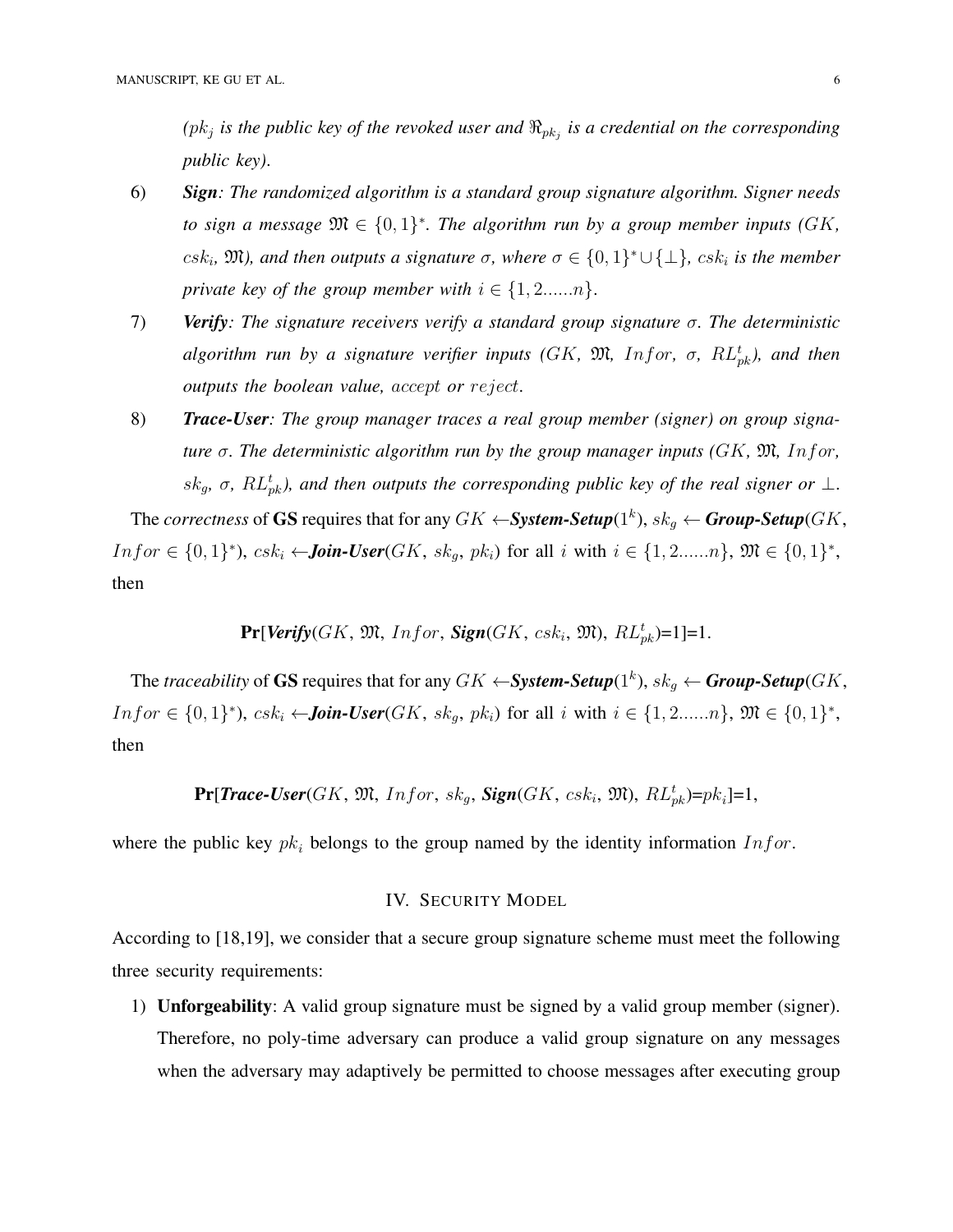setup oracle, joining user oracle, revoking user oracle, signature oracle and tracing user oracle.

- 2) Anonymity: A valid group signature can only reveal that one group identity possessed by a group manager satisfies the signature. It means a valid group signature can hide the identifying information of real signer to one group.
- 3) Traceability: In some situations, a valid group signature needs to reveal the identity (or public key) of real signer from one group. It means a valid group signature can trace a real signer. Then we split the requirement to the following two small security notions<sup>2</sup> [18]:
	- a) the first one is called security against *misidentification attacks*, which requires that even if the adversary can introduce (or corrupt) and revoke any user, a valid group signature can not reveal the identifying information outside the set of the identities of unrevoked adversarially-controlled users.
	- b) the second one is called security against *framing attacks*, which requires that an honest user is only responsible for the messages that he signed, namely there is no situation that a valid group signature can reveal the identity of a real group member (signer) but this signer did not sign this signature.

Based on the above three situations, we propose a complete security model for group signature. To make our security model easier to understand, we construct several algorithms interacting with adversary, which may make attack experiments to the group signature schemes in the above three situations. In our security model, we maximize adversary's advantage, and assume that all attacking conditions needed by adversary hold and adversary may forge signatures after limitedly querying oracles in the above three situations.

In our security model, we assume there are n users in a group signature scheme ( $n \in \mathbb{N}$  is a maximal number of group members), and at least one user  $u^*$  of n users is not corrupted by adversary. And we maximize adversary's advantage, where adversary can get all useful information except for the private key of  $u^*$ .

All symbols and parameters are defined as follows in the algorithms:

 $(1)$ <sup>a</sup> is a set of users that were registered by an adversary in this game, where the user  $u_i^a \in U^a$  with  $i \in \{1, 2, \dots \}$ ,  $pk_i^a$  is the public key of the user  $u_i^a$ .

<sup>&</sup>lt;sup>2</sup>The two security notions are more detailedly expanded from the correctness of traceability.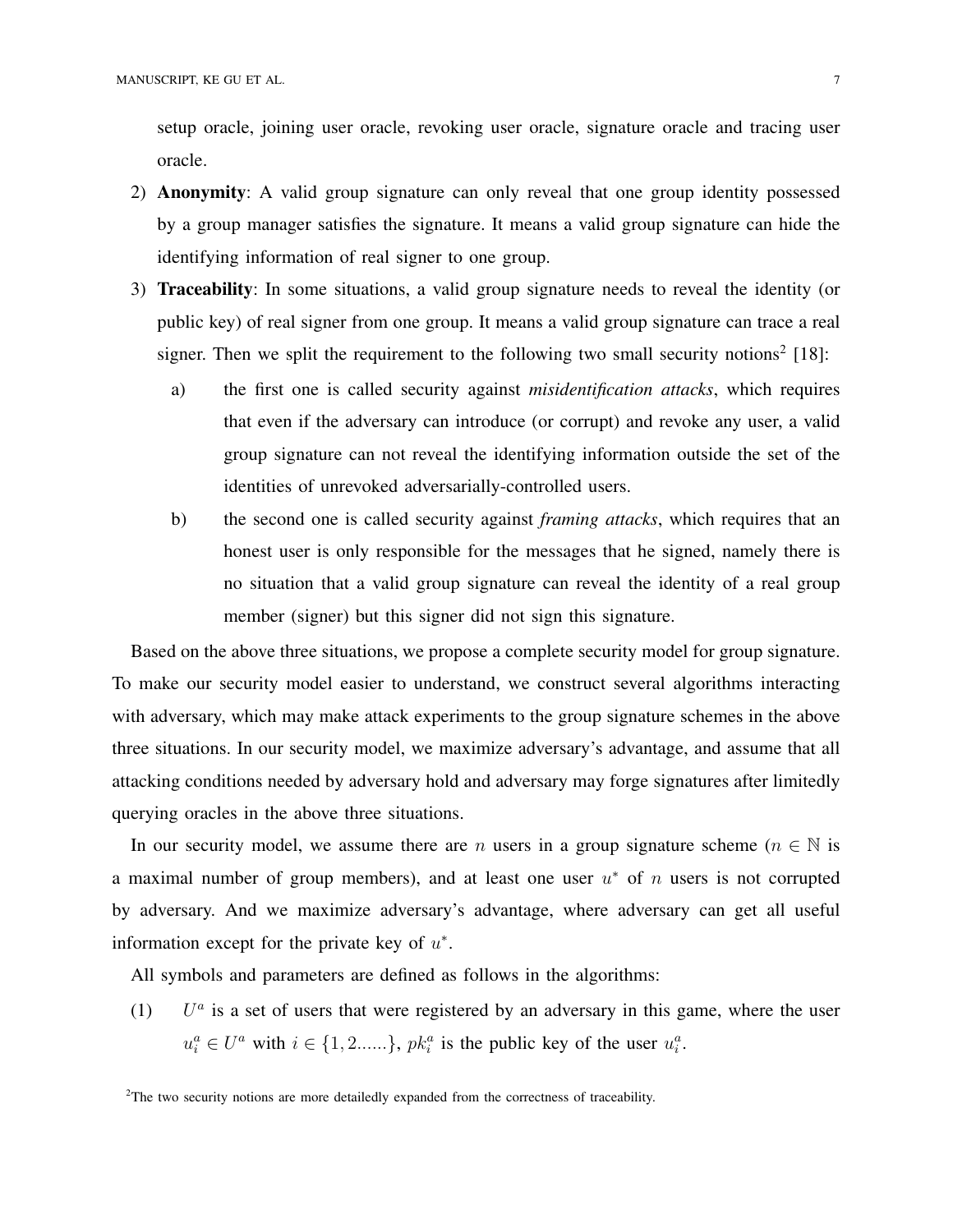- $(2)$  $b$  is a set of honest users when an adversary acts a dishonest group manager in this game, where the user  $u_i^b \in U^b$  with  $i \in \{1, 2, \dots\}$ ,  $pk_i^b$  is the public key of the user  $u_i^b$ .
- (3)  $k$  is a secure parameter, A represents an adversary.

Definition 4.1 Unforgeability of A Group Signature Scheme: *Let* GS*=(System-Setup, Generate-Key, Group-Setup, Join-User, Revoke-User, Sign, Verify, Trace-User) be a group signature scheme. Additionally, we set that* k *is a secure parameter, and*  $Pr(B_U \text{ }_{GS}(k,A)=1)$  *is the probability that the algorithm*  $B_U$   $_{GS}$  *returns 1. Then the advantage that the adversary* A *breaks* GS *is defined as follows:*

$$
\mathbf{Adv}_{GS}^{u\_gs-uf}(k,q_g,q_j,q_s,\hbar)=\mathbf{Pr}(\mathcal{B}_{u\_gs}(k,\mathcal{A})=1),
$$

where  $q_g$  is the maximal number of "Group-Setup" oracle queries,  $q_j$  is the maximal number *of "Join-User" oracle queries,*  $q_s$  *is the maximal number of "Sign" oracle queries and*  $\hbar$  *is the running time of* B*. If the advantage that the adversary breaks* GS *is negligible, then the scheme* GS *is secure.*

According to the Definition 4.1, the algorithm  $\mathcal{B}_{U}$   $_{GS}$  is described as follows:

1. Setup: Running *System-Setup*,  $GK \leftarrow$  *System-Setup*( $1^k$ ), and then  $GK$  is passed to A.

2. Queries: A makes queries to the following oracles for polynomially many times:

- **Group-Setup**(): Given the public parameters GK and the identity information Infor of the group, the oracle returns a group private key  $sk_g$  to A.
- *Join-User*(): Given the public parameters  $GK$ , the group private key  $sk_g$  (or the identity *Infor*) and the public key  $pk_i$  of the group member, the oracle returns a group member private key  $c s k_i$  to A, where  $s k_g$  is a group private key on the identity  $In for$  of the group.
- **Sign**(): Given the public parameters  $GK$ , the group member private key  $csk_i$  (or the public key  $pk_i$ ) and the message  $\mathfrak{M}$ , the oracle returns a signature  $\sigma$  to A, where  $\sigma \in \{0,1\}^* \cup \{\perp\}.$

3. Forgery: A outputs its forgery,  $(\mathfrak{M}^*, \sigma^*)$  for  $Infor^*$  and  $RL_{pk^*}^t$ , where the identity  $Infor^*$ and the revocation list  $RL_{pk*}^t$  are arbitrary forgeries generated by A. It succeeds if

- (a)  $1 \leftarrow \text{Verify}(GK, \mathfrak{M}^*, \text{Infor}^*, \sigma^*, \text{RL}_{pk^*}^t);$
- (b) A did not query *Group-Setup* on input  $Infor^*$ , did not query *Join-User* on inputs  $sk_g^*$ and  $pk^*$ , and did not query **Sign** on inputs  $csk^*$  and  $\mathfrak{M}^*$ , where the public key  $pk^*$ belongs to the group named by the identity  $Infor^*$ .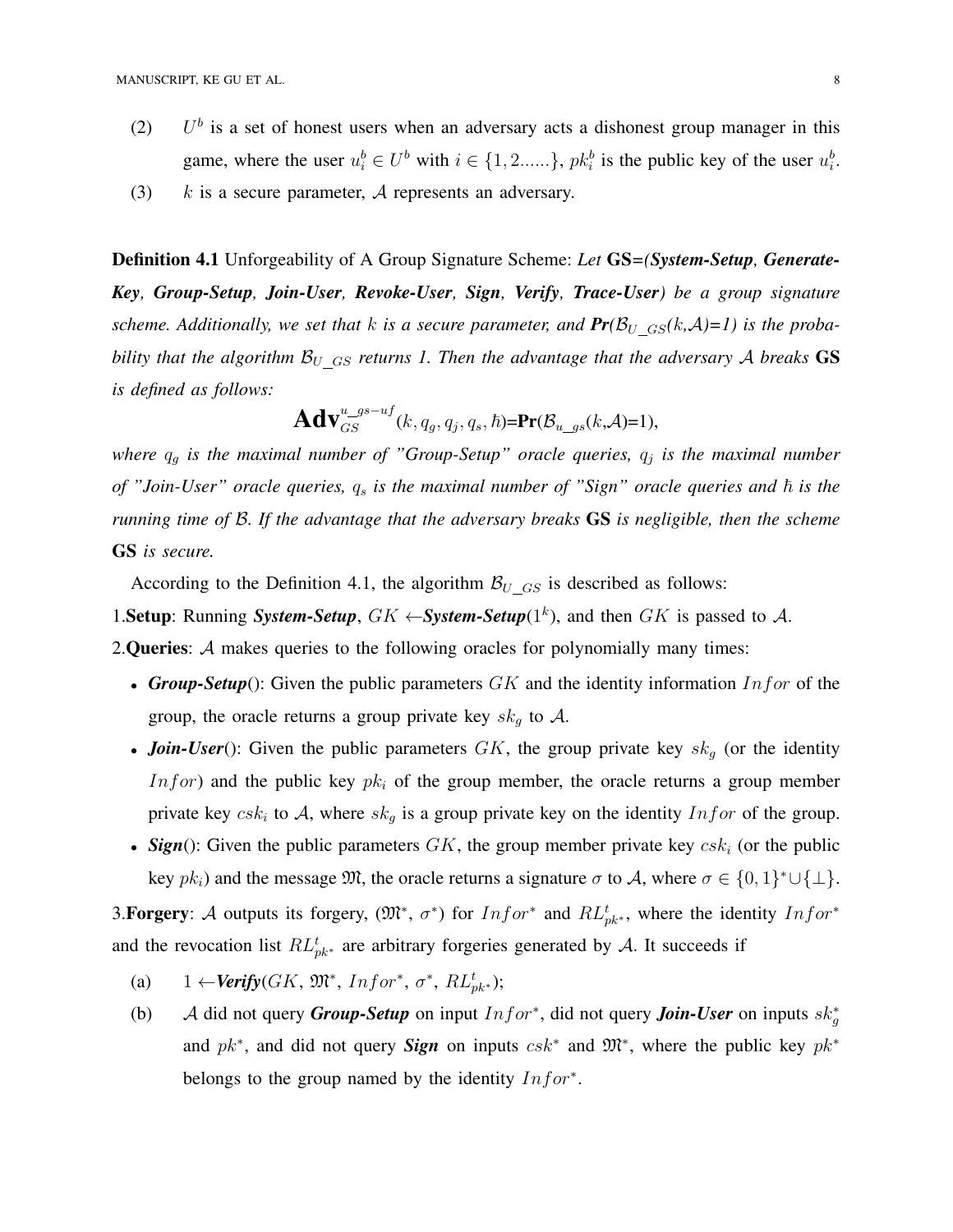Definition 4.2 Traceability of A Group Signature Scheme: *Let* GS*=(System-Setup, Generate-Key, Group-Setup, Join-User, Revoke-User, Sign, Verify, Trace-User) be a group signature scheme, which meets the requirement of unforgeability.* GS *is traceable if the following conditions can be satisfied*:

- 1) *For all valid generated*  $GK \leftarrow$ **System-Setup**( $1^k$ ),  $sk_g \leftarrow$ **Group-Setup**( $GK$ ,  $Infor$ ),  $csk_i \leftarrow$ *Join-User*(*GK, sk<sub>g</sub>, pk<sub>i</sub>*) with  $i \in \{0, 1\}$ , then  $\sigma_0 = \text{Sign}(GK, \text{csk}_0, \mathfrak{M})$  and  $\sigma_1 = \text{Sign}(GK, \text{csk}_0, \text{csk}_0)$  $c$ s $k_1$ ,  $\mathfrak{M}$ ), the outputs of **Trace-User**(GK,  $\mathfrak{M}$ , Infor, s $k_g$ ,  $\sigma_0$ ,  $RL_{pk}^t$ ) and **Trace-User**(GK,  $\mathfrak{M}$ , Infor, sk<sub>g</sub>,  $\sigma_1$ ,  $RL_{pk}^t$ ) are distinguishable in polynomially many times.
- 2) We set that *k* is a secure parameter, and  $Pr(\mathcal{B}_{TM\_GS}(k, \mathcal{A})=1)$  is the probability that the *algorithm*  $\mathcal{B}_{TM\_GS}$  *returns 1, and that*  $\mathbf{Pr}(\mathcal{B}_{TF\_GS}(k,\mathcal{A})=1)$  *is the probability that the algorithm*  $\mathcal{B}_{TF\_GS}$  *returns 1. Then the advantage that the adversary* A *breaks* GS *is defined as follows:*

 $\mathbf{Adv}_{GS}^{t\_gs-mf}(k,q_g,q_j,q_r,q_s,\hbar)$ = $\mathbf{Pr}(\mathcal{B}_{tm\_gs}(k,\mathcal{A})$ =1) $\|\mathbf{Pr}(\mathcal{B}_{tf\_gs}(k,\mathcal{A})$ =1),

where  $q_g$  is the maximal number of "Group-Setup" oracle queries,  $q_j$  is the maximal *number of "Join-User" oracle queries,*  $q_r$  *is the maximal number of "Revoke-User" oracle queries,*  $q_s$  *is the maximal number of "Sign" oracle queries and*  $\hbar$  *is the running time of* B*. If the advantage that the adversary breaks* GS *is negligible, then the scheme* GS *is secure.*

According to the Definition 4.2, the algorithm  $\mathcal{B}_{TM\_GS}$  is described as follows:

1. Setup: Running *System-Setup*,  $GK \leftarrow$  *System-Setup*( $1^k$ ), and then  $GK$  is passed to A.

2. Queries: A makes queries to the following oracles for polynomially many times:

- *Join-User*(): Given the public parameters  $GK$ , the group private key  $sk_q$  (or the identity *Infor*) and the public key  $pk_{u_i^a}$  of the group member  $u_i^a$ , the oracle returns a group member private key  $csk_{u_i^a}$  to A, where  $sk_g$  is a group private key on the identity  $Infor$  of the group and the user (group member)  $u_i^a$  is added to the set  $U^a$ .
- **Revoke-User**(): Given the public parameters  $GK$ , the group private key  $sk_g$  (or the identity In for), the public key  $pk_{u_i^a}$  of the revoked group member  $u_i^a$  and the revocation list  $RL_{pk}^t$ of the last duration t, the oracle returns an updated revocation list  $RL_{pk}^{t+1}$ .
- **Sign**(): Given the public parameters  $GK$ , the group member private key  $c s k_{u_i^a}$  (or the public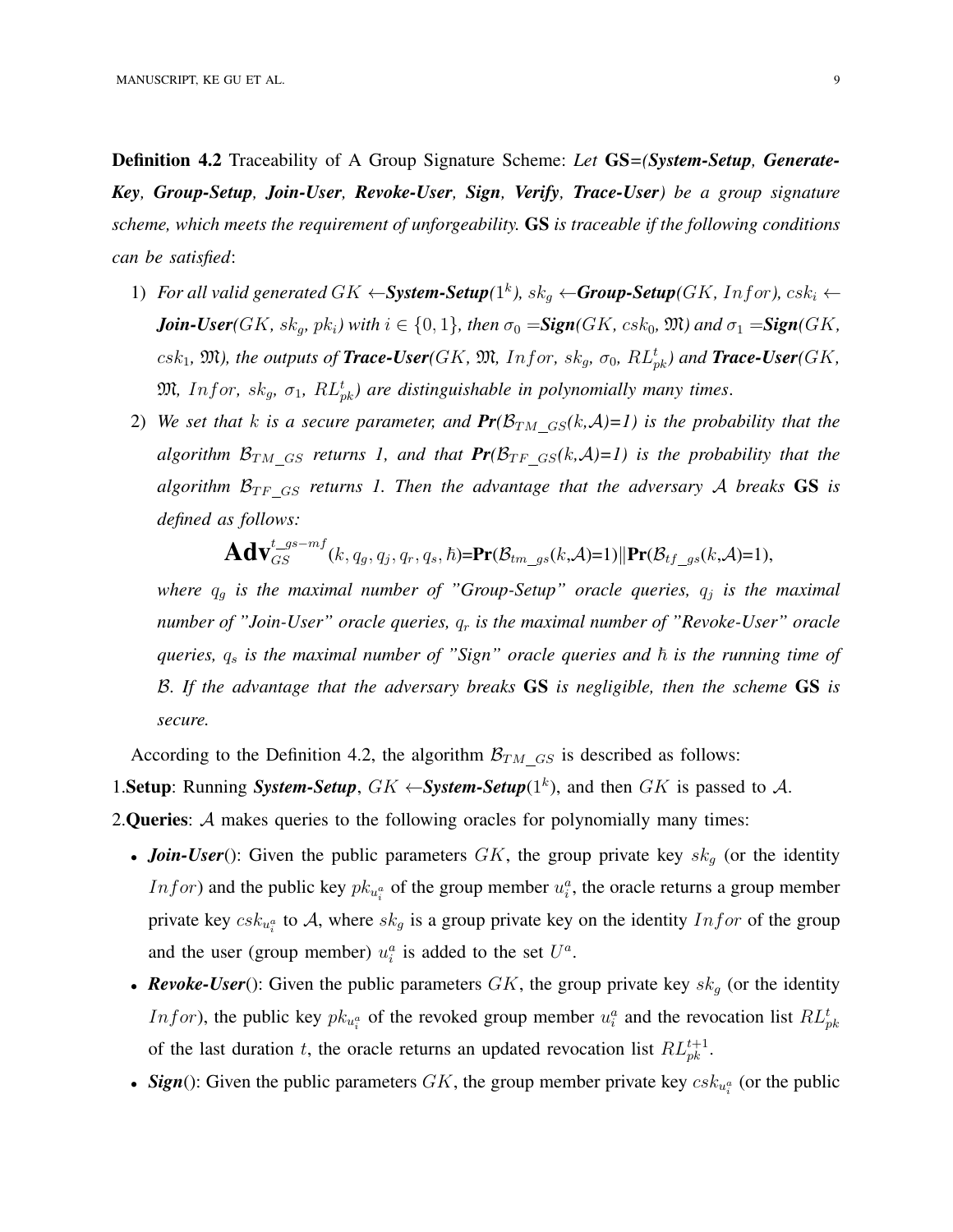key  $pk_{u_i^a}$ ) and the message  $\mathfrak{M}$ , the oracle returns a signature  $\sigma$  to  $\mathcal{A}$ , where  $\sigma \in \{0,1\}^* \cup \{\perp\}$ , and the user  $u_i^a$  is added to the set  $U^a$  if  $u_i^a \notin U^a$ .

3. Forgery: A outputs its forgery,  $(\mathfrak{M}^*, \sigma^*)$  for  $Infor^*$  and  $RL_{pk^*}^t$ , where the identity  $Infor^*$ and the revocation list  $RL_{pk*}^t$  are arbitrary forgeries generated by A. It succeeds if

- (a)  $1 \leftarrow \text{Verify}(GK, \mathfrak{M}^*, \text{Infor}^*, \sigma^*, \text{RL}_{pk^*}^t);$
- (b) A did not query *Join-User* on inputs  $sk_g^*$  and  $pk^*$ , did not query **Revoke-User** on inputs  $sk_g^*$ ,  $pk^*$  and  $RL_{pk^*}^{t-1}$ , and did not query **Sign** on inputs  $csk^*$  and  $\mathfrak{M}^*$ , where the public key  $pk^*$  of the user  $u_{pk^*}$  belongs to the group named by the identity  $Infor^*$ and  $u_{pk^*} \notin U^a \setminus \{u_{pk_i}^a \mid pk_i \in RL_{pk^*}^t\};$
- (c)  $pk^* \leftarrow \text{Trace-User}(GK, \mathfrak{M}^*, \text{Infor}^*, \text{sk}_g^*, \sigma^*, \text{RL}_{pk^*}^t).$

And then the algorithm  $\mathcal{B}_{TF\_GS}$  is described as follows:

1. Setup: Running *System-Setup*,  $GK \leftarrow System-Setup(1^k)$ , and then  $GK$  is passed to A.

2. Queries: A makes queries to the following oracles for polynomially many times:

- *Group-Setup*(): Given the public parameters GK and the identity *Infor* of the group, the oracle returns a group private key  $sk_g$  to  $A$ .
- *Join-User*(): Given the public parameters  $GK$ , the group private key  $sk_g$  (or the identity *Infor*) and the public key  $pk_{u_i^b}$  of the group member  $u_i^b$ , the oracle returns a group member private key  $c s k_{u_i^b}$  to A, where  $s k_g$  is a group private key on the identity  $Infor$  of the group and the user (group member)  $u_i^b$  is added to the set  $U^b$  where  $U^b \neq \emptyset$ .
- **Revoke-User**(): Given the public parameters  $GK$ , the group private key  $sk_g$  (or the identity In for), the public key  $pk_{u_i^b}$  of the revoked group member  $u_i^b$  and the revocation list  $RL_{pk}^t$ of the last duration t, the oracle returns an updated revocation list  $RL_{pk}^{t+1}$ .
- **Sign**(): Given the public parameters  $GK$ , the group member private key  $c s k_{u_i^b}$  (or the public key  $pk_{u_i^b}$ ) and the message  $\mathfrak{M}$ , the oracle returns a signature  $\sigma$  to  $\mathcal{A}$ , where  $\sigma \in \{0,1\}^* \cup \{\perp\}$ , and the user  $u_i^b$  is added to the set  $U^b$  if  $u_i^b \notin U^b$ .

3. Forgery: A outputs its forgery,  $(\mathfrak{M}^*, \sigma^*)$  for  $Infor^*$  and  $RL_{pk^*}^t$ , where the identity  $Infor^*$ and the revocation list  $RL_{pk*}^t$  are arbitrary forgeries generated by A. It succeeds if

- (a)  $1 \leftarrow \text{Verify}(GK, \mathfrak{M}^*, \text{Infor}^*, \sigma^*, \text{RL}_{pk^*}^t);$
- (b) A did not query *Group-Setup* on input  $Infor^*$ , did not query *Join-User* on inputs  $sk_g^*$ and  $pk^*$ , did not query **Revoke-User** on inputs  $sk_g^*$ ,  $pk^*$  and  $RL_{pk^*}^{t-1}$ , and did not query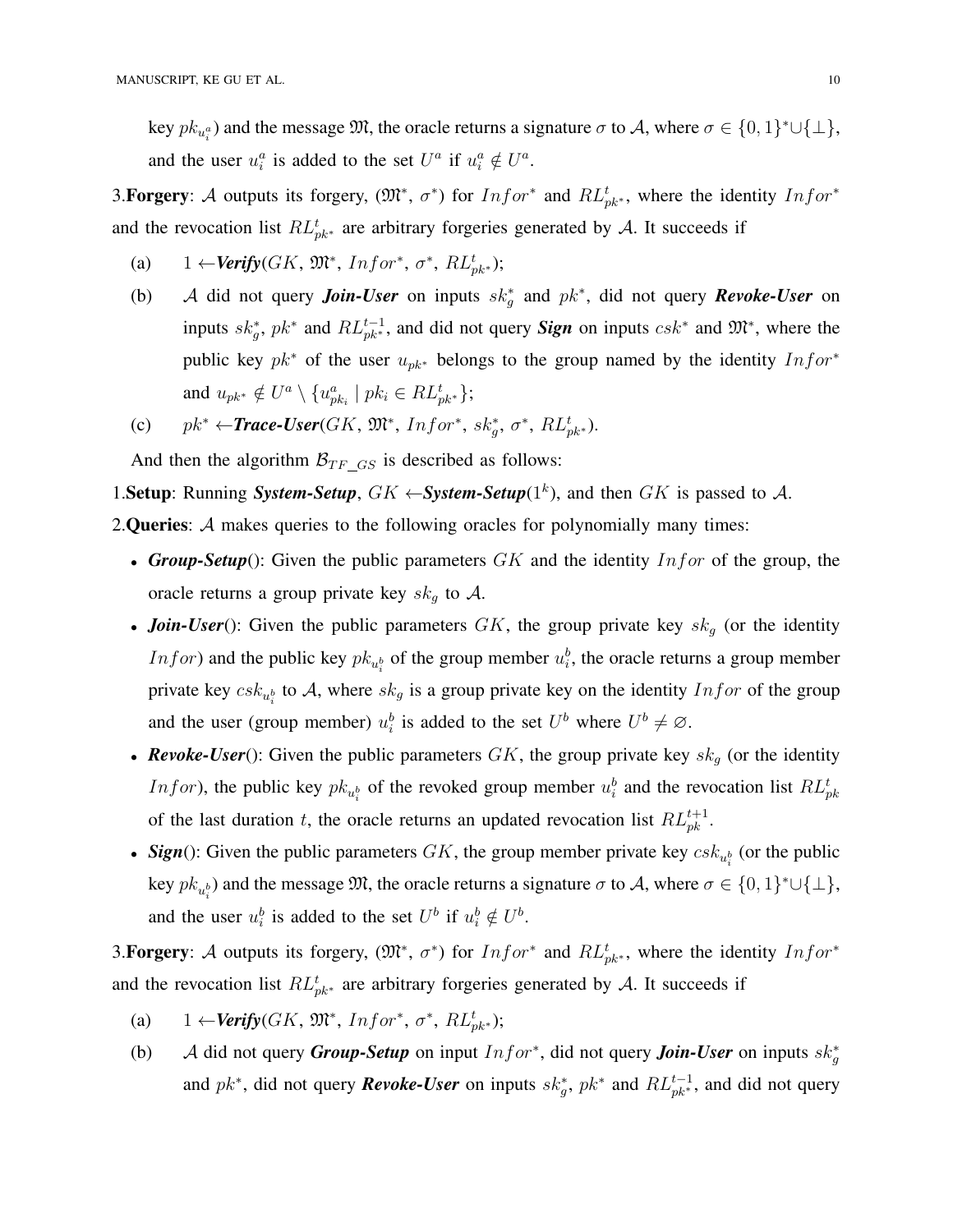**Sign** on inputs  $csk^*$  and  $\mathfrak{M}^*$ , where the public key  $pk^*$  of the user  $u_{pk^*}^b$  belongs to the group named by the identity  $Infor^*$  and  $u_{pk^*}^b \in U^b$ ;

(c)  $pk^* \leftarrow \text{Trace-User}(GK, \mathfrak{M}^*, \text{Infor}^*, \text{sk}_g^*, \sigma^*, \text{RL}_{pk^*}^t).$ 

Definition 4.3 Anonymity of A Group Signature Scheme: *Let* GS*=(System-Setup, Generate-Key, Group-Setup, Join-User, Revoke-User, Sign, Verify, Trace-User) be a group signature scheme. Additionally, we set that k is a secure parameter, and*  $Pr(B_{A_{G}}(k, A)=1)$  *is the probability that the algorithm*  $\mathcal{B}_{A_{SGS}}$  *returns 1. Then the advantage that the adversary* A *breaks* **GS** *is defined as follows:*

$$
\mathbf{Adv}_{GS}^{a\_gs}(k,q_g,q_j,q_r,q_s,\hbar) = \left|\mathbf{Pr}(\mathcal{B}_{a\_gs}(k,\mathcal{A})=1) - \frac{1}{2}\right|,
$$

where  $q_g$  is the maximal number of "Group-Setup" oracle queries,  $q_j$  is the maximal number of "Join-User" oracle queries,  $q_r$  *is the maximal number of "Revoke-User" oracle queries,*  $q_s$  *is the maximal number of "Sign" oracle queries and*  $\hbar$  *is the running time of B. If the advantage that the adversary breaks* GS *is negligible, then the scheme* GS *is secure.*

According to the Definition 4.3, the algorithm  $\mathcal{B}_{A\,GS}$  is described as follows:

1. Setup: Running *System-Setup*,  $GK \leftarrow$  *System-Setup*( $1^k$ ), and then  $GK$  is passed to A.

2. Queries Phase 1: A makes queries to the following oracles for polynomially many times:

- **Group-Setup**(): Given the public parameters GK and the identity information Infor of the group, the oracle returns a group private key  $sk_g$  to A.
- *Join-User*(): Given the public parameters  $GK$ , the group private key  $sk_g$  (or the identity *Infor*) and the public key  $pk_i$  of the group member, the oracle returns a group member private key  $c s k_i$  to A, where  $s k_g$  is a group private key on the identity  $In for$  of the group.
- **Revoke-User**(): Given the public parameters  $GK$ , the group private key  $sk_g$  (or the identity *Infor*), the public key  $pk_i$  of the revoked group member and the revocation list  $RL_{pk}^t$  of the last duration t, the oracle returns an updated revocation list  $RL_{pk}^{t+1}$ .
- **Sign**(): Given the public parameters  $GK$ , the group member private key  $csk_i$  (or the public key  $pk_i$ ) and the message  $\mathfrak{M}$ , the oracle returns a signature  $\sigma$  to A, where  $\sigma \in \{0,1\}^* \cup \{\perp\}.$

3. Challenge: A sends to the challenger its forgeries  $(\mathfrak{M}^*, Infor^*, RL_{pk^*}^t)$  and two group member public keys  $pk_0^*$  and  $pk_1^*$  that belong to the group named by the group identity  $Infor^*$ . The forgeries satisfy the following conditions:

(a) A did not query *Group-Setup* on input  $Infor^*$ ;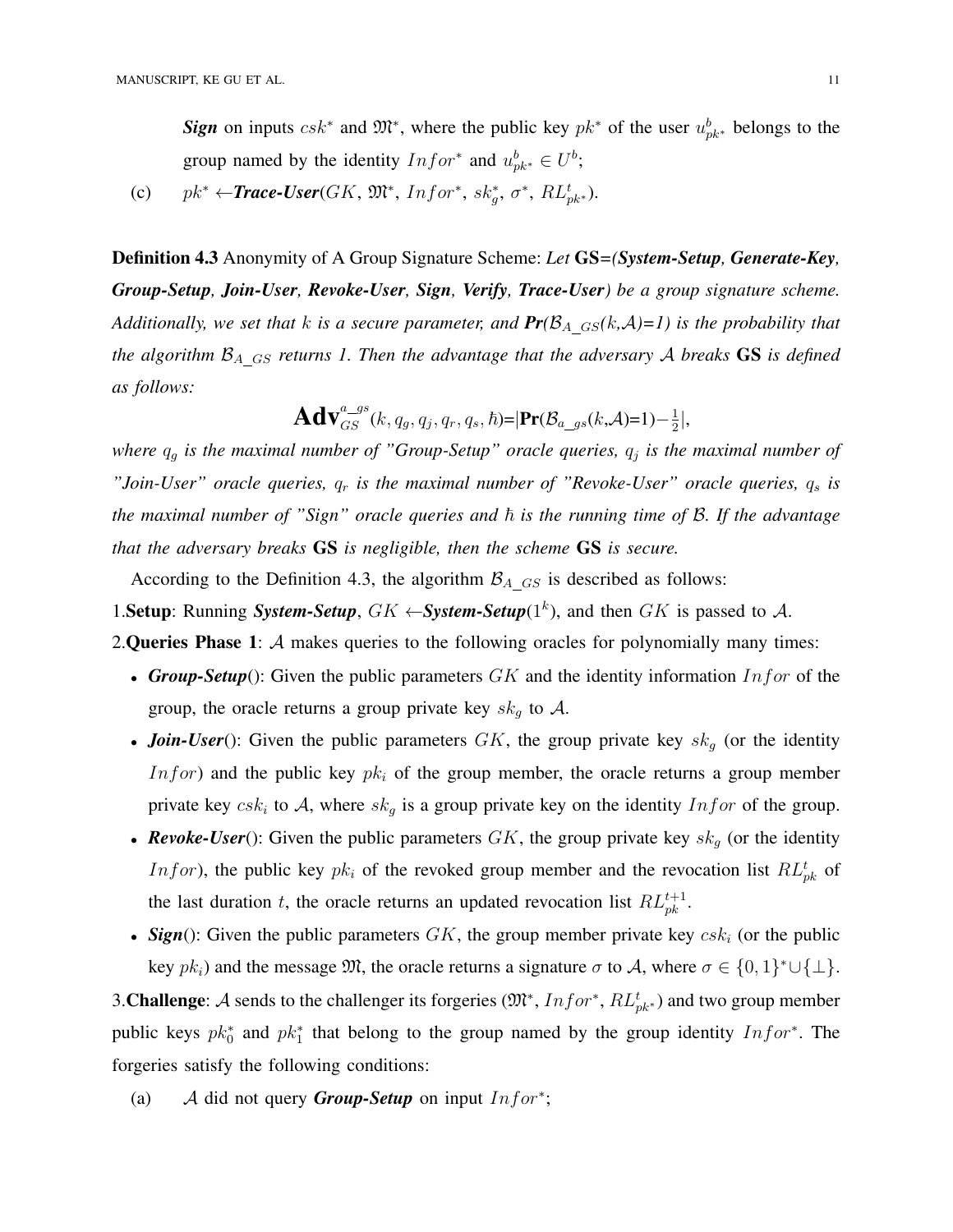- (b) A did not query *Join-User* on inputs  $Infor^*$ ,  $pk_0^*$  (and  $pk_1^*$ );
- (c) A did not query *Revoke-User* on inputs  $Infor^*$ ,  $pk_0^*$  (and  $pk_1^*$ ) and  $RL_{pk^*}^{t-1}$ .

The challenger picks a random bit  $x \in \{0, 1\}$ , and then runs and outputs  $\sigma^* \leftarrow$ **Sign**(GK,  $\operatorname{csk}^*_x$ ,  $\mathfrak{M}^*$ ) to  $\mathcal{A}$ .

4.Queries Phase 2: A makes queries to the following oracles for polynomially many times again:

- **Group-Setup**(): Given the public parameters GK and the identity information Infor of the group (where  $Infor \neq Infor^*$ ), the oracle returns a group private key  $sk_g$  to A.
- *Join-User*(): Given the public parameters  $GK$ , the group private key  $sk_g$  (or the identity *Infor*) and the public key  $pk_i$  of the group member (where  $sk_g \neq sk_g^*$  and  $pk_i \notin \{pk_0^*, pk_1^*\}$ ), the oracle returns a group member private key  $c s k_i$  to A, where  $s k_g$  is a group private key on the identity  $Infor$  of the group.
- **Revoke-User**(): Given the public parameters  $GK$ , the group private key  $sk_q$  (or the identity *Infor*), the public key  $pk_i$  of the revoked group member and the revocation list  $RL_{pk}^t$  of the last duration t, the oracle returns an updated revocation list  $RL_{pk}^{t+1}$  (where A did not query *Revoke-User* on inputs  $sk_g^*$ ,  $pk_0^*$  (and  $pk_1^*$ )).
- **Sign**(): Given the public parameters  $GK$ , the group member private key  $csk_i$  (or the public key  $pk_i$ ) and the message  $\mathfrak{M}$ , the oracle returns a signature  $\sigma$  to A, where  $\sigma \in \{0,1\}^* \cup \{\perp\}.$

5. Guess: A outputs a bit  $x' \in \{0, 1\}$  and succeeds if  $x' = x$ .

### V. GROUP SIGNATURE SCHEME BASED ON EDL SIGNATURE

Let GS=(*System-Setup*, *Generate-Key*, *Group-Setup*, *Join-User*, *Revoke-User*, *Sign*, *Verify*, *Trace-User*) be a group signature scheme. In GS, all algorithms are described as follows:

- 1) GS.*System-Setup*: The algorithm run by the trusted authority inputs a security parameter  $1^k$ . Then, let  $\mathbb{G}_1$  be group of prime order q and module p, and g be a generator of  $\mathbb{G}_1$ . The size of the group is determined by the security parameter. And four hash functions,  $H_0: \{0,1\}^* \to \mathbb{Z}_q^*, H_1: \mathbb{G}_1 \to \mathbb{G}_1, H_2: \mathbb{G}_1^4 \times \{0,1\}^* \to \mathbb{Z}_q^*$  and  $H_3: \mathbb{G}_1^3 \times \{0,1\}^* \to \mathbb{Z}_q^*$ can be defined. Finally, the algorithm outputs the public parameters  $GK=(\mathbb{G}_1, g, H_0,$  $H_1$ ,  $H_2$ ,  $H_3$ ).
- 2) GS.*Generate-Key*: The algorithm run by a group member generates his public/private key pair  $(pk_l, sk_l)$  with  $l \in \{1, 2, ..., n\}$ , where n is the maximal number of users in a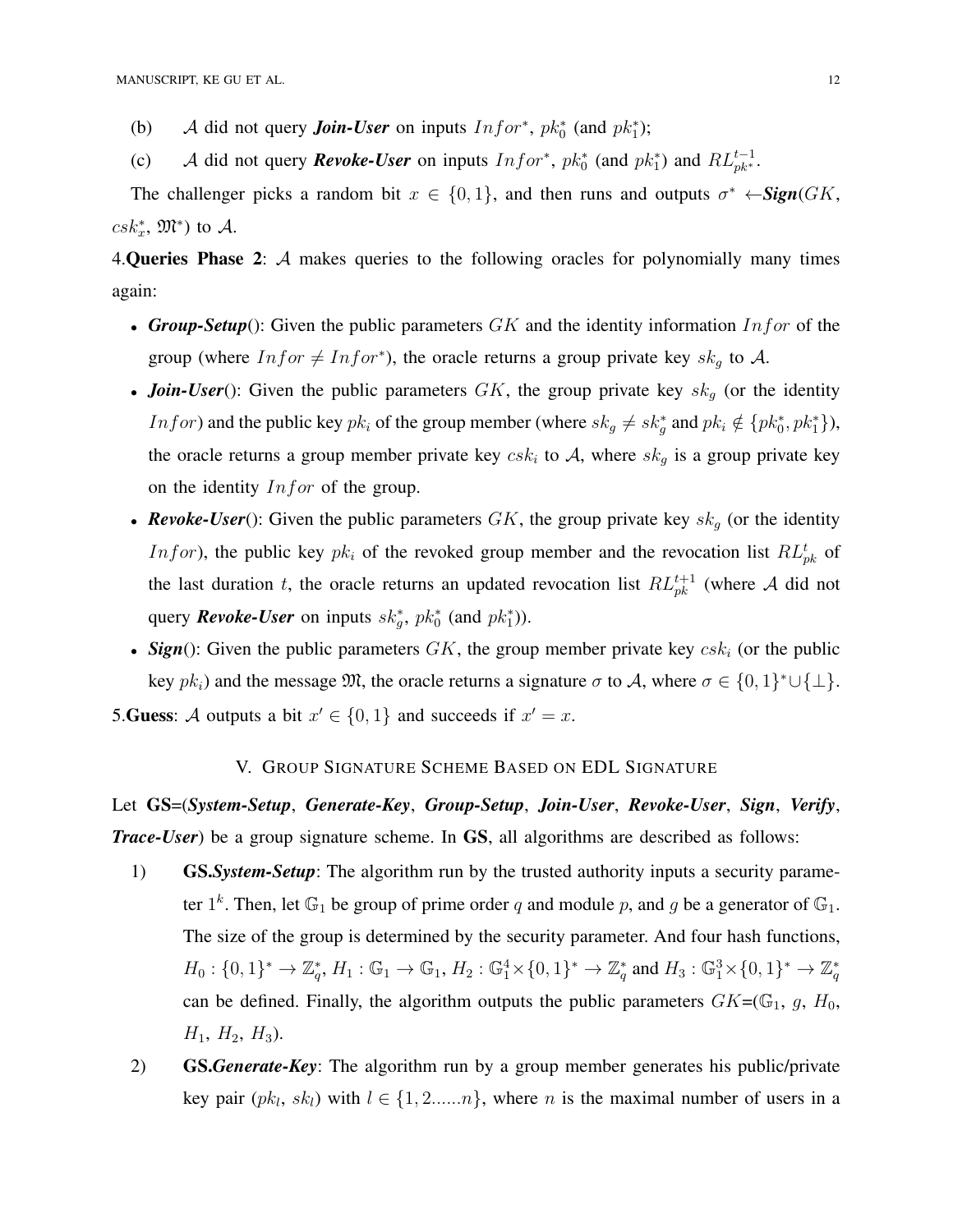group. The algorithm randomly chooses  $sk_l \in \mathbb{Z}_q^*$ , and then computes  $pk_l = g^{sk_l}$ .

- 3) GS.*Group-Setup*: The algorithm run by the trusted authority inputs (GK, Infor ∈  $\{0,1\}^*$ ), where *Infor* is a group public identity information. The algorithm randomly chooses  $d \in \mathbb{Z}_q^*$ , computes and outputs a group private key  $sk_g = d \cdot H_0(Infor)$  to a group manager, and then publishes the group public key  $pk_g = g^d$ .
- 4) **GS.***Join-User*: The algorithm run by the group manager inputs  $(GK, sk_g, pk_l)$ , and then the following steps are finished:
	- a) The algorithm run by the group manager randomly chooses  $a \in \mathbb{Z}_q^*$ , computes

$$
u_1 = g^a, h_1 = H_1(u_1),
$$
  
\n
$$
x_1 = h_1^{sk_g}, v_1 = h_1^a,
$$
  
\n
$$
c_1 = H_2(u_1, x_1, v_1, pk_g, Infor), r = a + c_1 \cdot sk_g.
$$

The algorithm outputs a partial member private key  $\delta = (x_1, c_1, r)$  to a group member whose public key is  $pk_l$ , and then saves the tuple  $(pk_l, u_1)$ , where  $u_1$ is used to trace the real signer.

b) The algorithm run by a group member with the public key  $pk_l$  and the private key sk<sub>l</sub> verifies the partial member private key  $\delta = (x_1, c_1, r)$  by the following computations:

$$
u'_1 = g^r \cdot (pk_g)^{-c_1 \cdot H_0(Infor)},
$$
  
\n
$$
h'_1 = H_1(u'_1), v'_1 = (h'_1)^r \cdot (x_1)^{-c_1},
$$
  
\n
$$
c'_1 = H_2(u'_1, x_1, v'_1, pk_g, Infor),
$$

and then checks  $c'_1 = c_1$ . If the equation  $c'_1 = c_1$  is correct, the group member accepts  $\delta$ , otherwise the group member requires that the group manager must resend  $\delta$ . Finally, the algorithm computes and outputs the group member private key  $c s k_l = \{u'_1, \delta = (x_1, c_1, r)\}$  to the group member, where  $u'_1 = u_1 = g^a.$ 

5) **GS.Revoke-User**: The algorithm run by the group manager inputs  $(GK, sk_g, pk_l, RL_{pk}^t)$ , where  $pk_l$  is the public key of the revoked user. The algorithm computes  $rv_l = (pk_l)^{\frac{1}{c_1}}$ , where  $rv_l$  is a credential on the corresponding public key  $pk_l$ . Finally, the algorithm outputs and adds a tuple  $[pk_l, rv_l]$  to the revocation list  $RL_{pk}^t$ , and then an updated revocation list  $RL_{pk}^{t+1}$  is published by a secure approach.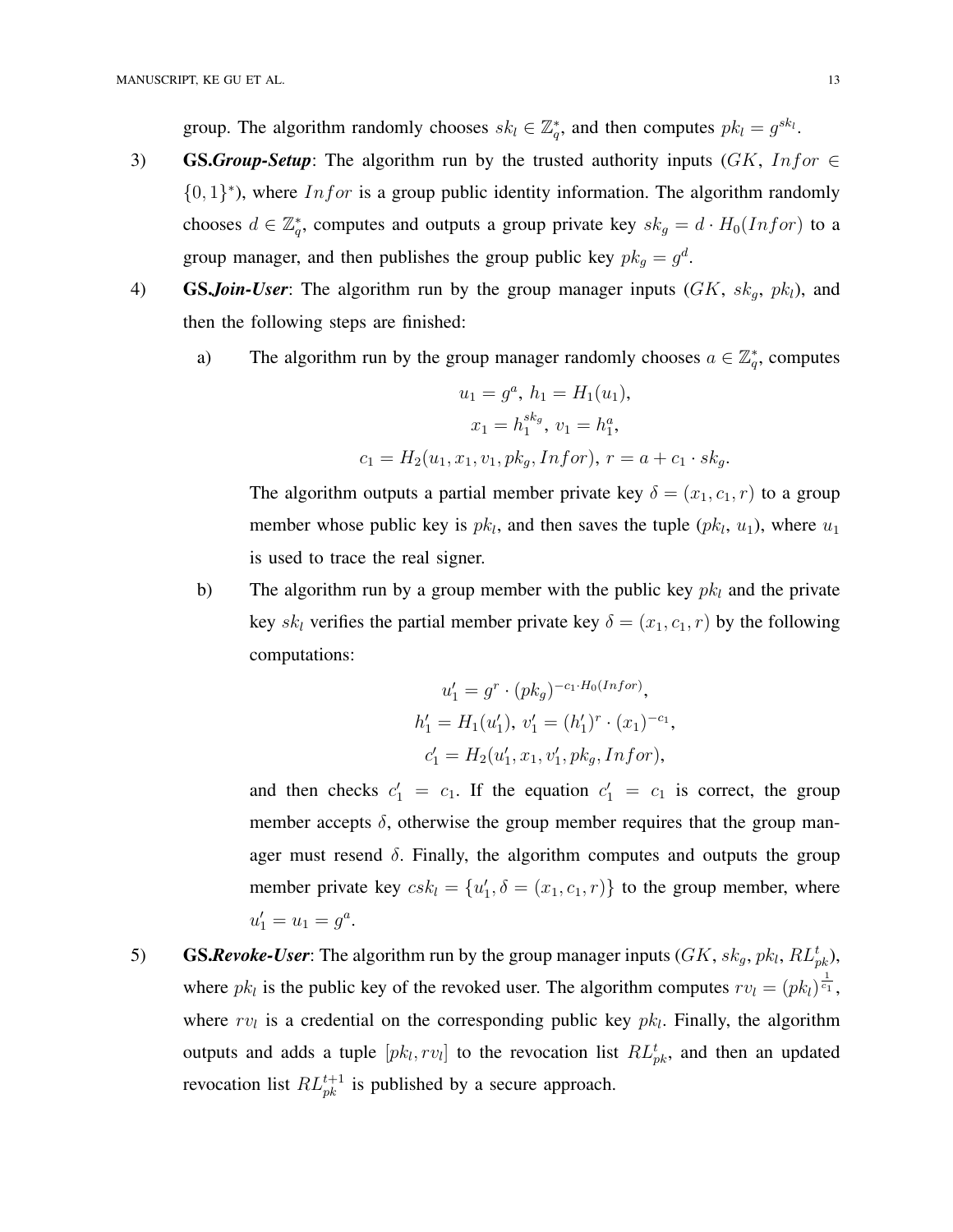6) **GS.Sign:** A group member with the group member private key  $c$ s $k_l$  needs to sign a message  $\mathfrak{M} \in \{0,1\}^*$ . The algorithm run by the group member inputs  $(GK, csk_l, \mathfrak{M})$ , and then randomly chooses  $k, f \in \mathbb{Z}_q^*$ , computes<sup>3</sup>

$$
u_2 = g^k \cdot (u'_1)^f, \ h_2 = H_1(u_2), \ v_2 = h_2^{f \cdot r + k},
$$
  
\n
$$
c''_1 = c_1 \cdot f, \ c_2 = H_3(u_2, v_2, pk_g, c''_1, \mathfrak{M}, Infor),
$$
  
\n
$$
y = f \cdot r + c_2 \cdot f \cdot sk_l,
$$
  
\n
$$
x_2 = sk_l \cdot f - \frac{k}{c_2}, \ x_3 = g^k, \ x_4 = g^{sk_l \cdot f}.
$$

Finally, the algorithm outputs a signature  $\sigma = \{c''_1, c_2, x_2, x_3, x_4, y\}.$ 

- 7) **GS.** Verify: The signature receivers verify a group signature  $\sigma$ . The algorithm run by a signature verifier inputs (GK,  $\mathfrak{M}$ , Infor,  $\sigma$ ,  $RL_{pk}^{t}$ ), and then the following steps are finished:
	- a) The algorithm computes the following equations:

$$
u'_2 = g^y \cdot (pk_g)^{-c''_1 \cdot H_0(Infor)} \cdot g^{-x_2 \cdot c_2},
$$
  
\n
$$
h'_2 = H_1(u'_2), v'_2 = (h'_2)^y \cdot (h'_2)^{-x_2 \cdot c_2},
$$
  
\n
$$
c'_2 = H_3(u'_2, v'_2, pk_g, c''_1, \mathfrak{M}, Infor),
$$

and then checks  $c'_2 = c_2$ . If the equation  $c'_2 = c_2$  is correct, then the algorithm runs into the next step, otherwise the algorithm outputs the boolean value reject.

- b) The algorithm finishes the following steps on the revocation list  $RL_{pk}^{t}$ :
	- Check the equation  $g^{x_2} = (x_3)^{-\frac{1}{c_2}} \cdot x_4$ ; if the equation is correct, then the algorithm continues, otherwise the algorithm outputs the boolean value reject;
	- Compute the equation  $u''_2 = g^y \cdot (pk_g)^{-c''_1 \cdot H_0(Infor) \cdot x_3 \cdot (x_4)^{-c_2}}$ , then check the equation  $u_2'' = u_2'$ ; if the equation is correct, then the algorithm continues, otherwise the algorithm outputs the boolean value reject;
	- Compute  $rv'_l = (rv_l)^{c''_1 \cdot c_2} = (pk_l)^{\frac{1}{c_1} \cdot c_1 \cdot f \cdot c_2} = (pk_l)^{c_2 \cdot f} = g^{sk_l \cdot c_2 \cdot f}$ , and  $rv''_l =$  $g^{x_2 \cdot c_2} \cdot x_3 = g^{s k_l \cdot f \cdot c_2 - k} \cdot x_3 = g^{s k_l \cdot c_2 \cdot f}$ , and then check  $r v_l' = r v_l''$ ; if the equation  $rv'_l = rv''_l$  is correct, then the algorithm directly outputs the boolean value reject; otherwise, if the algorithm does not find the correcting

 ${}^{3}c_1^{\prime\prime}$  may be also seen as  $\{0,1\}^*$  in the computation of  $H_3($ ).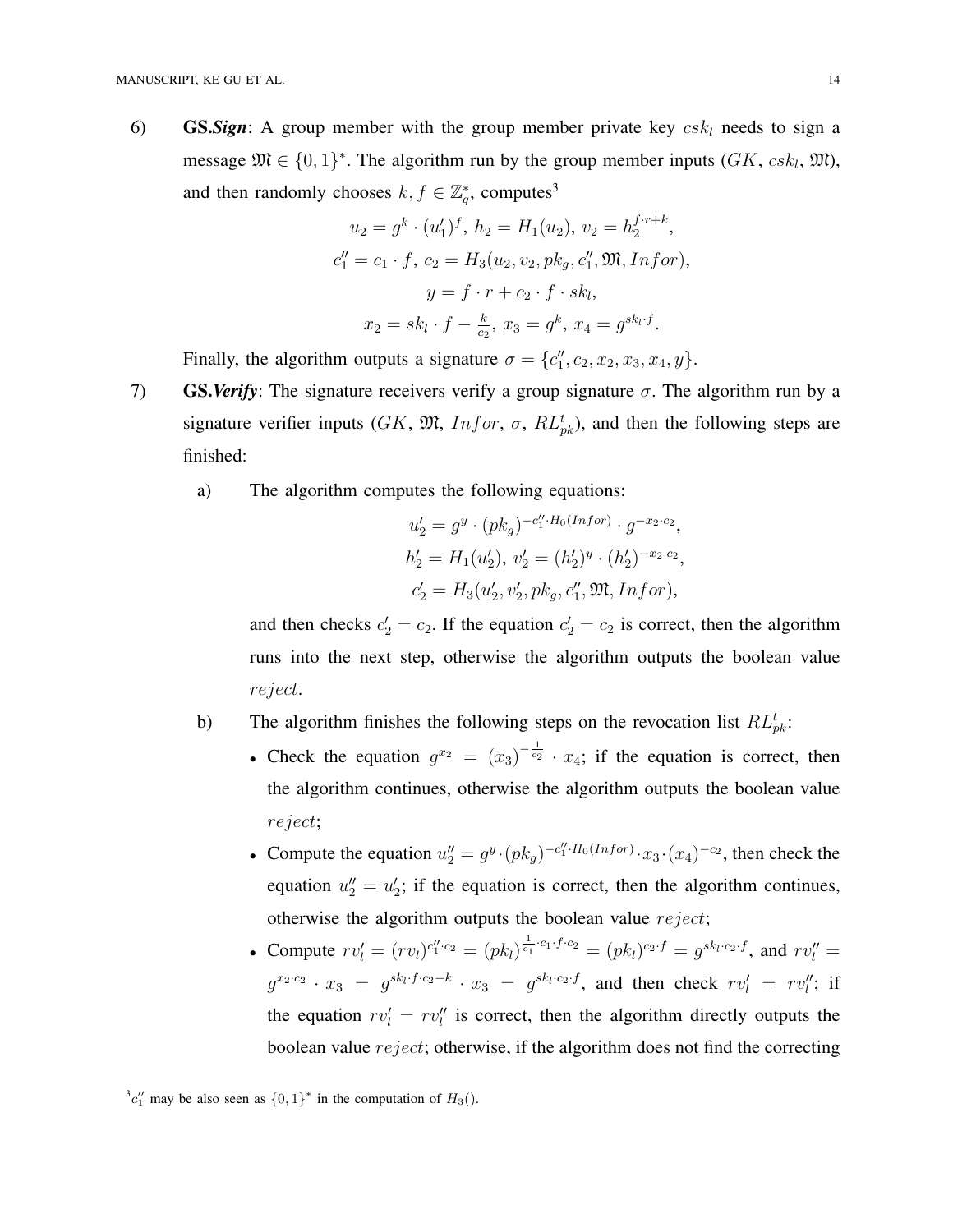equation  $rv'_l = rv''_l$  on the revocation list  $RL_{pk}^t$ , then the algorithm outputs the boolean value accept.

**Remark**:  $rv'_l = rv''_l$  can denote whether the group member (signer) has been revoked.

8) GS.*Trace-User*: The group manager traces a real group member (signer) on group signature  $\sigma$ , which can be verified by **GS.***Verify*. The algorithm run by the group manager computes the following equation:

$$
\left[\frac{g^{c_1 \cdot (y-x_2 \cdot c_2)}}{(pk_g)^{c_1'^\prime \cdot c_1} \cdot (x_3)^{c_1}}\right]^{\frac{1}{c_1'}} = \left[\frac{g^{c_1 \cdot (f \cdot r + k)}}{(pk_g)^{c_1'^\prime \cdot c_1} \cdot (x_3)^{c_1}}\right]^{\frac{1}{c_1'}} = \left[\frac{g^{c_1 \cdot f \cdot (a+c_1 \cdot sk_g) + c_1 \cdot k}}{(pk_g)^{c_1'^\prime \cdot c_1} \cdot (x_3)^{c_1}}\right]^{\frac{1}{c_1'}} = \left[\frac{g^{c_1'^\prime \cdot a} \cdot g^{sk_g \cdot c_1'^\prime \cdot c_1} \cdot g^{k \cdot c_1}}{(pk_g)^{c_1'^\prime \cdot c_1} \cdot (x_3)^{c_1}}\right]^{\frac{1}{c_1'}} = g^a = u_1.
$$

Finally, the algorithm finds and outputs the corresponding public key  $pk_l$  by  $u_1$ .

VI. ANALYSIS OF THE PROPOSED SCHEME

### *A. Efficiency*

In the proposed scheme,  $\sigma = \{c''_1, c_2, x_2, x_3, x_4, y\}$ , where

$$
c''_1 = c_1 \cdot f, \ c_2 = H_3(u_2, v_2, pk_g, c''_1, \mathfrak{M}, Inf or),
$$

$$
y = f \cdot r + c_2 \cdot f \cdot sk_l, \ x_2 = sk_l \cdot f - \frac{k}{c_2},
$$

$$
x_3 = g^k \text{ and } x_4 = g^{sk_l \cdot f}.
$$

Thus, the length of signature is  $2 \cdot |\mathbb{G}_1| + 4 \cdot |\mathbb{Z}_q^*|$ , where  $|\mathbb{G}_1|$  is the size of element in  $\mathbb{G}_1$ and  $|\mathbb{Z}_q^*|$  is the size of element in  $\mathbb{Z}_q^*$ . Additionally, the signing and verifying procedure is mainly based on integer multiplication and hash computation, so if we assume that the time for integer multiplication and hash computation can be ignored, then signing a message for a group signature only needs to compute 5 exponentiations in  $\mathbb{G}_1$  and 1 multiplication in  $\mathbb{G}_1$ , and verification requires at most  $2 \cdot L_r + 8$  exponentiations in  $\mathbb{G}_1$  and  $L_r + 6$  multiplications in  $\mathbb{G}_1$ , where  $L_r$  is the number of the revoked users in the revocation list  $RL_{pk}^{t}$ .

In this paper, we compare the proposed scheme (the scheme of Section 5) with the other group signature schemes [12,14,18,19,20]. Table 1 shows the comparisons of the schemes. Compared

<sup>&</sup>lt;sup>4</sup>We only consider the bad thing that the revoked user is the last one in the revocation list when verification starts from the first one to the last one.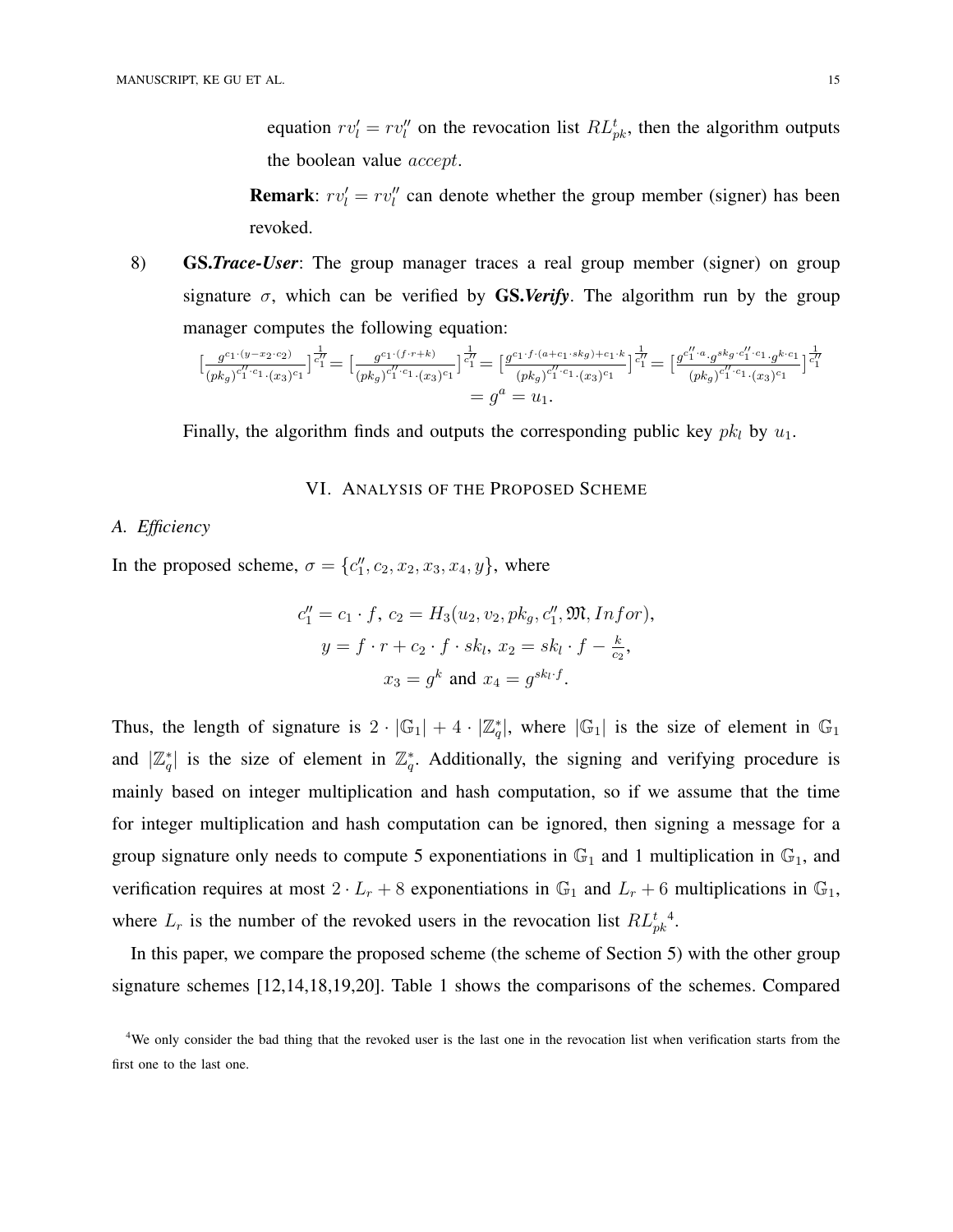with other schemes, although our scheme is constructed in the random oracle model, our scheme does not employ pairing computation and has the constant signing time and signature size.

|               | Signature Size | Signature Cost | Verification Cost | Model                 |
|---------------|----------------|----------------|-------------------|-----------------------|
| Scheme $[12]$ | O(1)           | O(1)           | $O(L_r)$          | random oracle         |
| Scheme [14]   | O(1)           | O(1)           | $O(L_r)$          | without random oracle |
| Scheme [18]   | O(1)           | O(1)           | O(1)              | without random oracle |
| Scheme [19]   | O(1)           | $O(L_m)$       | $O(L_m + L_k)$    | without random oracle |
| Scheme [20]   | O(1)           | $O(L_m)$       | O(1)              | random oracle         |
| Our Scheme    | O(1)           | O(1)           | $O(L_r)$          | random oracle         |

TABLE I COMPARISONS OF THE SIX SCHEMES

caption:  $L_m$  is the length of signed message,  $L_k$  is the length of user identity,

 $L_r$  is the number of revoked users in the revocation list.

#### *B. Security*

In the section, we show the proposed scheme (the scheme of Section 5) has the unforgeability, traceability and anonymity under the adaptive chosen message attacks, which can be reduced to the CDH assumption. Our proofs for the following theorems are based on the security models of Section 4 (We defer the proofs to Appendix A).

**Theorem 6.1** *The scheme of Section 5 is (* $\hbar$ *,*  $\varepsilon$ *,*  $q_g$ *,*  $q_j$ *,*  $q_s$ *)-unforgeable (according to the Definition*  $(4.1)$ , assuming that the  $(h', \varepsilon')$ -CDH assumption holds in  $\mathbb{G}_1$ , where:

$$
\varepsilon' = \varepsilon - \frac{q_g}{2^{n_q}} - q_j \cdot \left(\frac{1}{2^{n_q}} + \frac{2 \cdot q_h}{2^{n_q}}\right) - \frac{q_s \cdot q_h}{2^{6 \cdot n_q}} - \frac{q_s \cdot (q_h + q_s)}{2^{n_q}},
$$
  

$$
\hbar' = \hbar + O((q_h + q_g + 4 \cdot q_j + 12 \cdot q_s) \cdot C_{exp} + 4 \cdot q_s \cdot C_{mul}),
$$

and  $q_h$  is the maximal number of "Hash" oracle queries,  $q_g$  is the maximal number of "Group-Setup" oracle queries,  $q_j$  is the maximal number of "Join-User" oracle queries,  $q_s$  is the maximal *number of "Sign" oracle queries,*  $C_{mul}$  *and*  $C_{exp}$  *are respectively the time for a multiplication and an exponentiation in*  $\mathbb{G}_1$ *.* 

Theorem 6.2 *The scheme of Section 5 is a traceable group signature scheme when it is unforgeable (Theorem 6.1 holds) and satisfies the following conditions (according to the Definition*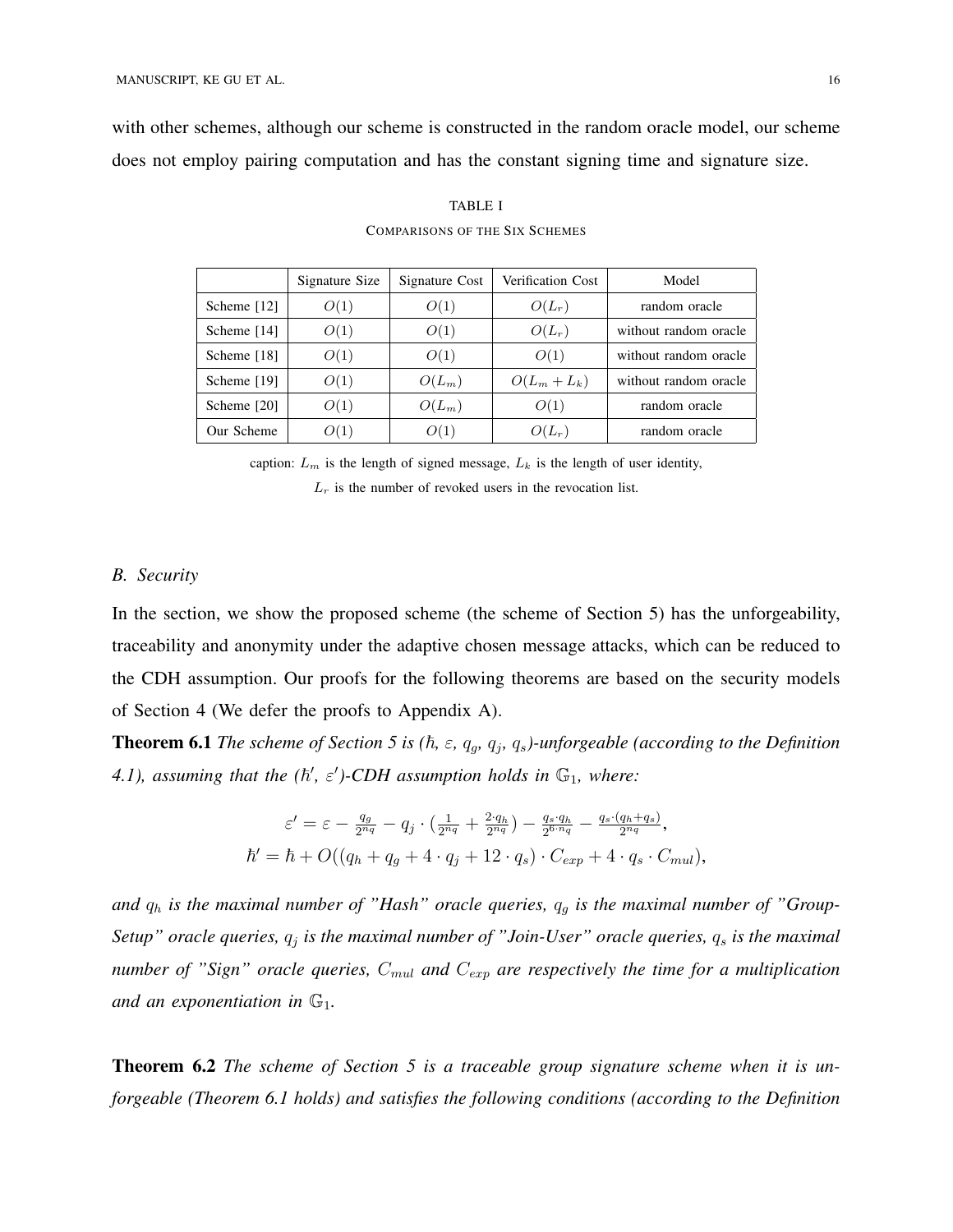*4.2):*

- a) *The outputs of "Trace-User" oracle are distinguishable in polynomially many times*;
- b) The scheme of Section 5 is ( $\hbar''$ ,  $\varepsilon''$ ,  $q_g$ ,  $q_j$ ,  $q_r$ ,  $q_s$ )-secure, assuming that the ( $\hbar'$ ,  $\varepsilon'$ )-CDH *assumption holds in*  $\mathbb{G}_1$ *, where:*

$$
\varepsilon'' = \left[\varepsilon' + q_j \cdot \left(\frac{1}{2^{n_q}} + \frac{2 \cdot q_h}{2^{n_q}}\right) + q_r \cdot \left(\frac{1}{2^{n_q}} + \frac{2 \cdot q_h}{2^{n_q}}\right) + \frac{q_s \cdot q_h}{2^{6 \cdot n_q}} + \frac{q_s \cdot (q_h + q_s)}{2^{n_q}}\right] \parallel
$$
  

$$
\left[\varepsilon' + \frac{q_g}{2^{n_q}} + q_j \cdot \left(\frac{1}{2^{n_q}} + \frac{2 \cdot q_h}{2^{n_q}}\right) + q_r \cdot \left(\frac{1}{2^{n_q}} + \frac{2 \cdot q_h}{2^{n_q}}\right) + \frac{q_s \cdot q_h}{2^{6 \cdot n_q}} + \frac{q_s \cdot (q_h + q_s)}{2^{n_q}}\right],
$$
  

$$
\hbar'' = \mathbf{MAX} \{ \hbar' - O((q_h + 4 \cdot q_j + 5 \cdot q_r + 12 \cdot q_s) \cdot C_{exp} + 4 \cdot q_s \cdot C_{mul}), \quad \hbar' - O((q_h + q_s + 4 \cdot q_j + 5 \cdot q_r + 12 \cdot q_s) \cdot C_{exp} + 4 \cdot q_s \cdot C_{mul})\}.
$$

*and*  $q_h$  *is the maximal number of "Hash" oracle queries,*  $q_g$  *is the maximal number of "Group-Setup" oracle queries,* q<sup>j</sup> *is the maximal number of "Join-User" oracle queries,*  $q_r$  *is the maximal number of "Revoke-User" oracle queries,*  $q_s$  *is the maximal number of "Sign" oracle queries,*  $C_{mul}$  *and*  $C_{exp}$  *are respectively the time for a multiplication and an exponentiation in*  $\mathbb{G}_1$ .

**Theorem 6.3** *The scheme of Section 5 is (* $\hbar$ *,*  $\varepsilon$ *,*  $q_g$ *,*  $q_j$ *,*  $q_r$ *,*  $q_s$ *)-anonymous (according to the*  $Definition 4.3$ ), assuming that the  $(h', \varepsilon')$ -CDH assumption holds in  $\mathbb{G}_1$ , where:

$$
\varepsilon' = \varepsilon - \frac{q_{g_1} + q_{g_2}}{2^{n_q}} - (q_{j_1} + q_{j_2}) \cdot (\frac{1}{2^{n_q}} + \frac{2 \cdot q_h}{2^{n_q}}) - (q_{r_1} + q_{r_2}) \cdot (\frac{1}{2^{n_q}} + \frac{2 \cdot q_h}{2^{n_q}}) - \frac{(q_{s_1} + q_{s_2}) \cdot q_h}{2^{6 \cdot n_q}} - \frac{(q_{s_1} + q_{s_2}) \cdot (2 \cdot q_h + q_{s_1} + q_{s_2})}{2^{n_q}},
$$
  

$$
\hbar' = \hbar + O((q_h + q_{g_1} + q_{g_2} + 4 \cdot (q_{j_1} + q_{j_2}) + 5 \cdot (q_{r_1} + q_{r_2}) + 12 \cdot (q_{s_1} + q_{s_2})) \cdot C_{exp} + 4 \cdot (q_{s_1} + q_{s_2}) \cdot C_{mul}),
$$

and  $q_h$  *is the maximal number of "Hash" oracle queries,*  $q_{g_1}$  *and*  $q_{g_2}$  *are respectively the maximal numbers of "Group-Setup" oracle queries in the Queries Phase 1 and 2,*  $q_{j1}$  *and*  $q_{j_2}$  are respectively the maximal numbers of "Join-User" oracle queries in the Queries Phase *1 and 2,*  $q_{r_1}$  *and*  $q_{r_2}$  *are respectively the maximal numbers of "Revoke-User" oracle queries in the Queries Phase 1 and 2,*  $q_{s_1}$  *and*  $q_{s_2}$  *are respectively the maximal numbers of "Sign" oracle queries in the Queries Phase 1 and 2,*  $C_{mul}$  *and*  $C_{exp}$  *are respectively the time for a multiplication and an exponentiation in*  $\mathbb{G}_1$ .

#### VII. CONCLUSIONS

In this paper, by modifying the EDL signature, we present a public key-based group signature scheme in the random oracle, which is based on the model of verifier-local revocation. Also, we give the security models for group signature. Under our security models, the proposed scheme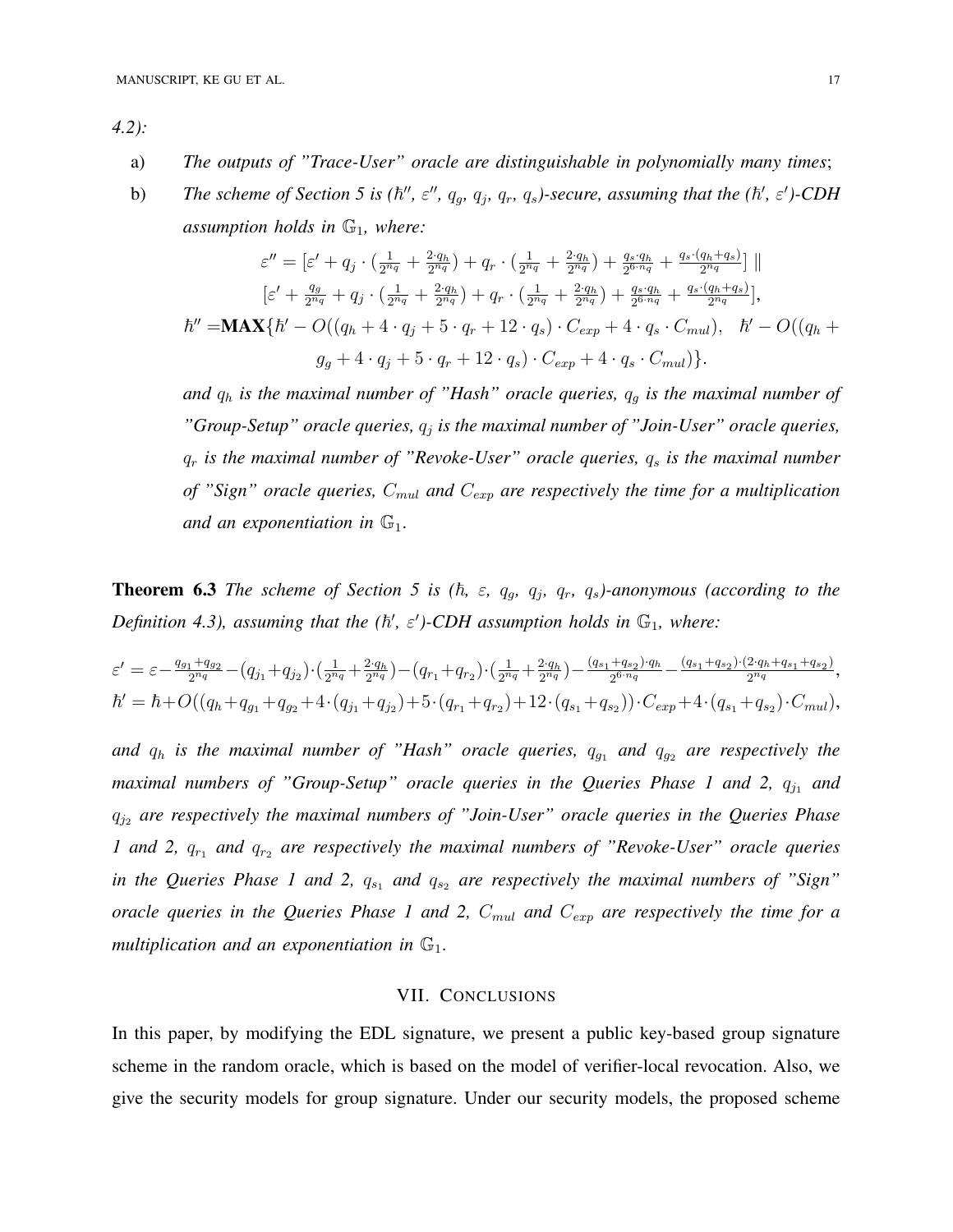is proved to have the properties of anonymity and traceability with enough security. Compared with other group signature schemes proposed by [12,14,18,19,20], the proposed group signature scheme does not employ pairing computation and has the constant signature size, so the proposed scheme is efficient. However, because the proposed scheme is not enough efficient in revoking verification of signatures, the work about group signature still needs to be further progressed.

### ACKNOWLEDGMENT

This work is supported by the National Natural Science Foundation of China (No.61402055, No.61462048, No.61504013), and the Scientific Research Project of Hunan Provincial Education Department (No.15C0041, No.13B132, No.15A007, No.15C0779).

# APPENDIX A

# SECURITY PROOF

# (Proof of Theorem 6.1).

**Proof:** Let GS be a group signature scheme of Section 5. Additionally, let A be an  $(\hbar, \varepsilon, q_g, \varepsilon)$  $q_j$ ,  $q_s$ )-adversary attacking GS. From the adversary A, we construct an algorithm B, for  $(g, g^a)$ ,  $g^b$ ) $\in \mathbb{G}_1$ , the algorithm B is able to use A to compute  $g^{a \cdot b}$ . Thus, we assume the algorithm B can solve the CDH with probability at least  $\varepsilon'$  and in time at most  $\hbar'$ , contradicting the  $(\hbar', \varepsilon')$ -CDH assumption. Such a simulation may be created in the following way:

**Setup**: The trusted authority system inputs a security parameter  $1^k$ . Then, let  $\mathbb{G}_1$  be group of prime order q and module p, and g be a generator of  $\mathbb{G}_1$ . The size of the group is determined by the security parameter. Also,  $H_0: \{0,1\}^* \to \mathbb{Z}_q^*$  can directly be computed on no querying.  $H_1: \mathbb{G}_1 \to \mathbb{G}_1$ ,  $H_2: \mathbb{G}_1^4 \times \{0,1\}^* \to \mathbb{Z}_q^*$  and  $H_3: \mathbb{G}_1^3 \times \{0,1\}^* \to \mathbb{Z}_q^*$  can be simulated by the algorithms  $H_1$  Queries,  $H_2$  Queries and  $H_3$  Queries, where we set that  $g^b$  ( $\beta$  does not know b) is used to answer the query on  $H_1$  Queries. Additionally, we assume that the user  $u^*$  is a challenger, whose public key is  $pk^* = g^a$  ( $\beta$  does not know a where a is seen as the corresponding private key). Finally, the algorithm outputs the public parameters  $GK=(\mathbb{G}_1, q, H_0)$ .

**Queries:** When running the adversary  $A$ , the relevant queries can occur according to the Definition 4.1. The algorithm  $\beta$  answers these in the following way:

• H\_1 Queries: If this query is fresh, then the algorithm chooses random  $s \in Z_q^*$ , computes and outputs  $(g^{b})^{s} = g^{b \cdot s}$  to the adversary A; otherwise the algorithm returns the same result. Also, the algorithm saves the new tuple  $(s, g^{b \cdot s})$  to  $U$ <sub>-</sub>List.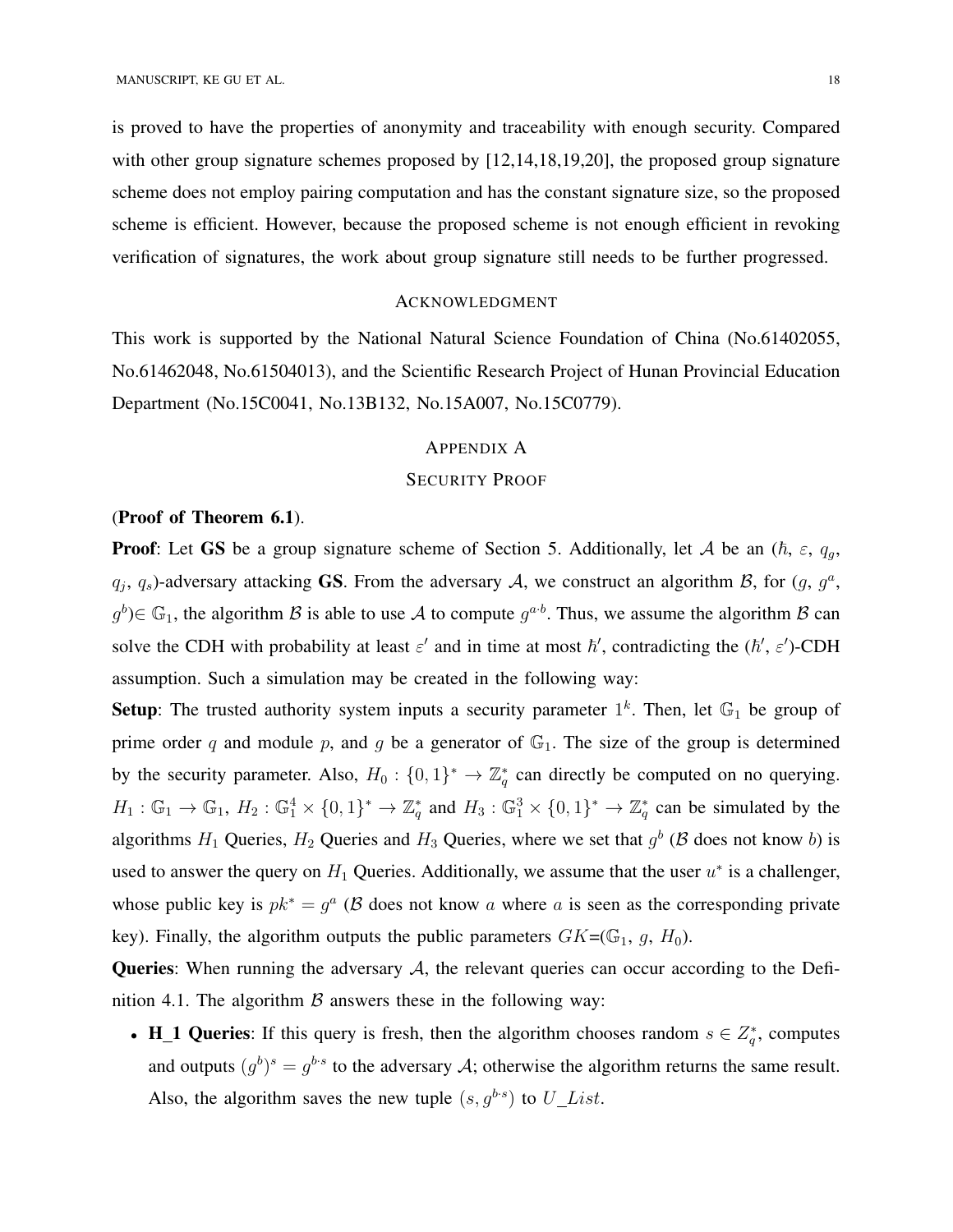- H 2 Queries: If this query is fresh, then the algorithm outputs the new result to the adversary A; otherwise the algorithm returns the same result.
- H 3 Queries: If this query is fresh, then the algorithm outputs the new result to the adversary A; otherwise the algorithm returns the same result.
- Group-Setup Queries: Given the public parameters  $GK$  and the identity information Information of the group, the algorithm randomly chooses  $d \in \mathbb{Z}_q^*$ , computes and outputs a group private key  $sk_g = d \cdot H_0(Infor)$  and a group public key  $pk_g = g^d$  to A.
- Join-User Queries: Given the public parameters  $GK$  and the group identity  $Infor$ , the algorithm randomly chooses  $t, d \in \mathbb{Z}_q^*$ , computes

$$
u_1 = g^t, h_1 = H_1(u_1),
$$
  
\n
$$
x_1 = h_1^{d \cdot H_0(Infor)}, v_1 = h_1^t,
$$
  
\n
$$
c_1 = H_2(u_1, x_1, v_1, g^d, Infor), r = t + c_1 \cdot d \cdot H_0(Infor).
$$

The algorithm outputs a partial member private key  $\delta = (x_1, c_1, r)$  to A. Because the algorithm does not know the private key of the queried group member, the algorithm only outputs a partial member private key to  $A$ . However, the adversary  $A$  is easy to compute out the complete group member private key when the adversary  $A$  corrupted some group members or registered some controlled group member to the simulation system.

- Sign Queries: Given the public parameters  $GK$ , the identity information  $Infor$  of the group, the public key  $pk_l$  and the message  $\mathfrak{M}$ , the following setups are finished:
	- a) The algorithm randomly chooses  $t, d \in \mathbb{Z}_q^*$ , computes

$$
u_1 = g^t, h_1 = H_1(u_1), x_1 = h_1^{d \cdot H_0(Infor)},
$$
  

$$
v_1 = h_1^t, c_1 = H_2(u_1, x_1, v_1, g^d, Infor).
$$

b) The algorithm randomly chooses  $c_2, y, f, k \in \mathbb{Z}_q^*$ , computes

$$
u_2 = g^y \cdot g^{-d \cdot c_1 \cdot f \cdot H_0(Infor) } \cdot g^{-k},
$$

and then queries the oracle  $H_1$  Queries for  $u_2$ , if  $u_2$  has been queried, then the algorithm aborts; otherwise the algorithm continues.

c) The algorithm randomly chooses  $j \in \mathbb{Z}_q^*$ , computes

$$
v_2 = h_2^y \cdot g^{-k \cdot j},
$$

where we set  $h_2 = H_1(u_2) = g^j$  (satisfy the condition that  $DL_{h_2}((h_2)^k) =$  $DL_g(g^k) = k$ .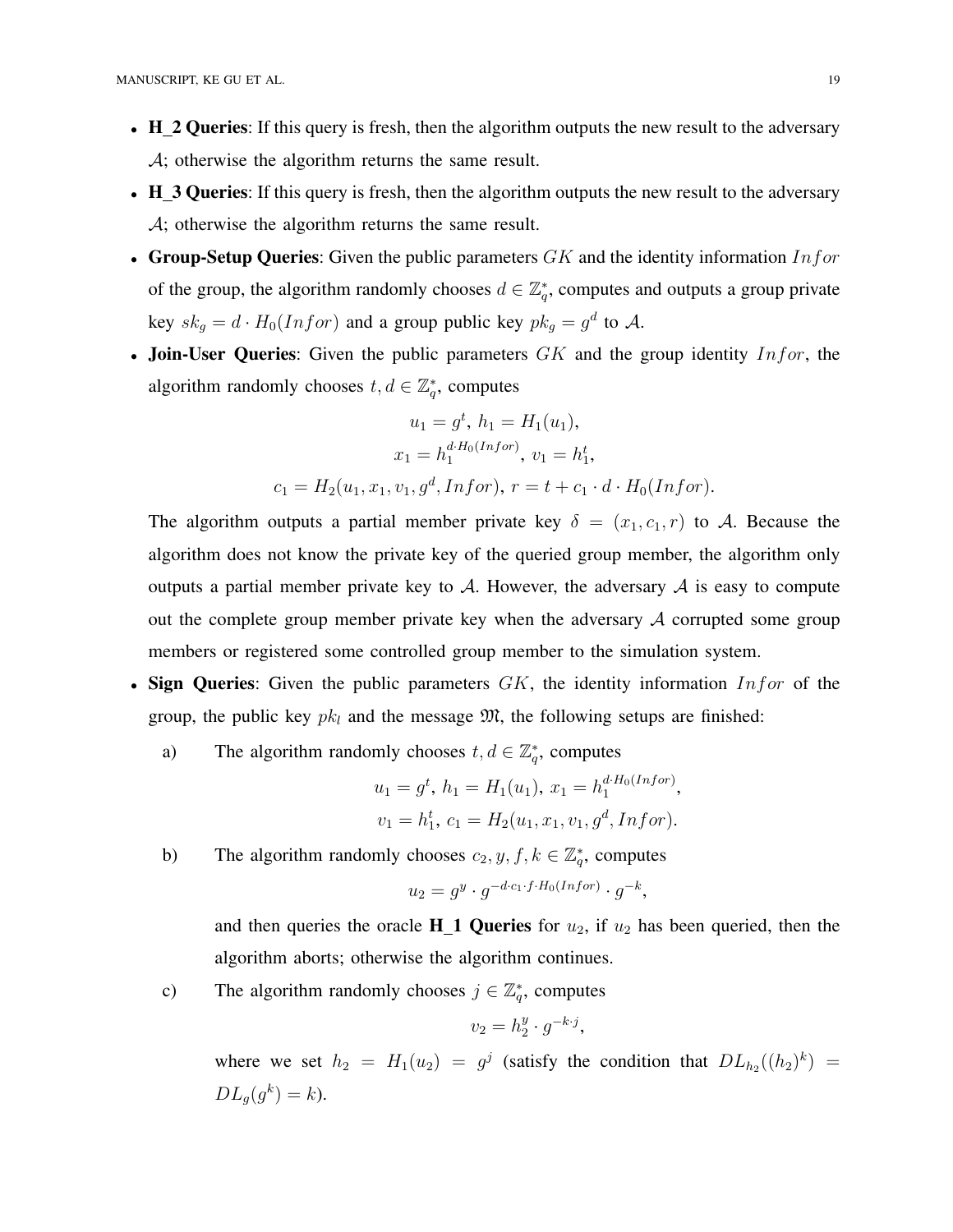- d) The algorithm queries the oracle **H\_3 Queries**, if the tuple  $(u_2, v_2, g^d, c_1 \cdot f, \mathfrak{M}, Infor)$ has been queried, then the algorithm aborts; otherwise the algorithm continues.
- e) The algorithm computes  $x_2 = \frac{k}{c}$  $\frac{k}{c_2}$ ,  $x_3 = g^{-k} \cdot (pk_l)^f$ ,  $x_4 = (pk_l)^{\frac{f}{c_2}}$ , and then outputs a group signature  $\sigma = \{c_1'', c_2, x_2, x_3, x_4, y\}$  to the adversary A, and saves the tuple  $(t, d, c_2, f, k)$  to  $S$ <sub>\_</sub>List.

**Forgery:** If the algorithm  $\beta$  does not abort as a consequence of one of the queries above, the adversary A will, with probability at least  $\varepsilon$ , return a forgery  $(\mathfrak{M}^*, \sigma^*, \text{In} for^*, \text{RL}_{pk^*}^t)$  for the challenger  $u^*$ , where the identity  $Infor^*$  and the revocation list  $RL_{pk^*}^t$  are arbitrary forgeries generated by  $A$ . And the forgery satisfies the following condition:

- (a)  $1 \leftarrow \text{Verify}(GK, \mathfrak{M}^*, \text{Infor}^*, \sigma^*, \text{RL}_{pk^*}^t);$
- (b) A did not query *Group-Setup* on input Infor<sup>∗</sup> , did not query *Join-User* on input *Infor*<sup>\*</sup>, and did not query *Sign* on inputs *Infor*<sup>\*</sup>, pk<sup>\*</sup> and  $\mathfrak{M}^*$  where the public key  $pk^*$  of the challenger  $u^*$  belongs to the group named by the identity  $Infor^*$ .

Then, if the adversary A did not query the oracle **H\_1 Queries**, or  $U$ <sub>List</sub> is empty or  $S$ <sub>List</sub> is empty, then the algorithm  $\beta$  aborts.

Otherwise, the algorithm B can get  $h_2 = H_1(*) = g^{b \cdot s}$ . So, when the condition  $DL_{h_2}((h_2)^{a \cdot f \cdot c_2 - k}) =$  $DL_g(g^{a \cdot f \cdot c_2-k}) = a \cdot f \cdot c_2 - k$  holds, we can get the followings:

$$
h_2^{x_2 \cdot c_2} = (h_2)^{(a \cdot f - \frac{k}{c_2}) \cdot c_2} = (g^{b \cdot s})^{(a \cdot f - \frac{k}{c_2}) \cdot c_2} = (g^{b \cdot s})^{(a \cdot f \cdot c_2 - k)} = g^{a \cdot b \cdot s \cdot f \cdot c_2 - b \cdot s \cdot k},
$$

then B computes and outputs  $(h_2^{x_2 \cdot c_2} \cdot g^{b \cdot s \cdot k})^{\frac{1}{c_2 \cdot s \cdot f}} = g^{a \cdot b}$ , which is the solution to the given CDH problem.

Now, we analyze the probability of the algorithm  $\beta$  not aborting. For the simulation to complete without aborting, we require that all *Group-Setup* queries and all *Join-User* queries are fresh, and all **Sign** queries do not abort. So, if the algorithm  $\beta$  does not abort, then the following conditions must hold:

- (a) All *Group-Setup* queries are fresh, because  $H_0: \{0, 1\}^* \to \mathbb{Z}_q^*$  is uniformly distributed in  $\mathbb{Z}_q$ , the collision probability of  $H_0$  is  $\frac{1}{2^{n_q}}$ , then the failure probability of the queries is at most  $\frac{q_g}{2^{n_q}}$ .
- (b) All *Join-User* queries are fresh, similarly the collision probability of  $H_0$  is  $\frac{1}{2^{n_q}}$ , and because  $t, d \in \mathbb{Z}_q^*$  are uniformly distributed in  $\mathbb{Z}_q$ , the collision probability of  $H_1$  is  $q_h \cdot \frac{1}{2^n}$  $\frac{1}{2^{n_q}} = \frac{q_h}{2^{n_q}}$  $\frac{q_h}{2^{n_q}}$  and the collision probability of  $H_2$  is  $q_h \cdot \frac{1}{2^n}$  $\frac{1}{2^{n_q}} = \frac{q_h}{2^{n_q}}$  $\frac{q_h}{2^{n_q}}$ , then the failure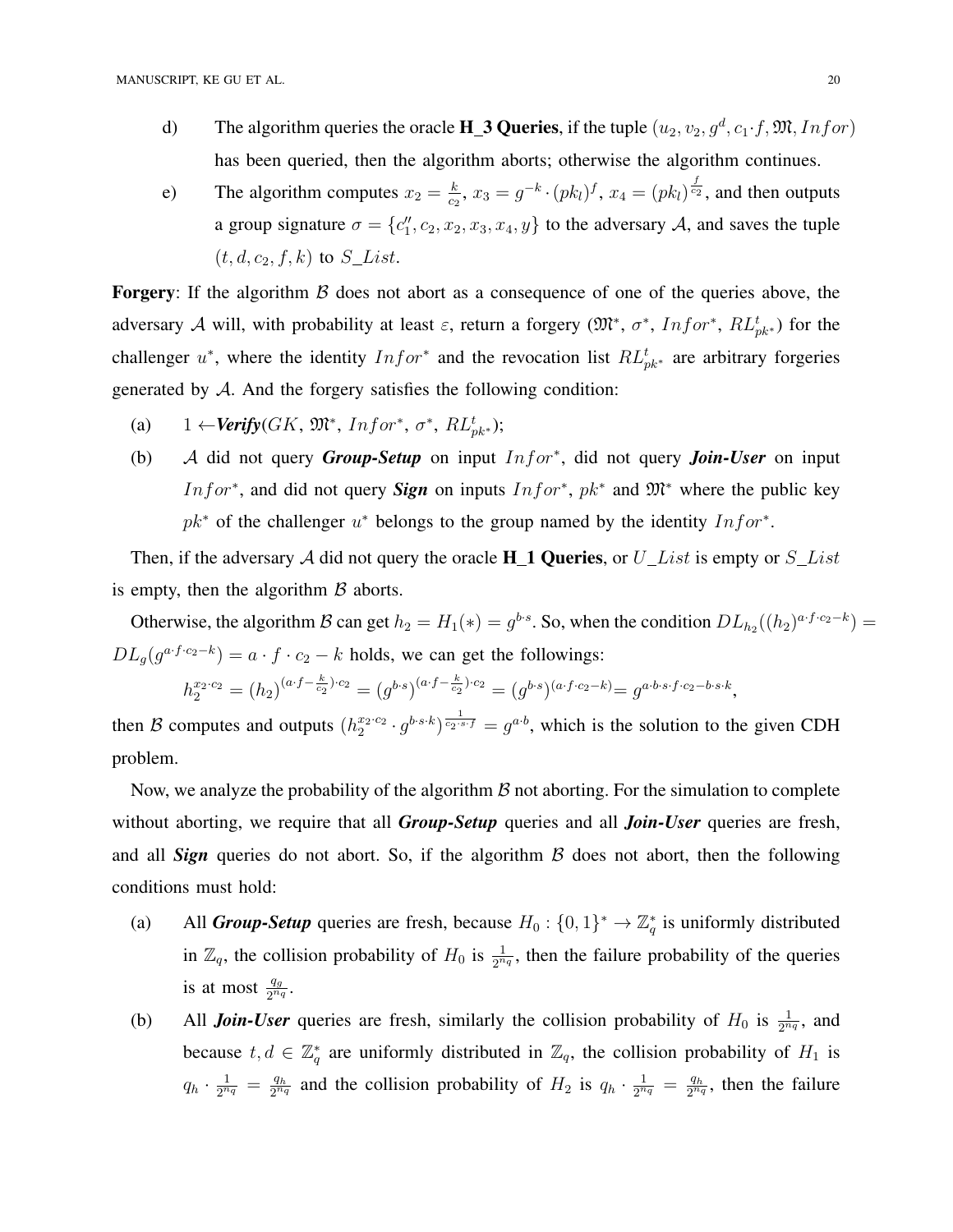probability of the queries is at most  $q_j \cdot (\frac{1}{2^n})$  $\frac{1}{2^{n_q}} + \frac{2 \cdot q_h}{2^{n_q}}$  $\frac{2\cdot q_h}{2^{n_q}}$ ).

- (c) All *Sign* queries do not abort, then we may get the followings:
	- The algorithm may abort in the setup b), namely  $u_2$  has been queried on the oracle **H\_1 Queries**. So, as  $t, d, c_2, y, f, k \in \mathbb{Z}_q^*$  are uniformly distributed in  $\mathbb{Z}_q^6$ , the collision probability of  $H_1$  is  $q_h \cdot \frac{1}{2^{6\gamma}}$  $\frac{1}{2^{6\cdot n_q}} = \frac{q_h}{2^{6\cdot n}}$  $\frac{q_h}{2^{6 \cdot n_q}}$ , then the failure probability of the queries is at most  $\frac{q_s \cdot q_h}{2^{6 \cdot n_q}}$ ;
	- The algorithm may abort in the setup d), namely the tuple  $(u_2, v_2, g^d, c_1 \cdot f, \mathfrak{M}, Infor)$ has been queried on the oracle **H\_3 Queries**. So, as  $j \in \mathbb{Z}_q^*$  is uniformly distributed in  $\mathbb{Z}_q$ , the collision probability of  $H_3$  is  $(q_h + q_s) \cdot \frac{1}{2^n}$  $\frac{1}{2^{n_q}} = \frac{q_h+q_s}{2^{n_q}}$  $\frac{h+q_s}{2^{n_q}}$ , then the failure probability of the queries is at most  $\frac{q_s \cdot (q_h+q_s)}{2^{n_q}}$ .

Therefore, from the above analysis, we get that the algorithm  $\beta$  can compute  $g^{a,b}$  from the forgery as shown above, with probability at least  $\varepsilon' = \varepsilon - \frac{q_g}{2m}$  $\frac{q_g}{2^{n_q}}-q_j\cdot(\frac{1}{2^n}$  $\frac{1}{2^{nq}} + \frac{2 \cdot q_h}{2^{nq}}$  $\frac{2 \cdot q_h}{2^{n_q}}$ ) —  $\frac{q_s \cdot q_h}{2^{6 \cdot n_q}}$  $\frac{q_s \cdot q_h}{2^{6 \cdot n_q}} - \frac{q_s \cdot (q_h + q_s)}{2^{n_q}}$  $\frac{q_h+q_s)}{2^{n_q}}$ . The time complexity of the algorithm B is  $\hbar' = \hbar + O((q_h+q_g+4\cdot q_j+12\cdot q_s)\cdot C_{exp}+4\cdot q_s\cdot C_{mul}),$ where we assume that the time for integer addition, integer multiplication and hash computation can both be ignored.

Thus, Theorem 6.1 follows.

# (Proof of Theorem 6.2).

**Proof:** According to the Definition 4.2, we need to divide the proof to the following three parts:

1) *Correctness (the outputs of "Trace-User" oracle are distinguishable)*:

From the algorithm GS.*Trace-User*, we may know that

$$
\begin{aligned} \left[\frac{g^{c_1 \cdot (y-x_2 \cdot c_2)}}{(pk_g)^{c_1'^\prime \cdot c_1} \cdot (x_3)^{c_1}}\right]^{\frac{1}{c_1'}} = \left[\frac{g^{c_1 \cdot (f \cdot r + k)}}{(pk_g)^{c_1'^\prime \cdot c_1} \cdot (x_3)^{c_1}}\right]^{\frac{1}{c_1'}} = \left[\frac{g^{c_1 \cdot f \cdot (a + c_1 \cdot sk_g) + c_1 \cdot k}}{(pk_g)^{c_1'^\prime \cdot c_1} \cdot (x_3)^{c_1}}\right]^{\frac{1}{c_1'}} = \left[\frac{g^{c_1'^\prime \cdot a} \cdot g^{sk_g \cdot c_1'^\prime \cdot c_1} \cdot g^{k \cdot c_1}}{(pk_g)^{c_1'^\prime \cdot c_1} \cdot (x_3)^{c_1}}\right]^{\frac{1}{c_1'}} \\ = g^a = u_1. \end{aligned}
$$

So, for any potential public key  $pk_l$ , the algorithm **GS.***Trace-User* run by the group manager can find and output the corresponding public key  $pk_l$  by  $u_1$ .

2) *Misidentification Attacks*:

Let GS be a group signature scheme of Section 5. Additionally, let A be an  $(\hbar, \varepsilon, q_j, \varepsilon)$  $q_r$ ,  $q_s$ )-adversary attacking GS. From the adversary A, we construct an algorithm B, for  $(g, g^a, g^b) \in \mathbb{G}_1$ , the algorithm B is able to use A to compute  $g^{a \cdot b}$ . Thus, we assume the algorithm B can solve the CDH with probability at least  $\varepsilon'$  and in time at most  $\hbar'$ ,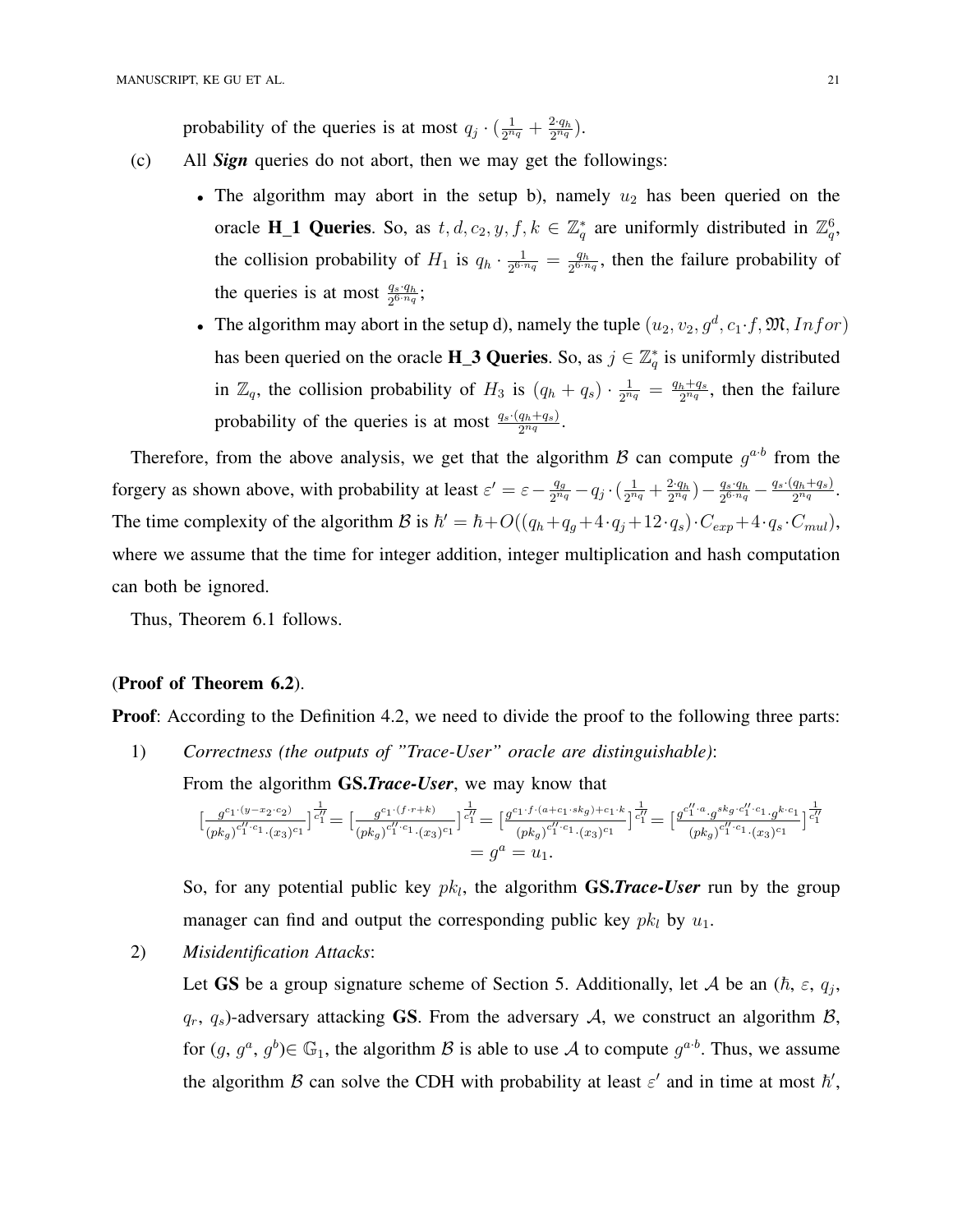contradicting the  $(h', \varepsilon')$ -CDH assumption. Such a simulation may be created in the following way:

**Setup**: The trusted authority system inputs a security parameter  $1^k$ . Then, let  $\mathbb{G}_1$  be group of prime order q and module p, and q be a generator of  $\mathbb{G}_1$ . The size of the group is determined by the security parameter. Also,  $H_0: \{0,1\}^* \to \mathbb{Z}_q^*$  can directly be computed on no querying.  $H_1 : \mathbb{G}_1 \to \mathbb{G}_1$ ,  $H_2 : \mathbb{G}_1^4 \times \{0,1\}^* \to \mathbb{Z}_q^*$  and  $H_3$ :  $\mathbb{G}_1^3 \times \{0,1\}^* \to \mathbb{Z}_q^*$  can be simulated by the algorithms  $H_1$  Queries,  $H_2$  Queries and  $H_3$  Queries, where we set that  $g^b$  ( $\beta$  does not know b) is used to answer the query on  $H_1$  Queries. Additionally, we assume that the user  $u^*$  is a challenger, whose public key is  $pk^* = g^a$  ( $\beta$  does not know a where a is seen as the corresponding private key). Finally, the algorithm outputs the public parameters  $GK=(\mathbb{G}_1, g, H_0)$ .

**Queries:** When running the adversary  $A$ , the relevant queries can occur according to the algorithm  $\mathcal{B}_{TM}$   $_{GS}$  of the Definition 4.2. The algorithm  $\beta$  answers these in the following way:

- H\_1 Queries: If this query is fresh, then the algorithm chooses random  $s \in Z_q^*$ , computes and outputs  $(g^b)^s = g^{b \cdot s}$  to the adversary A; otherwise the algorithm returns the same result. Also, the algorithm saves the new tuple  $(s, g^{b \cdot s})$  to  $U_{\perp} List$ .
- H\_2 Queries: If this query is fresh, then the algorithm outputs the new result to the adversary  $A$ ; otherwise the algorithm returns the same result.
- H\_3 Queries: If this query is fresh, then the algorithm outputs the new result to the adversary  $A$ ; otherwise the algorithm returns the same result.
- Join-User Queries: Given the public parameters  $GK$  and the group identity  $Infor$ , the algorithm randomly chooses  $t, d \in \mathbb{Z}_q^*$ , computes

$$
u_1 = g^t, h_1 = H_1(u_1),
$$
  
\n
$$
x_1 = h_1^{d \cdot H_0(Infor)}, v_1 = h_1^t,
$$
  
\n
$$
c_1 = H_2(u_1, x_1, v_1, g^d, Infor), r = t + c_1 \cdot d \cdot H_0(Infor).
$$

The algorithm outputs a partial member private key  $\delta = (x_1, c_1, r)$  to A. Similarly, because the algorithm does not know the private key of the queried group member, the algorithm only outputs a partial member private key to  $A$ . However, the adversary  $A$  is easy to compute out the complete group member private key when the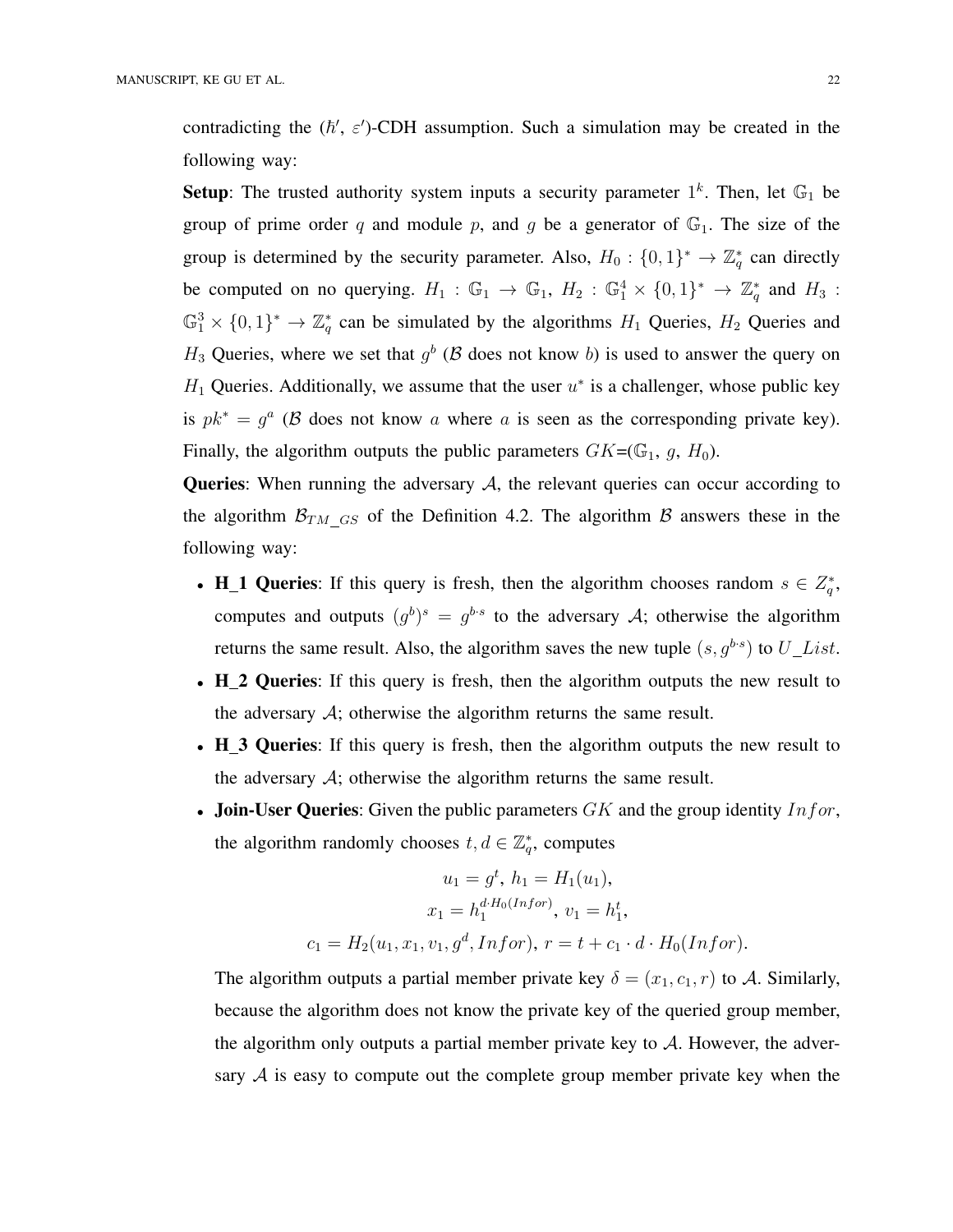adversary A corrupted some group members or registered some controlled group member to the simulation system, and the users (group members)  $u_i^a$  are added to the set  $U^a$ .

• Revoke-User Queries: Given the public parameters  $GK$ , the group identity  $Infor$ , the public key  $pk_{u_i^a}$  of the revoked group member and the revocation list  $RL_{pk}^t$  of the last duration t, the algorithm randomly chooses  $t, d \in \mathbb{Z}_q^*$ , computes

$$
u_1 = g^t, h_1 = H_1(u_1),
$$
  
\n
$$
x_1 = h_1^{d \cdot H_0(Infor)}, v_1 = h_1^t,
$$
  
\n
$$
c_1 = H_2(u_1, x_1, v_1, g^d, Infor).
$$

Then, the algorithm computes  $rv_{u_i^a} = (pk_{u_i^a})^{\frac{1}{c_1}}$ , where  $rv_{u_i^a}$  is a credential on the corresponding public key  $pk_{u_i^a}$ . Finally, the algorithm outputs and adds a tuple  $[pk_{u_i^a}, rv_{u_i^a}]$  to the revocation list  $RL_{pk}^t$ , and then an updated revocation list  $RL_{pk}^{t+1}$ is published to the adversary A.

• Sign Queries: Given the public parameters  $GK$ , the identity information  $Infor$ of the group, the public key  $pk_{u_i^a}$  and the message  $\mathfrak{M}$ , the following setups are finished:

a) The algorithm randomly chooses 
$$
t, d \in \mathbb{Z}_q^*
$$
, computes\n
$$
u_1 = g^t, h_1 = H_1(u_1), x_1 = h_1^{d \cdot H_0(Infor)}
$$
\n
$$
v_1 = h_1^t, c_1 = H_2(u_1, x_1, v_1, g^d, Infor).
$$

b) The algorithm randomly chooses 
$$
c_2, y, f, k \in \mathbb{Z}_q^*
$$
, computes

$$
u_2 = g^y \cdot g^{-d \cdot c_1 \cdot f \cdot H_0(Infor) } \cdot g^{-k},
$$

,

and then queries the oracle  $H_1$  Queries for  $u_2$ , if  $u_2$  has been queried, then the algorithm aborts; otherwise the algorithm continues.

c) The algorithm randomly chooses  $j \in \mathbb{Z}_q^*$ , computes

$$
v_2 = h_2^y \cdot g^{-k \cdot j},
$$

where we set  $h_2 = H_1(u_2) = g^j$  (satisfy the condition that  $DL_{h_2}((h_2)^k) =$  $DL_g(g^k) = k$ .

d) The algorithm queries the oracle **H\_3 Queries**, if the tuple  $(u_2, v_2, g^d, c_1 \cdot$  $f, \mathfrak{M}, \text{In} for$  has been queried, then the algorithm aborts; otherwise the algorithm continues.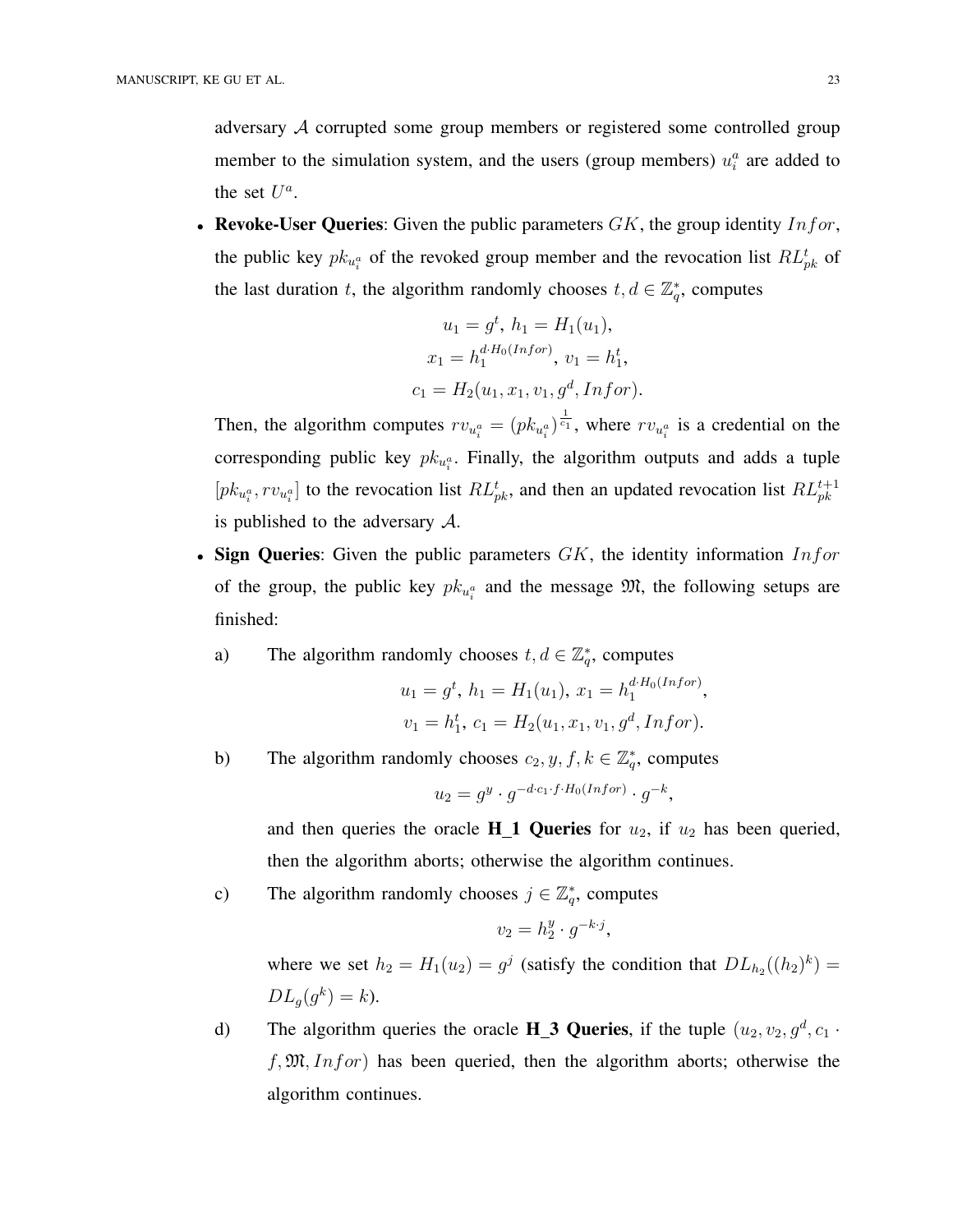e) The algorithm computes  $x_2 = \frac{k}{c}$  $\frac{k}{c_2},\ x_3=g^{-k}\cdot (pk_{u_i^a})^f,\ x_4=(pk_{u_i^a})^{\frac{f}{c_2}},\ {\rm and}$ then outputs a group signature  $\sigma = \{c''_1, c_2, x_2, x_3, x_4, y\}$  to the adversary A, saves the tuple  $(t, d, c_2, f, k)$  to  $S$ <sub>*List*, and the user  $u_i^a$  is added to the set</sub>  $U^a$  if  $u_i^a \notin U^a$ .

**Forgery:** If the algorithm  $\beta$  does not abort as a consequence of one of the queries above, the adversary A will, with probability at least  $\varepsilon$ , return a forgery  $(\mathfrak{M}^*, \sigma^*,$ Infor<sup>\*</sup>,  $RL_{pk}^{t}$ ) for the challenger  $u^*$ , where the identity Infor<sup>\*</sup> and the revocation list  $RL_{pk*}^t$  are arbitrary forgeries generated by A. And the forgery satisfies the following condition:

- (a)  $1 \leftarrow \text{Verify}(GK, \mathfrak{M}^*, \text{Infor}^*, \sigma^*, \text{RL}_{pk^*}^t);$
- (b) A did not query *Join-User* on input Infor<sup>∗</sup> , did not query *Revoke-User* on inputs  $Infor^*, pk^*$  and  $RL_{pk^*}^{t-1}$ , and did not query **Sign** on inputs  $Infor^*, pk^*$ and  $\mathfrak{M}^*$ , where the public key  $pk^*$  belongs to the group named by the identity *Infor*<sup>\*</sup> and  $u^* \notin U^a \setminus \{u_{pk_i}^a \mid pk_i \in RL_{pk^*}^t\};$
- (c)  $pk^* \leftarrow \text{Trace-User}(GK, \mathfrak{M}^*, \text{Infor}^*, *, \sigma^*, RL_{pk^*}^t).$

Then, if the adversary A did not query the oracle **H\_1 Queries**, or  $U$ <sub>List</sub> is empty or  $S$  List is empty, then the algorithm  $\beta$  aborts.

Otherwise, the algorithm B can get  $h_2 = H_1(*) = g^{b \cdot s}$ . So, when the condition  $DL_{h_2}((h_2)^{a \cdot f \cdot c_2-k}) = DL_g(g^{a \cdot f \cdot c_2-k}) = a \cdot f \cdot c_2 - k$  holds, we can get the followings:  $h_2^{x_2 \cdot c_2} = (h_2)^{(a \cdot f - \frac{k}{c_2}) \cdot c_2} = (g^{b \cdot s})^{(a \cdot f - \frac{k}{c_2}) \cdot c_2} = (g^{b \cdot s})^{(a \cdot f \cdot c_2 - k)} = g^{a \cdot b \cdot s \cdot f \cdot c_2 - b \cdot s \cdot k},$ 

then B computes and outputs  $(h_2^{x_2 \cdot c_2} \cdot g^{b \cdot s \cdot k})^{\frac{1}{c_2 \cdot s \cdot f}} = g^{a \cdot b}$ , which is the solution to the given CDH problem.

Now, we analyze the probability of the algorithm  $\beta$  not aborting. For the simulation to complete without aborting, we require that all *Join-User* queries and all *Revoke-User* queries are fresh, and all **Sign** queries do not abort. So, if the algorithm  $\beta$  does not abort, then the following conditions must hold:

(a) All *Join-User* queries are fresh, the collision probability of  $H_0$  is  $\frac{1}{2^{n_q}}$ , and because  $t, d \in \mathbb{Z}_q^*$  are uniformly distributed in  $\mathbb{Z}_q$ , the collision probability of  $H_1$  is  $q_h \cdot \frac{1}{2^n}$  $\frac{1}{2^{n_q}} = \frac{q_h}{2^{n_q}}$  $\frac{q_h}{2^{n_q}}$  and the collision probability of  $H_2$  is  $q_h \cdot \frac{1}{2^n}$  $\frac{1}{2^{n_q}} = \frac{q_h}{2^{n_q}}$  $\frac{q_h}{2^{n_q}}$ , then the failure probability of the queries is at most  $q_j \cdot (\frac{1}{2^n})$  $\frac{1}{2^{n_q}} + \frac{2 \cdot q_h}{2^{n_q}}$  $\frac{2\cdot q_h}{2^{n_q}}$ ).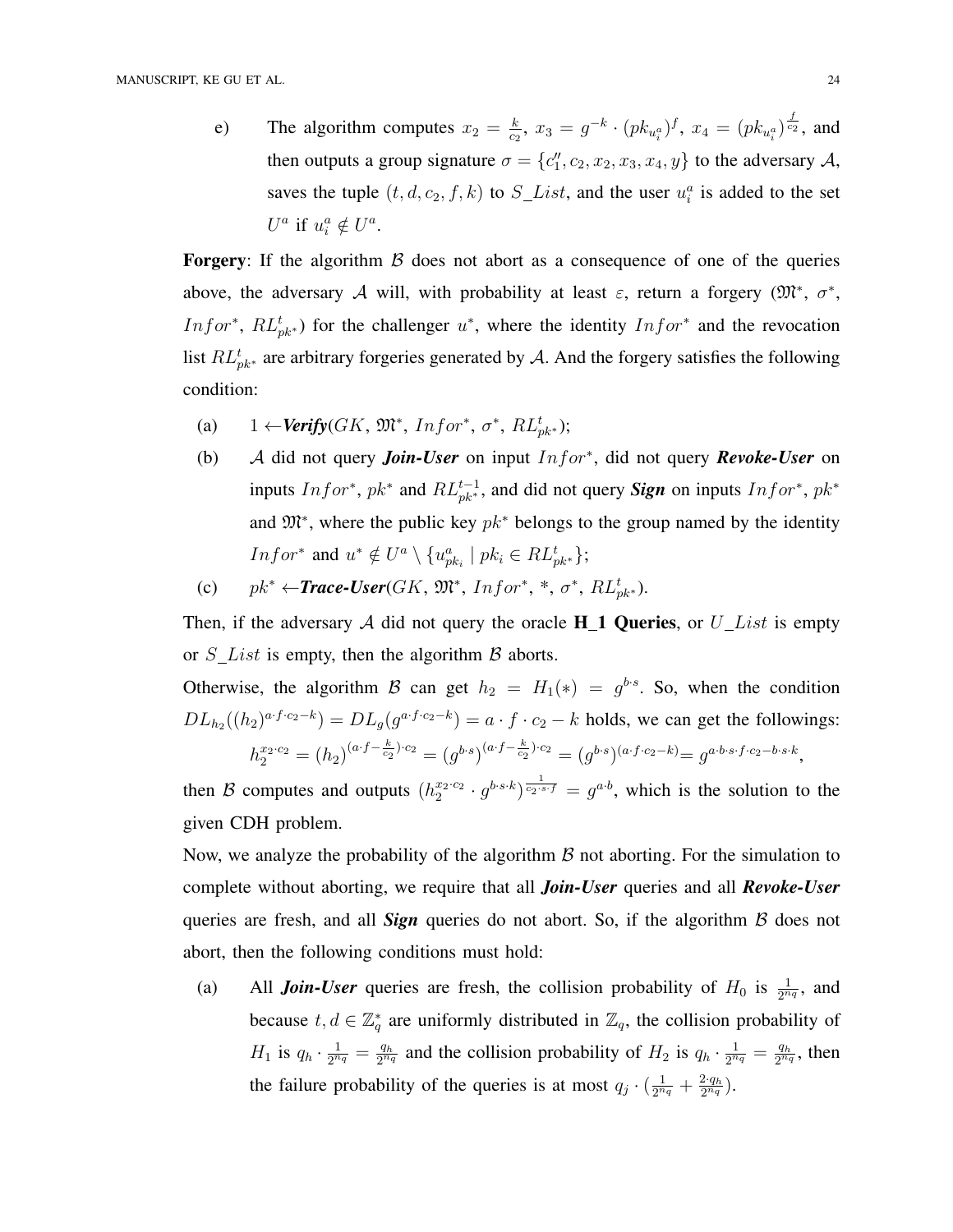- (b) All *Revoke-User* queries are fresh, similarly the collision probability of  $H_0$ is  $\frac{1}{2^{n_q}}$ , and because  $t, d \in \mathbb{Z}_q^*$  are uniformly distributed in  $\mathbb{Z}_q$ , the collision probability of  $H_1$  is  $q_h \cdot \frac{1}{2^n}$  $\frac{1}{2^{n_q}} = \frac{q_h}{2^{n_q}}$  $\frac{q_h}{2^{n_q}}$  and the collision probability of  $H_2$  is  $q_h \cdot \frac{1}{2^n}$  $\frac{1}{2^{n_q}} =$  $q_h$  $\frac{q_h}{2^{n_q}}$ , then the failure probability of the queries is at most  $q_r \cdot (\frac{1}{2^n})$  $\frac{1}{2^{n_q}} + \frac{2 \cdot q_h}{2^{n_q}}$  $\frac{2\cdot q_h}{2^{n_q}}$ ).
- (c) All *Sign* queries do not abort, then we may get the followings:
	- The algorithm may abort in the setup b), namely  $u_2$  has been queried on the oracle **H\_1 Queries**. So, as  $t, d, c_2, y, f, k \in \mathbb{Z}_q^*$  are uniformly distributed in  $\mathbb{Z}_q^6$ , the collision probability of  $H_1$  is  $q_h \cdot \frac{1}{2^{6\cdot n}}$  $\frac{1}{2^{6 \cdot n_q}} = \frac{q_h}{2^{6 \cdot n}}$  $\frac{q_h}{2^{6 \cdot n_q}}$ , then the failure probability of the queries is at most  $\frac{q_s \cdot q_h}{2^{6 \cdot n_q}}$ ;
	- The algorithm may abort in the setup d), namely the tuple  $(u_2, v_2, g^d, c_1 \cdot$ f,  $\mathfrak{M}, \text{In} \text{ for }$  has been queried on the oracle **H\_3 Queries**. So, as  $j \in \mathbb{Z}_q^*$  is uniformly distributed in  $\mathbb{Z}_q$ , the collision probability of  $H_3$  is  $(q_h+q_s)\cdot \frac{1}{2^n}$  $\frac{1}{2^{n_{q}}} =$  $q_h+q_s$  $\frac{h+qs}{2^{n_q}}$ , then the failure probability of the queries is at most  $\frac{qs\cdot(q_h+qs)}{2^{n_q}}$ .

Therefore, from the above analysis, we get that the algorithm  $\beta$  can compute  $g^{a}$ from the forgery as shown above, with probability at least  $\varepsilon' = \varepsilon - q_j \cdot (\frac{1}{2^n})$  $\frac{1}{2^{n_q}}+\frac{2\cdot q_h}{2^{n_q}}$  $\frac{2\cdot q_h}{2^{n_q}}$ )  $q_r \cdot (\frac{1}{2^n}$  $\frac{1}{2^{nq}} + \frac{2 \cdot q_h}{2^{nq}}$  $\frac{2\cdot q_h}{2^{n_q}}$ ) —  $\frac{q_s\cdot q_h}{2^{6\cdot n_q}}$  $\frac{q_s \cdot q_h}{2^{6 \cdot n_q}} - \frac{q_s \cdot (q_h + q_s)}{2^{n_q}}$  $\frac{q_h+q_s}{2^{n_q}}$ . The time complexity of the algorithm  $\mathcal{B}$  is  $\hbar' =$  $\hbar + O((q_h + 4 \cdot q_j + 5 \cdot q_r + 12 \cdot q_s) \cdot C_{exp} + 4 \cdot q_s \cdot C_{mul}),$  where we assume that the time for integer addition, integer multiplication and hash computation can both be ignored.

3) *framing attacks*:

Let GS be a group signature scheme of Section 5. Additionally, let A be an  $(h, \varepsilon, q_g,$  $q_j$ ,  $q_r$ ,  $q_s$ )-adversary attacking GS. From the adversary A, we construct an algorithm B, for  $(g, g^a, g^b) \in \mathbb{G}_1$ , the algorithm B is able to use A to compute  $g^{a \cdot b}$ . Thus, we assume the algorithm B can solve the CDH with probability at least  $\varepsilon'$  and in time at most  $\hbar'$ , contradicting the  $(\hbar', \varepsilon')$ -CDH assumption. Such a simulation may be created in the following way:

**Setup**: The trusted authority system inputs a security parameter  $1^k$ . Then, let  $\mathbb{G}_1$  be group of prime order q and module p, and q be a generator of  $\mathbb{G}_1$ . The size of the group is determined by the security parameter. Also,  $H_0: \{0,1\}^* \to \mathbb{Z}_q^*$  can directly be computed on no querying.  $H_1 : \mathbb{G}_1 \to \mathbb{G}_1$ ,  $H_2 : \mathbb{G}_1^4 \times \{0,1\}^* \to \mathbb{Z}_q^*$  and  $H_3$ :  $\mathbb{G}_1^3 \times \{0,1\}^* \to \mathbb{Z}_q^*$  can be simulated by the algorithms  $H_1$  Queries,  $H_2$  Queries and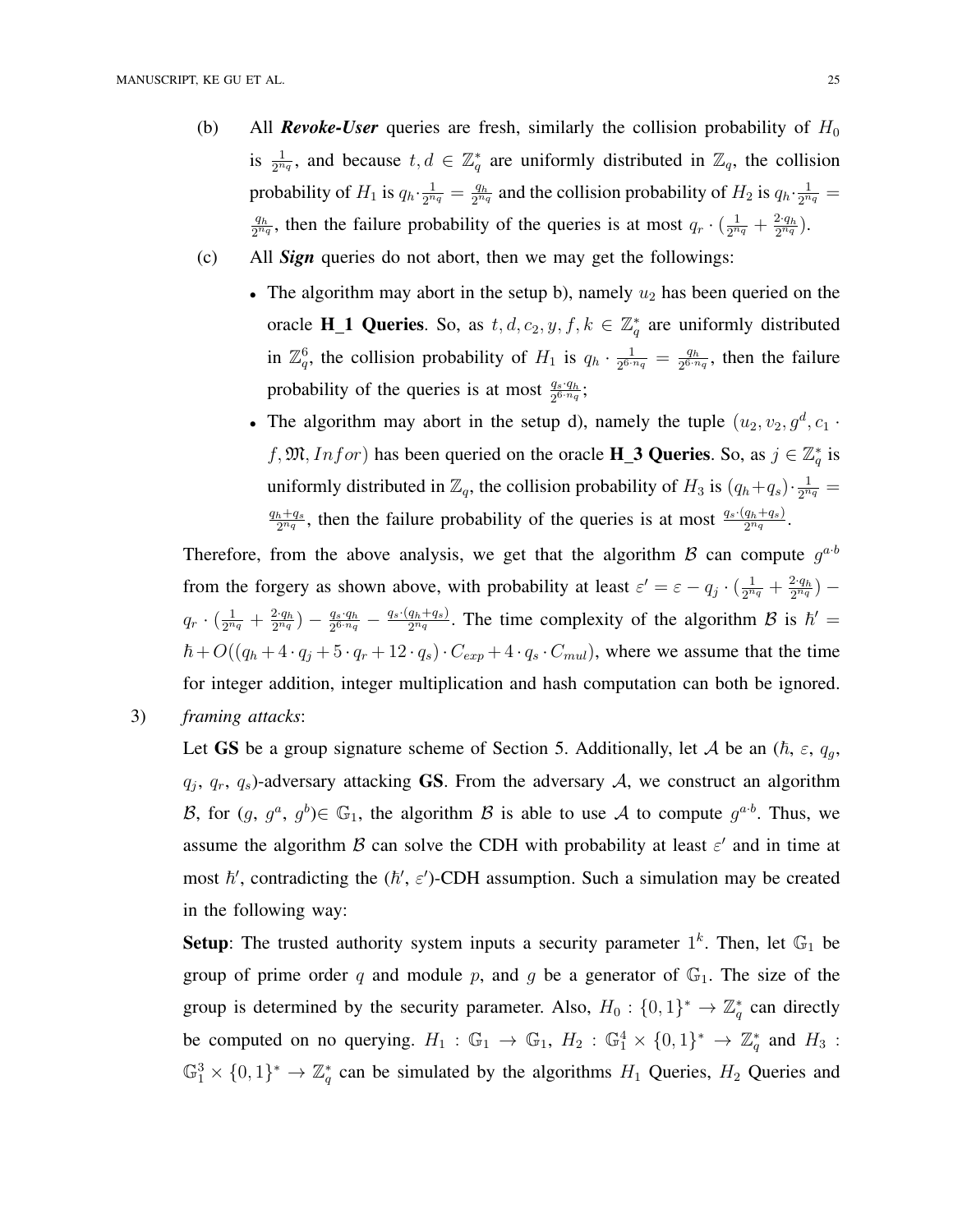$H_3$  Queries, where we set that  $g^b$  ( $\beta$  does not know b) is used to answer the query on  $H_1$  Queries. Additionally, we assume that the user  $u^*$  is a challenger, whose public key is  $pk^* = g^a$  ( $\beta$  does not know a where a is seen as the corresponding private key). Finally, the algorithm outputs the public parameters  $GK=(\mathbb{G}_1, g, H_0)$ .

**Queries:** When running the adversary  $A$ , the relevant queries can occur according to the algorithm  $\mathcal{B}_{TF}$   $_{GS}$  of the Definition 4.2. The algorithm  $\beta$  answers these in the following way:

- H\_1 Queries: If this query is fresh, then the algorithm chooses random  $s \in Z_q^*$ , computes and outputs  $(g^b)^s = g^{b \cdot s}$  to the adversary A; otherwise the algorithm returns the same result. Also, the algorithm saves the new tuple  $(s, g^{b \cdot s})$  to  $U$ <sub>-</sub>List.
- H 2 Queries: If this query is fresh, then the algorithm outputs the new result to the adversary  $A$ ; otherwise the algorithm returns the same result.
- H\_3 Queries: If this query is fresh, then the algorithm outputs the new result to the adversary  $A$ ; otherwise the algorithm returns the same result.
- Group-Setup Queries: Given the public parameters  $GK$  and the identity information *Infor* of the group, the algorithm randomly chooses  $d \in \mathbb{Z}_q^*$ , computes and outputs a group private key  $sk_g = d \cdot H_0(Infor)$  and a group public key  $pk_g = g^d$ to A.
- Join-User Queries: Given the public parameters  $GK$  and the group identity  $Infor$ , the algorithm randomly chooses  $t, d \in \mathbb{Z}_q^*$ , computes

$$
u_1 = g^t, h_1 = H_1(u_1),
$$
  
\n
$$
x_1 = h_1^{d \cdot H_0(Infor)}, v_1 = h_1^t,
$$
  
\n
$$
c_1 = H_2(u_1, x_1, v_1, g^d, Infor), r = t + c_1 \cdot d \cdot H_0(Infor).
$$

The algorithm outputs a partial member private key  $\delta = (x_1, c_1, r)$  to A, which is related to the honest user  $u_i^b$ . And the user  $u_i^b$  is added to the set  $U^b$  where  $U^b \neq \emptyset$ .

• Revoke-User Queries: Given the public parameters  $GK$ , the group identity  $Infor$ , the public key  $pk_{u_i^b}$  of the revoked group member and the revocation list  $RL_{pk}^t$  of the last duration t, the algorithm randomly chooses  $t, d \in \mathbb{Z}_q^*$ , computes

$$
u_1 = g^t, h_1 = H_1(u_1),
$$
  

$$
x_1 = h_1^{d \cdot H_0(Infor)}, v_1 = h_1^t,
$$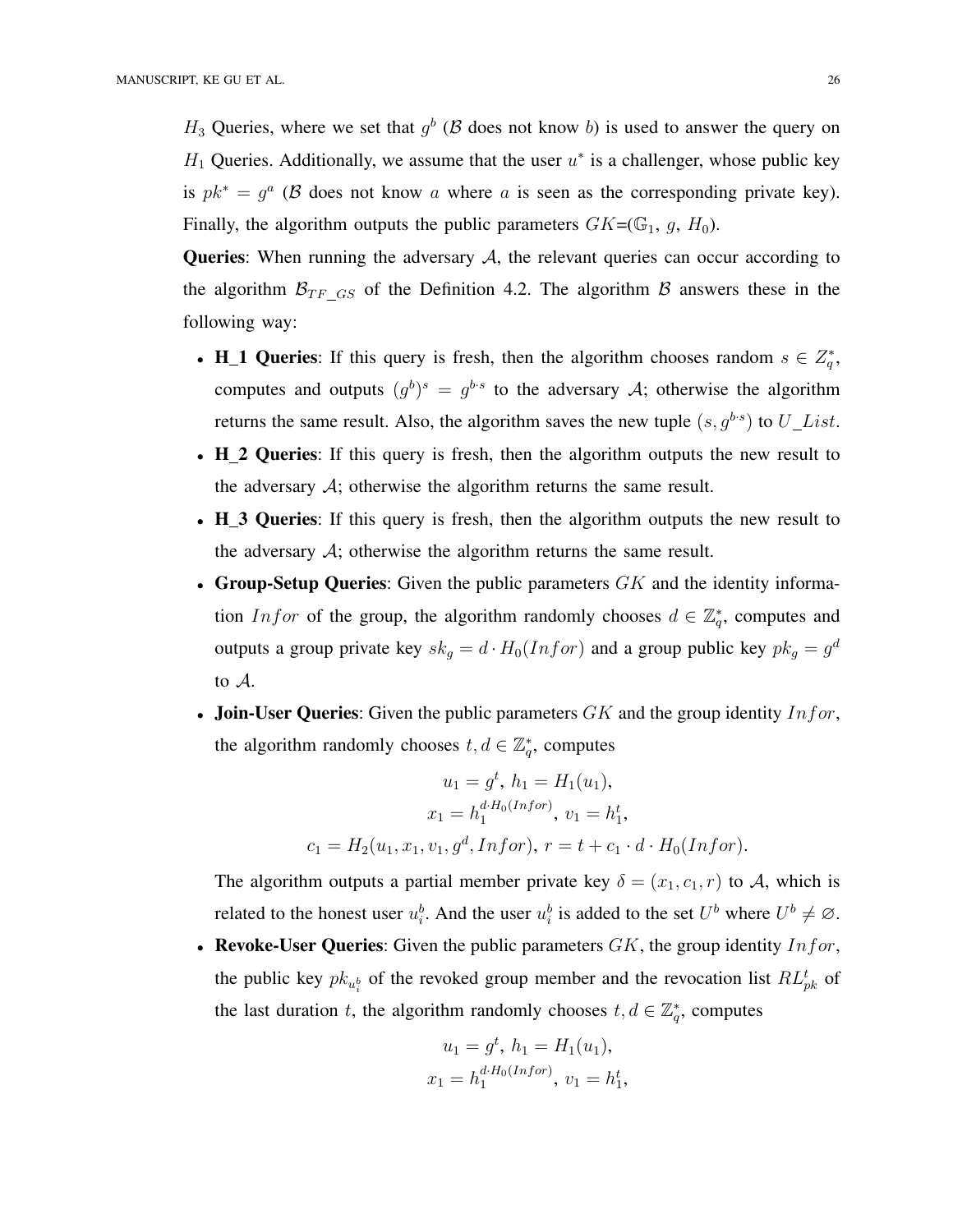$$
c_1 = H_2(u_1, x_1, v_1, g^d, Infor).
$$

Then, the algorithm computes  $rv_{u_i^b} = (pk_{u_i^b})^{\frac{1}{c_1}}$ , where  $rv_{u_i^b}$  is a credential on the corresponding public key  $pk_{u_i^b}$ . Finally, the algorithm outputs and adds a tuple  $[pk_{u_i^b}, rv_{u_i^b}]$  to the revocation list  $RL_{pk}^t$ , and then an updated revocation list  $RL_{pk}^{t+1}$ is published to the adversary  $A$ .

- Sign Queries: Given the public parameters  $GK$ , the identity information  $Infor$ of the group, the public key  $pk_{u_i^b}$  and the message  $\mathfrak{M}$ , the following setups are finished:
	- a) The algorithm randomly chooses  $t, d \in \mathbb{Z}_q^*$ , computes

$$
u_1 = g^t
$$
,  $h_1 = H_1(u_1)$ ,  $x_1 = h_1^{d \cdot H_0(Infor)}$ ,  
 $v_1 = h_1^t$ ,  $c_1 = H_2(u_1, x_1, v_1, g^d, Infor)$ .

b) The algorithm randomly chooses  $c_2, y, f, k \in \mathbb{Z}_q^*$ , computes

$$
u_2 = g^y \cdot g^{-d \cdot c_1 \cdot f \cdot H_0(Infor) } \cdot g^{-k},
$$

and then queries the oracle  $H_1$  Queries for  $u_2$ , if  $u_2$  has been queried, then the algorithm aborts; otherwise the algorithm continues.

c) The algorithm randomly chooses  $j \in \mathbb{Z}_q^*$ , computes

$$
v_2 = h_2^y \cdot g^{-k \cdot j},
$$

where we set  $h_2 = H_1(u_2) = g^j$  (satisfy the condition that  $DL_{h_2}((h_2)^k) =$  $DL_g(g^k) = k$ .

- d) The algorithm queries the oracle **H\_3 Queries**, if the tuple  $(u_2, v_2, g^d, c_1 \cdot$  $f, \mathfrak{M}, \text{In} for$  has been queried, then the algorithm aborts; otherwise the algorithm continues.
- e) The algorithm computes  $x_2 = \frac{k}{c^2}$  $\frac{k}{c_2},\ x_3\,=\,g^{-k}\cdot (pk_{u^b_i})^f,\ x_4\,=\, (pk_{u^b_i})^{\frac{f}{c_2}},\ {\rm and}$ then outputs a group signature  $\sigma = \{c''_1, c_2, x_2, x_3, x_4, y\}$  to the adversary A, saves the tuple  $(t, d, c_2, f, k)$  to  $S$ <sub>-</sub>List, and the user  $u_i^b$  is added to the set  $U^b$  if  $u_i^b \notin U^b$ .

**Forgery:** If the algorithm  $\beta$  does not abort as a consequence of one of the queries above, the adversary A will, with probability at least  $\varepsilon$ , return a forgery  $(\mathfrak{M}^*, \sigma^*,$ Infor<sup>\*</sup>,  $RL_{pk}^{t}$ ) for the challenger  $u^*$ , where the identity Infor<sup>\*</sup> and the revocation list  $RL_{pk*}^t$  are arbitrary forgeries generated by A. And the forgery satisfies the following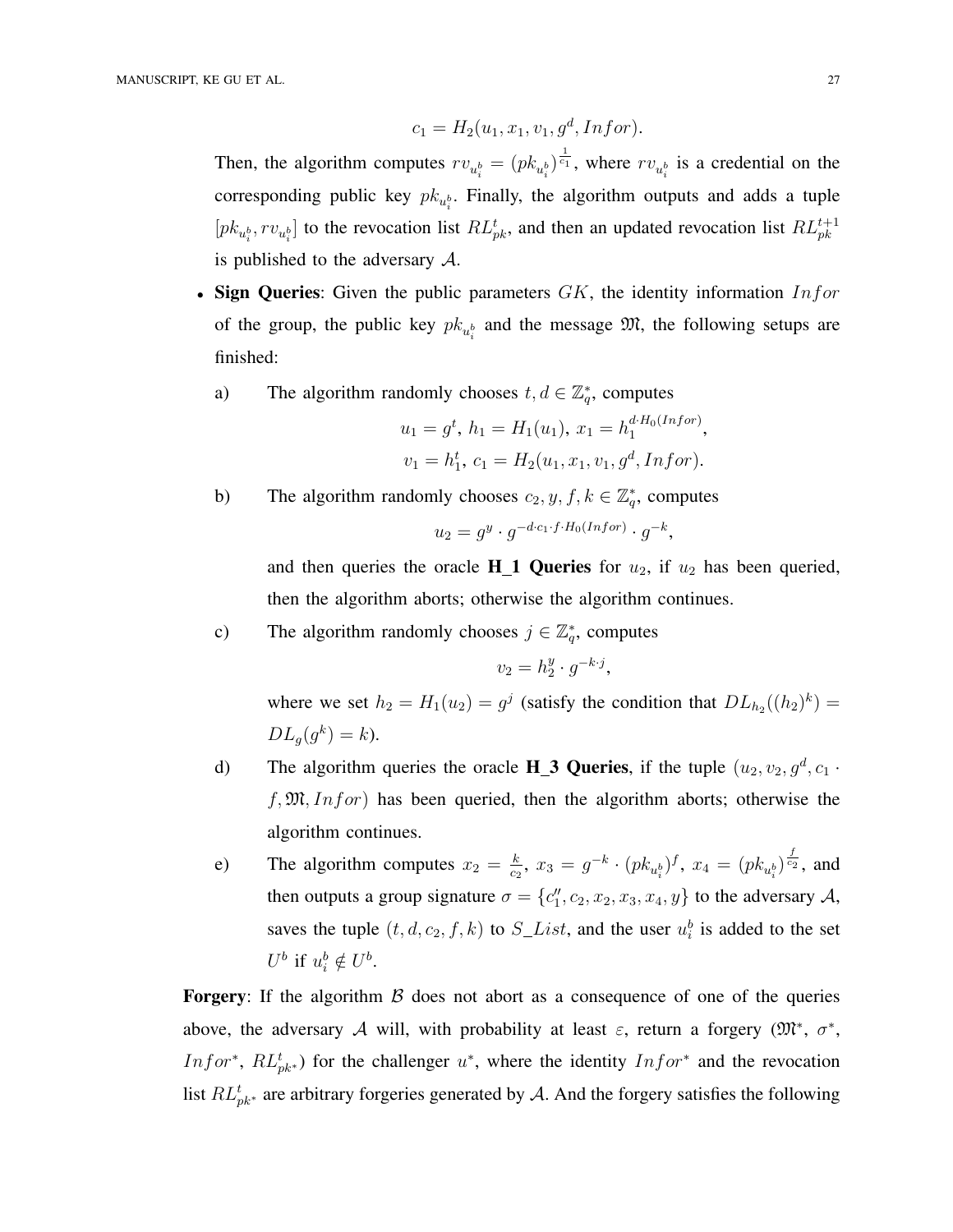condition:

- (a)  $1 \leftarrow \text{Verify}(GK, \mathfrak{M}^*, \text{Infor}^*, \sigma^*, \text{RL}_{pk^*}^t);$
- (b) A did not query *Group-Setup* on input Infor<sup>∗</sup> , did not query *Join-User* on input Infor<sup>\*</sup>, did not query **Revoke-User** on inputs Infor<sup>\*</sup>,  $pk^*$  and  $RL_{pk^*}^{t-1}$ , and did not query *Sign* on inputs  $Infor^*$ ,  $pk^*$  and  $\mathfrak{M}^*$ , where the public key  $pk^*$  belongs to the group named by the identity  $Infor^*$  and  $u^* \in U^b$ ;
- (c)  $pk^* \leftarrow \text{Trace-User}(GK, \mathfrak{M}^*, \text{Infor}^*, *, \sigma^*, \text{RL}_{pk^*}^t).$

Then, if the adversary A did not query the oracle **H 1 Queries**, or U List is empty or  $S$ <sub>List</sub> is empty, then the algorithm  $\beta$  aborts.

Otherwise, the algorithm B can get  $h_2 = H_1(*) = g^{b \cdot s}$ . So, when the condition  $DL_{h_2}((h_2)^{a \cdot f \cdot c_2 - k}) = DL_g(g^{a \cdot f \cdot c_2 - k}) = a \cdot f \cdot c_2 - k$  holds, we can get the followings:  $h_2^{x_2 \cdot c_2} = (h_2)^{(a \cdot f - \frac{k}{c_2}) \cdot c_2} = (g^{b \cdot s})^{(a \cdot f - \frac{k}{c_2}) \cdot c_2} = (g^{b \cdot s})^{(a \cdot f \cdot c_2 - k)} = g^{a \cdot b \cdot s \cdot f \cdot c_2 - b \cdot s \cdot k},$ 

then B computes and outputs  $(h_2^{x_2 \cdot c_2} \cdot g^{b \cdot s \cdot k})^{\frac{1}{c_2 \cdot s \cdot f}} = g^{a \cdot b}$ , which is the solution to the given CDH problem.

Now, we analyze the probability of the algorithm  $\beta$  not aborting. For the simulation to complete without aborting, we require that all *Group-Setup* queries, all *Join-User* queries and all *Revoke-User* queries are fresh, and all *Sign* queries do not abort. So, if the algorithm  $\beta$  does not abort, then the following conditions must hold:

- (a) All *Group-Setup* queries are fresh, because  $H_0: \{0, 1\}^* \to \mathbb{Z}_q^*$  is uniformly distributed in  $\mathbb{Z}_q$ , the collision probability of  $H_0$  is  $\frac{1}{2^{n_q}}$ , then the failure probability of the queries is at most  $\frac{q_g}{2^{n_q}}$ .
- (b) All *Join-User* queries are fresh, the collision probability of  $H_0$  is  $\frac{1}{2^{n_q}}$ , and because  $t, d \in \mathbb{Z}_q^*$  are uniformly distributed in  $\mathbb{Z}_q$ , the collision probability of  $H_1$  is  $q_h \cdot \frac{1}{2^n}$  $\frac{1}{2^{n_q}} = \frac{q_h}{2^{n_q}}$  $\frac{q_h}{2^{n_q}}$  and the collision probability of  $H_2$  is  $q_h \cdot \frac{1}{2^n}$  $\frac{1}{2^{n_q}} = \frac{q_h}{2^{n_q}}$  $\frac{q_h}{2^{n_q}}$ , then the failure probability of the queries is at most  $q_j \cdot (\frac{1}{2^n})$  $\frac{1}{2^{nq}}+\frac{2\cdot q_h}{2^{nq}}$  $\frac{2\cdot q_h}{2^{n_q}}$ ).
- (c) All *Revoke-User* queries are fresh, similarly the collision probability of  $H_0$ is  $\frac{1}{2^{n_q}}$ , and because  $t, d \in \mathbb{Z}_q^*$  are uniformly distributed in  $\mathbb{Z}_q$ , the collision probability of  $H_1$  is  $q_h \cdot \frac{1}{2^n}$  $\frac{1}{2^{n_q}} = \frac{q_h}{2^{n_q}}$  $\frac{q_h}{2^{n_q}}$  and the collision probability of  $H_2$  is  $q_h \cdot \frac{1}{2^n}$  $\frac{1}{2^{n_q}} =$  $q_h$  $\frac{q_h}{2^{n_q}}$ , then the failure probability of the queries is at most  $q_r \cdot (\frac{1}{2^n})$  $\frac{1}{2^{nq}}+\frac{2\cdot q_h}{2^{nq}}$  $\frac{2\cdot q_h}{2^{n_q}}$ ).
- (d) All *Sign* queries do not abort, then we may get the followings: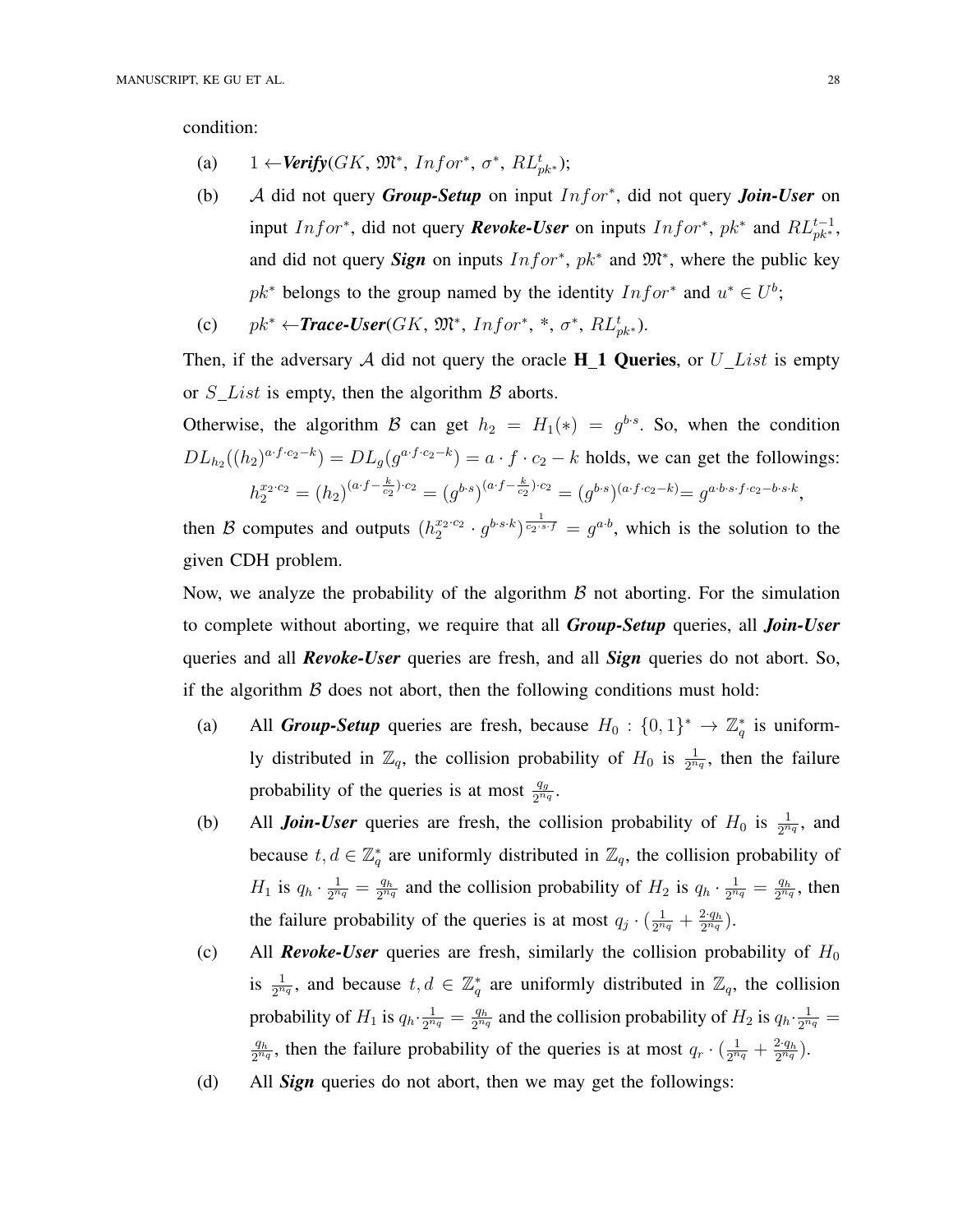- The algorithm may abort in the setup b), namely  $u_2$  has been queried on the oracle **H\_1 Queries**. So, as  $t, d, c_2, y, f, k \in \mathbb{Z}_q^*$  are uniformly distributed in  $\mathbb{Z}_q^6$ , the collision probability of  $H_1$  is  $q_h \cdot \frac{1}{2^{6\cdot n}}$  $\frac{1}{2^{6\cdot n_q}} = \frac{q_h}{2^{6\cdot n}}$  $\frac{q_h}{2^{6 \cdot n_q}}$ , then the failure probability of the queries is at most  $\frac{q_s \cdot q_h}{2^{6 \cdot n_q}}$ ;
- The algorithm may abort in the setup d), namely the tuple  $(u_2, v_2, g^d, c_1$ . f,  $\mathfrak{M}, \text{In} \text{ for }$  has been queried on the oracle **H\_3 Queries**. So, as  $j \in \mathbb{Z}_q^*$  is uniformly distributed in  $\mathbb{Z}_q$ , the collision probability of  $H_3$  is  $(q_h+q_s)\cdot \frac{1}{2^n}$  $\frac{1}{2^{n_{q}}} =$  $q_h+q_s$  $\frac{h+qs}{2^{n_q}}$ , then the failure probability of the queries is at most  $\frac{qs\cdot(q_h+q_s)}{2^{n_q}}$ .

Therefore, from the above analysis, we get that the algorithm  $\beta$  can compute  $g^{a \cdot b}$ from the forgery as shown above, with probability at least  $\varepsilon' = \varepsilon - \frac{q_g}{2m}$  $\frac{q_g}{2^{n_q}}-q_j\cdot (\frac{1}{2^n}$  $\frac{1}{2^{n_q}} +$  $2 \cdot q_h$  $\frac{2\cdot q_h}{2^{n_q}})-q_r\cdot (\frac{1}{2^n}$  $\frac{1}{2^{n_q}}+\frac{2\cdot q_h}{2^{n_q}}$  $\frac{2\cdot q_h}{2^{n_q}}$ ) —  $\frac{q_s\cdot q_h}{2^{6\cdot n_q}}$  $\frac{q_s \cdot q_h}{2^{6 \cdot n_q}} - \frac{q_s \cdot (q_h + q_s)}{2^{n_q}}$  $\frac{q_h+q_s}{2^{n_q}}$ . The time complexity of the algorithm  $\beta$  is  $\hbar' = \hbar + O((q_h + g_g + 4 \cdot q_j + 5 \cdot q_r + 12 \cdot q_s) \cdot C_{exp} + 4 \cdot q_s \cdot C_{mul}),$  where we assume that the time for integer addition, integer multiplication and hash computation can both be ignored.

So, from the above proofs, we may get that

$$
\varepsilon'' = \left[\varepsilon' + q_j \cdot \left(\frac{1}{2^{n_q}} + \frac{2 \cdot q_h}{2^{n_q}}\right) + q_r \cdot \left(\frac{1}{2^{n_q}} + \frac{2 \cdot q_h}{2^{n_q}}\right) + \frac{q_s \cdot q_h}{2^{6 \cdot n_q}} + \frac{q_s \cdot (q_h + q_s)}{2^{n_q}}\right] \|
$$
  

$$
\left[\varepsilon' + \frac{q_g}{2^{n_q}} + q_j \cdot \left(\frac{1}{2^{n_q}} + \frac{2 \cdot q_h}{2^{n_q}}\right) + q_r \cdot \left(\frac{1}{2^{n_q}} + \frac{2 \cdot q_h}{2^{n_q}}\right) + \frac{q_s \cdot q_h}{2^{6 \cdot n_q}} + \frac{q_s \cdot (q_h + q_s)}{2^{n_q}}\right],
$$
  

$$
\hbar'' = \mathbf{MAX} \{ \hbar' - O\big((q_h + 4 \cdot q_j + 5 \cdot q_r + 12 \cdot q_s) \cdot C_{exp} + 4 \cdot q_s \cdot C_{mul}\big), \quad \hbar' - O\big((q_h + q_g + 4 \cdot q_s + 5 \cdot q_r + 12 \cdot q_s) \cdot C_{exp} + 4 \cdot q_s \cdot C_{mul}\big) \}.
$$

Thus, Theorem 6.2 follows.

# (Proof of Theorem 6.3).

**Proof:** Let GS be a group signature scheme of Section 5. Additionally, let A be an  $(\hbar, \varepsilon, q_g, q_j, \varepsilon)$  $q_r$ ,  $q_s$ )-adversary attacking GS. From the adversary A, we construct an algorithm B, for  $(g, g^{a_0}, g^{b_0})$  $g^{b}$ ) or  $(g, g^{a_1}, g^{b}) \in \mathbb{G}_1$ , the algorithm B is able to use A to compute  $g^{a_0 \cdot b}$  or  $g^{a_1 \cdot b}$ . Thus, we assume the algorithm B can solve the CDH with probability at least  $\varepsilon'$  and in time at most  $\hbar'$ , contradicting the  $(h', \varepsilon')$ -CDH assumption. Such a simulation may be created in the following way:

**Setup**: The trusted authority system inputs a security parameter  $1<sup>k</sup>$ . Then, let  $\mathbb{G}_1$  be group of prime order q and module p, and q be a generator of  $\mathbb{G}_1$ . The size of the group is determined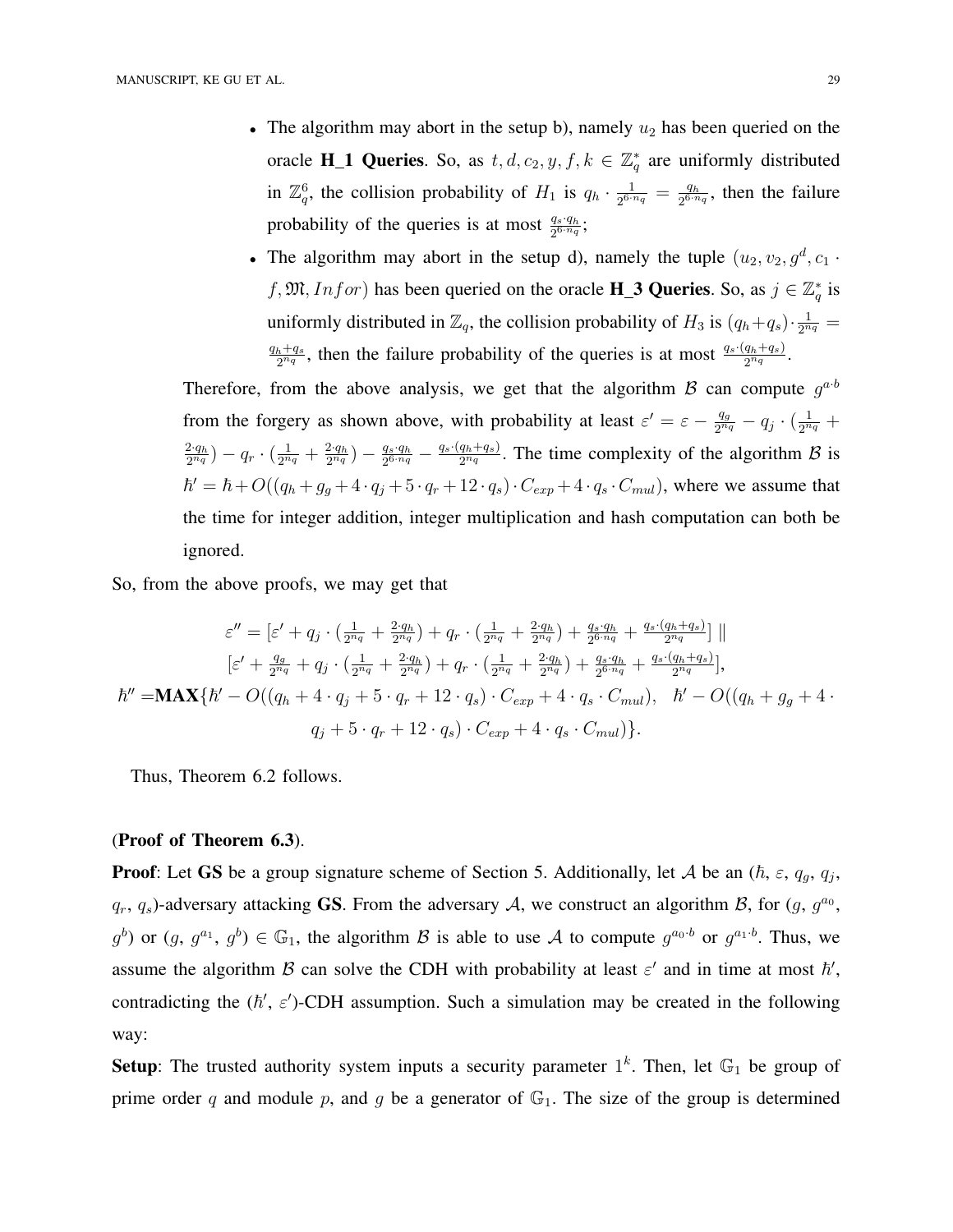by the security parameter. Also,  $H_0: \{0,1\}^* \to \mathbb{Z}_q^*$  can directly be computed on no querying.  $H_1: \mathbb{G}_1 \to \mathbb{G}_1$ ,  $H_2: \mathbb{G}_1^4 \times \{0,1\}^* \to \mathbb{Z}_q^*$  and  $H_3: \mathbb{G}_1^3 \times \{0,1\}^* \to \mathbb{Z}_q^*$  can be simulated by the algorithms  $H_1$  Queries,  $H_2$  Queries and  $H_3$  Queries, where we set that  $g^b$  ( $\beta$  does not know b) is used to answer the query on  $H_1$  Queries. Additionally, we assume that the users  $u_0^*$  and  $u_1^*$  are two challengers, whose public keys respectively are  $pk_0^* = g^{a_0}$  and  $pk_1^* = g^{a_1}$  ( $\beta$  does not know  $a_0$  and  $a_1$  where  $a_0$  and  $a_1$  are seen as the corresponding private keys). Finally, the algorithm outputs the public parameters  $GK=(\mathbb{G}_1, g, H_0)$ .

**Queries Phase 1:** When running the adversary  $A$ , the relevant queries can occur according to the Definition 4.3. The algorithm  $\beta$  answers these in the following way:

- H\_1 Queries: If this query is fresh, then the algorithm chooses random  $s \in Z_q^*$ , computes and outputs  $(g^{b})^{s} = g^{b \cdot s}$  to the adversary A; otherwise the algorithm returns the same result. Also, the algorithm saves the new tuple  $(s, g^{b \cdot s})$  to  $U$ <sub>-</sub>List.
- H\_2 Queries: If this query is fresh, then the algorithm outputs the new result to the adversary A; otherwise the algorithm returns the same result.
- H 3 Queries: If this query is fresh, then the algorithm outputs the new result to the adversary A; otherwise the algorithm returns the same result.
- Group-Setup Queries: Given the public parameters  $GK$  and the identity information  $Infor$ of the group, the algorithm randomly chooses  $d \in \mathbb{Z}_q^*$ , computes and outputs a group private key  $sk_g = d \cdot H_0(Infor)$  and a group public key  $pk_g = g^d$  to A.
- Join-User Queries: Given the public parameters  $GK$  and the group identity  $Infor$ , the algorithm randomly chooses  $t, d \in \mathbb{Z}_q^*$ , computes

$$
u_1 = g^t, h_1 = H_1(u_1),
$$
  
\n
$$
x_1 = h_1^{d \cdot H_0(Infor)}, v_1 = h_1^t,
$$
  
\n
$$
c_1 = H_2(u_1, x_1, v_1, g^d, Infor), r = t + c_1 \cdot d \cdot H_0(Infor).
$$

The algorithm outputs a partial member private key  $\delta = (x_1, c_1, r)$  to A. Similarly, the adversary  $A$  is easy to compute out the complete group member private key when the adversary A corrupted some group members or registered some controlled group member to the simulation system.

• Revoke-User Queries: Given the public parameters  $GK$ , the group identity  $Infor$ , the public key  $pk_l$  of the revoked group member and the revocation list  $RL_{pk}^t$  of the last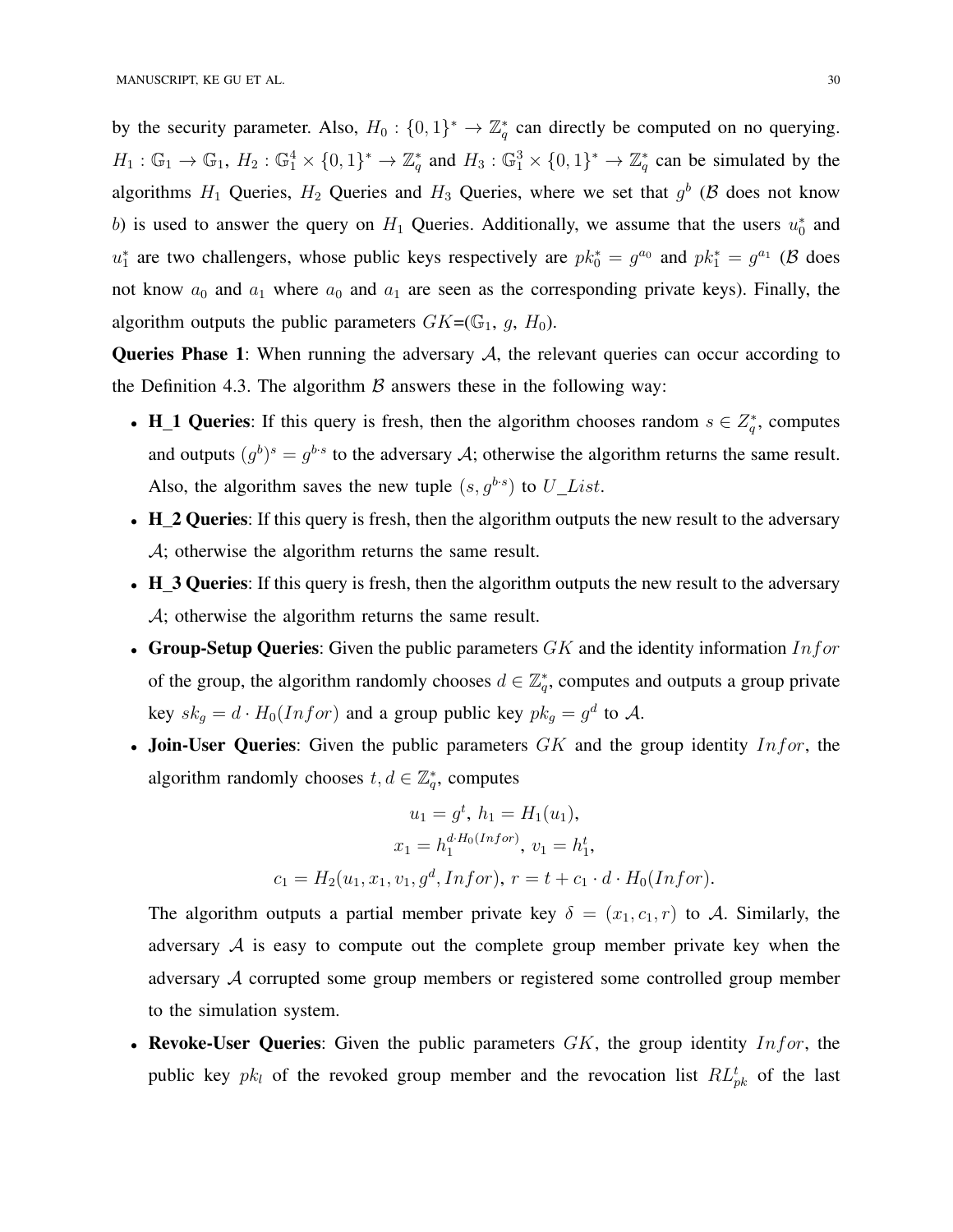duration t, the algorithm randomly chooses  $t, d \in \mathbb{Z}_q^*$ , computes

$$
u_1 = g^t, h_1 = H_1(u_1),
$$
  
\n
$$
x_1 = h_1^{d \cdot H_0(Infor)}, v_1 = h_1^t,
$$
  
\n
$$
c_1 = H_2(u_1, x_1, v_1, g^d, Infor).
$$

Then, the algorithm computes  $rv_l = (pk_l)^{\frac{1}{c_1}}$ , where  $rv_l$  is a credential on the corresponding public key  $pk_l$ . Finally, the algorithm outputs and adds a tuple  $[pk_l, rv_l]$  to the revocation list  $RL_{pk}^t$ , and then an updated revocation list  $RL_{pk}^{t+1}$  is published to the adversary A.

- Sign Queries: Given the public parameters  $GK$ , the identity information  $Infor$  of the group, the public key  $pk_l$  and the message  $\mathfrak{M}$ , the following setups are finished:
	- a) The algorithm randomly chooses  $t, d \in \mathbb{Z}_q^*$ , computes

$$
u_1 = g^t
$$
,  $h_1 = H_1(u_1)$ ,  $x_1 = h_1^{d \cdot H_0(Infor)}$ ,  
 $v_1 = h_1^t$ ,  $c_1 = H_2(u_1, x_1, v_1, g^d, Infor)$ .

b) The algorithm randomly chooses  $c_2, y, f, k \in \mathbb{Z}_q^*$ , computes

$$
u_2 = g^y \cdot g^{-d \cdot c_1 \cdot f \cdot H_0(Infor) } \cdot g^{-k},
$$

and then queries the oracle  $H_1$  Queries for  $u_2$ , if  $u_2$  has been queried, then the algorithm aborts; otherwise the algorithm continues.

c) The algorithm randomly chooses  $j \in \mathbb{Z}_q^*$ , computes

$$
v_2 = h_2^y \cdot g^{-k \cdot j},
$$

where we set  $h_2 = H_1(u_2) = g^j$  (satisfy the condition that  $DL_{h_2}((h_2)^k) =$  $DL_g(g^k) = k$ .

- d) The algorithm queries the oracle **H\_3 Queries**, if the tuple  $(u_2, v_2, g^d, c_1 \cdot f, \mathfrak{M}, Infor)$ has been queried, then the algorithm aborts; otherwise the algorithm continues.
- e) The algorithm computes  $x_2 = \frac{k}{c^2}$  $\frac{k}{c_2}$ ,  $x_3 = g^{-k} \cdot (pk_l)^f$ ,  $x_4 = (pk_l)^{\frac{f}{c_2}}$ , and then outputs a group signature  $\sigma = \{c_1'', c_2, x_2, x_3, x_4, y\}$  to the adversary A, and saves the tuple  $(t, d, c_2, f, k)$  to  $S$ \_List.

**Challenge:** A sends to the challengers its forgeries  $(\mathfrak{M}^*, Infor^*, RL_{pk^*}^t)$  and two group member public keys  $pk_0^*$  and  $pk_1^*$  that belong to the group named by the group identity  $Infor^*$ . The forgeries satisfy the following conditions:

- (a) A did not query *Group-Setup* on input  $Infor^*$ ;
- (b) A did not query *Join-User* on inputs Infor<sup>∗</sup> ;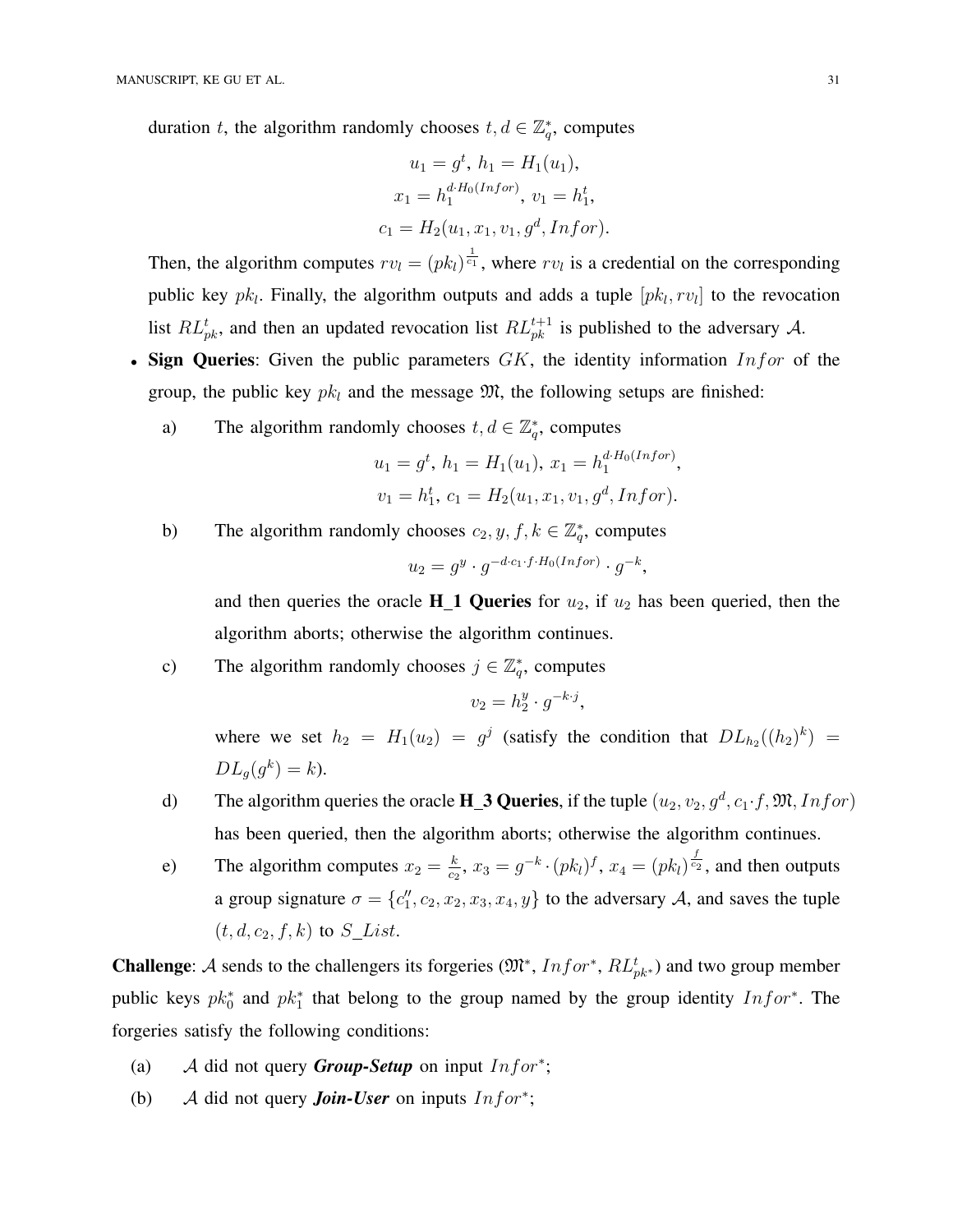(c) A did not query *Revoke-User* on inputs  $Infor^*$ ,  $pk_0^*$  (and  $pk_1^*$ ) and  $RL_{pk^*}^{t-1}$ .

The challengers pick a random bit  $x \in \{0, 1\}$ , and then run and output  $\sigma^* \leftarrow$ **Sign**(*GK*, csk<sup>\*</sup><sub>x</sub></sub>,  $\mathfrak{M}^*$ ) to  $\mathcal{A}$ .

**Queries Phase 2:** When running the adversary  $A$ , the relevant queries can occur according to the Definition 4.3. The algorithm  $\beta$  answers these in the following way:

- H\_1 Queries: If this query is fresh, then the algorithm chooses random  $s \in Z_q^*$ , computes and outputs  $(g^{b})^{s} = g^{b \cdot s}$  to the adversary A; otherwise the algorithm returns the same result. Also, the algorithm saves the new tuple  $(s, g^{b \cdot s})$  to  $U$ <sub>-</sub>List.
- H\_2 Queries: If this query is fresh, then the algorithm outputs the new result to the adversary A; otherwise the algorithm returns the same result.
- H\_3 Queries: If this query is fresh, then the algorithm outputs the new result to the adversary A; otherwise the algorithm returns the same result.
- Group-Setup Queries: Given the public parameters  $GK$  and the identity information Information of the group, the algorithm randomly chooses  $d \in \mathbb{Z}_q^*$ , computes and outputs a group private key  $sk_g = d \cdot H_0(Infor)$  and a group public key  $pk_g = g^d$  to A.
- Join-User Queries: Given the public parameters  $GK$  and the group identity  $Infor$ , the algorithm randomly chooses  $t, d \in \mathbb{Z}_q^*$ , computes

$$
u_1 = g^t, h_1 = H_1(u_1),
$$
  
\n
$$
x_1 = h_1^{d \cdot H_0(Infor)}, v_1 = h_1^t,
$$
  
\n
$$
c_1 = H_2(u_1, x_1, v_1, g^d, Infor), r = t + c_1 \cdot d \cdot H_0(Infor).
$$

The algorithm outputs a partial member private key  $\delta = (x_1, c_1, r)$  to A.

• Revoke-User Queries: Given the public parameters  $GK$ , the group identity  $Infor$ , the public key  $pk_l$  of the revoked group member and the revocation list  $RL_{pk}^t$  of the last duration t, the algorithm randomly chooses  $t, d \in \mathbb{Z}_q^*$ , computes

$$
u_1 = g^t, h_1 = H_1(u_1),
$$
  
\n
$$
x_1 = h_1^{d \cdot H_0(Infor)}, v_1 = h_1^t,
$$
  
\n
$$
c_1 = H_2(u_1, x_1, v_1, g^d, Infor).
$$

Then, the algorithm computes  $rv_l = (pk_l)^{\frac{1}{c_1}}$ , where  $rv_l$  is a credential on the corresponding public key  $pk_l$ . Finally, the algorithm outputs and adds a tuple  $[pk_l, rv_l]$  to the revocation list  $RL_{pk}^{t}$ , and then an updated revocation list  $RL_{pk}^{t+1}$  is published to the adversary A, where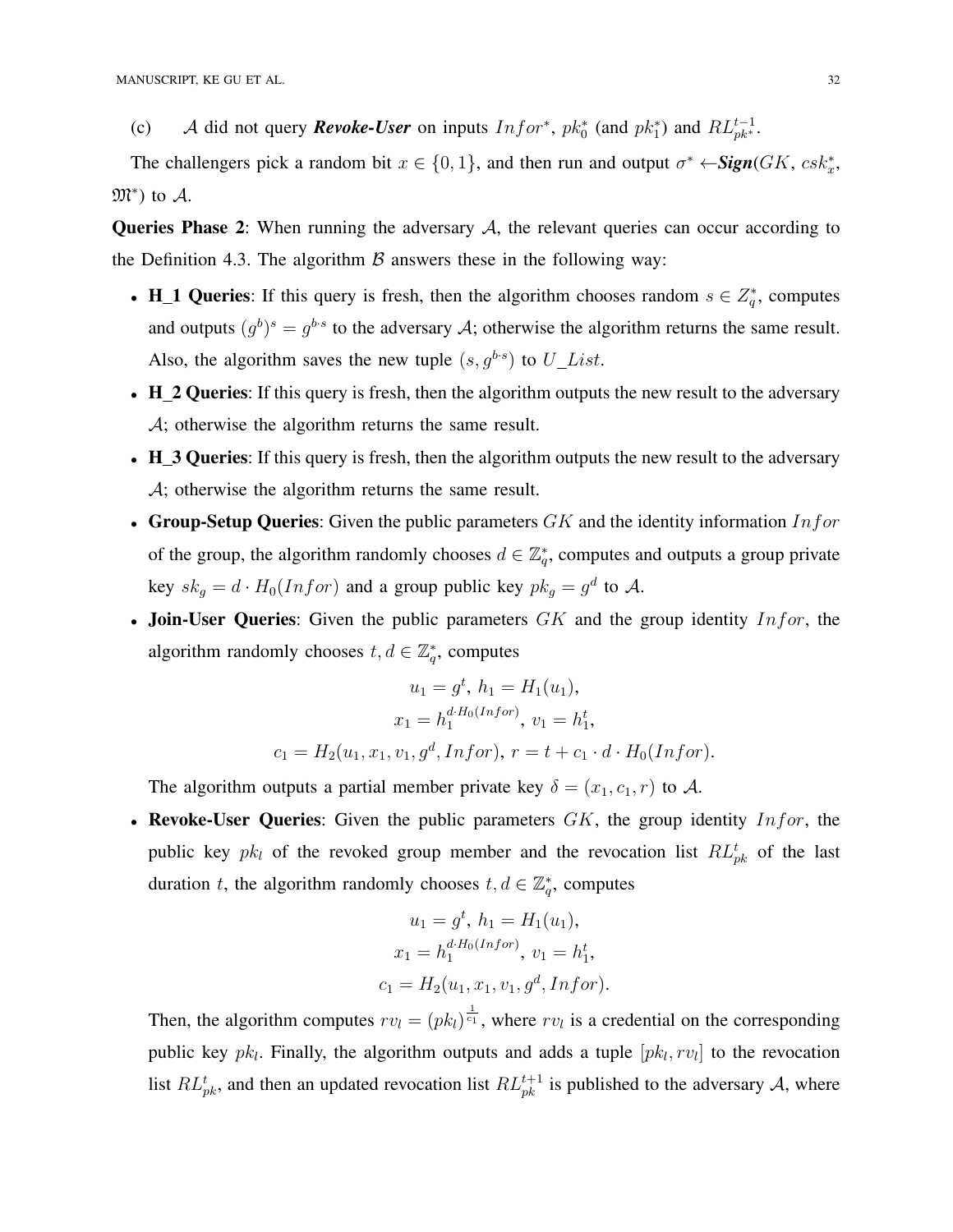A did not query **Revoke-User Queries** on inputs  $Infor^*$ ,  $pk_0^*$  (and  $pk_1^*$ ).

- Sign Queries: Given the public parameters  $GK$ , the identity information  $Infor$  of the group, the public key  $pk_l$  and the message  $\mathfrak{M}$ , the following setups are finished:
	- a) The algorithm randomly chooses  $t, d \in \mathbb{Z}_q^*$ , computes

$$
u_1 = g^t, h_1 = H_1(u_1), x_1 = h_1^{d \cdot H_0(Infor)},
$$
  

$$
v_1 = h_1^t, c_1 = H_2(u_1, x_1, v_1, g^d, Infor).
$$

b) The algorithm randomly chooses  $c_2, y, f, k \in \mathbb{Z}_q^*$ , computes

$$
u_2 = g^y \cdot g^{-d \cdot c_1 \cdot f \cdot H_0(Infor) } \cdot g^{-k},
$$

and then queries the oracle  $H_1$  Queries for  $u_2$ , if  $u_2$  has been queried, then the algorithm aborts; otherwise the algorithm continues.

c) The algorithm randomly chooses  $j \in \mathbb{Z}_q^*$ , computes

$$
v_2 = h_2^y \cdot g^{-k \cdot j},
$$

where we set  $h_2 = H_1(u_2) = g^j$  (satisfy the condition that  $DL_{h_2}((h_2)^k) =$  $DL_g(g^k) = k$ .

- d) The algorithm queries the oracle **H\_3 Queries**, if the tuple  $(u_2, v_2, g^d, c_1 \cdot f, \mathfrak{M}, Infor)$ has been queried, then the algorithm aborts; otherwise the algorithm continues.
- e) The algorithm computes  $x_2 = \frac{k}{c^2}$  $\frac{k}{c_2}$ ,  $x_3 = g^{-k} \cdot (pk_l)^f$ ,  $x_4 = (pk_l)^{\frac{f}{c_2}}$ , and then outputs a group signature  $\sigma = \{c_1'', c_2, x_2, x_3, x_4, y\}$  to the adversary A, and saves the tuple  $(t, d, c_2, f, k)$  to  $S$ \_List.

Guess: If the algorithm  $\beta$  does not abort as a consequence of one of the queries above, the adversary A will, with probability at least  $\varepsilon$ , output a bit  $x' \in \{0, 1\}$ , and succeed  $(x' = x)$  and return a valid forgery  $(\mathfrak{M}^*, \sigma^*, \text{Infor}^*, \text{RL}_{pk^*}^t)$  for the challengers  $u_0^*$  and  $u_1^*$ , where the identity In for<sup>\*</sup> and the revocation list  $RL_{pk*}^t$  are arbitrary forgeries generated by A.

Then, if the adversary A did not query the oracle **H\_1 Queries**, or  $U$ <sub>List</sub> is empty or  $S$ <sub>List</sub> is empty, then the algorithm  $\beta$  aborts.

Otherwise, the algorithm B can get  $h_2 = H_1(*) = g^{b \cdot s}$ . So, when the condition  $DL_{h_2}((h_2)^{a_{x'} \cdot f \cdot c_2 - k}) =$  $DL_g(g^{a_{x'}\cdot f \cdot c_2-k}) = a_{x'} \cdot f \cdot c_2 - k$  holds, we can get the followings:

$$
h_2^{x_2 \cdot c_2} = (h_2)^{(a_{x'} \cdot f - \frac{k}{c_2}) \cdot c_2} = (g^{b \cdot s})^{(a_{x'} \cdot f - \frac{k}{c_2}) \cdot c_2} = (g^{b \cdot s})^{(a_{x'} \cdot f \cdot c_2 - k)} = g^{a_{x'} \cdot b \cdot s \cdot f \cdot c_2 - b \cdot s \cdot k},
$$

then B computes and outputs  $(h_2^{x_2 \cdot c_2} \cdot g^{b \cdot s \cdot k})^{\frac{1}{c_2 \cdot s \cdot f}} = g^{a_{x'} \cdot b}$ , which is the solution to the given CDH problem.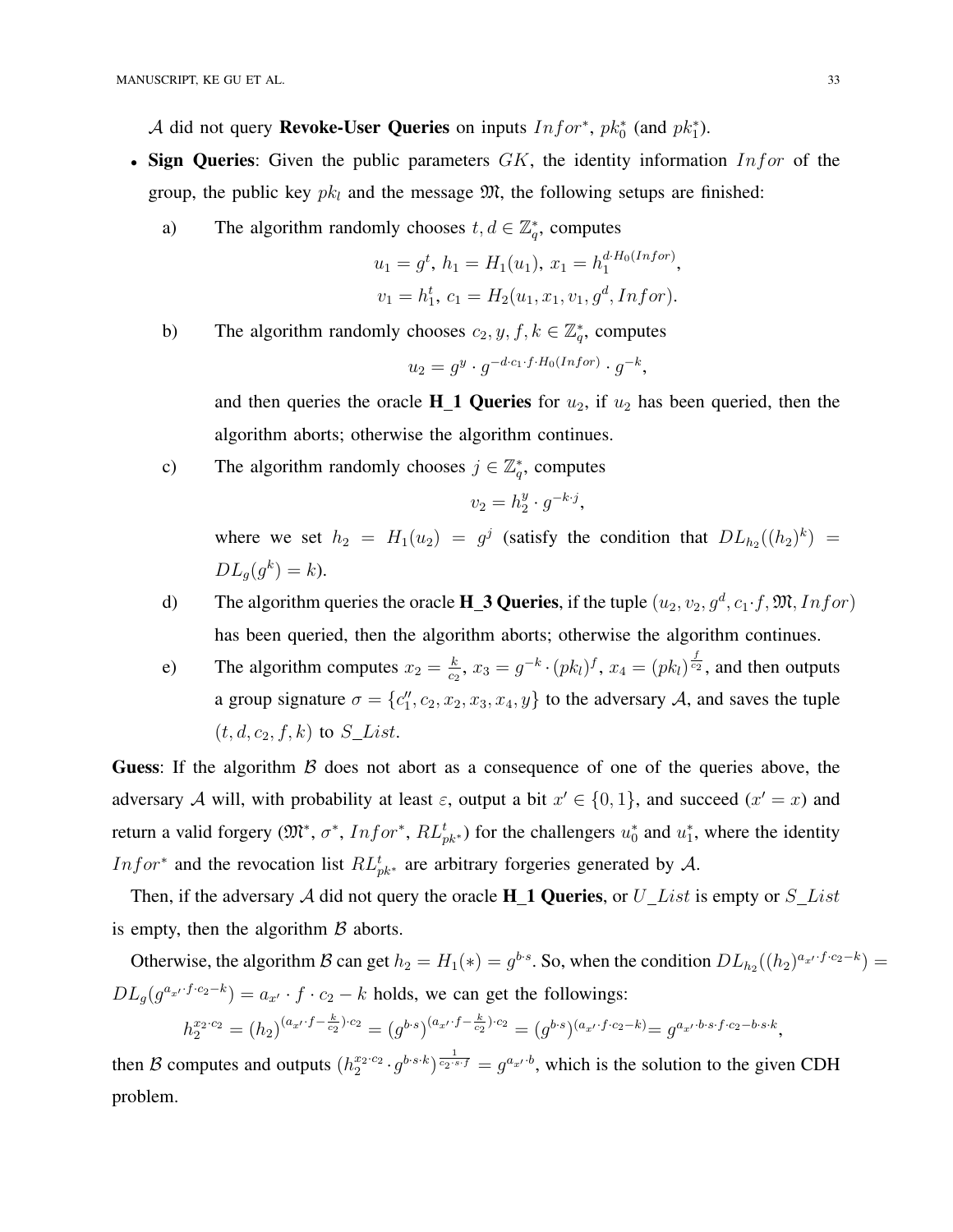MANUSCRIPT, KE GU ET AL. 34

Now, we analyze the probability of the algorithm  $\beta$  not aborting. For the simulation to complete without aborting, we require that all *Group-Setup* queries, all *Join-User* queries and all *Revoke-User* queries are fresh, and all *Sign* queries do not abort in the Queries Phase 1 and 2. So, if the algorithm  $\beta$  does not abort, then the following conditions must hold:

- (a) All *Group-Setup* queries are fresh in the Queries Phase 1 and 2, because  $H_0: \{0,1\}^* \to$  $\mathbb{Z}_q^*$  is uniformly distributed in  $\mathbb{Z}_q$ , the collision probability of  $H_0$  is  $\frac{1}{2^{n_q}}$ , then the failure probability of the queries is at most  $\frac{q_{g_1} + q_{g_2}}{2^{n_q}}$ .
- (b) All *Join-User* queries are fresh in the Queries Phase 1 and 2, the collision probability of  $H_0$  is  $\frac{1}{2^{n_q}}$ , and because  $t, d \in \mathbb{Z}_q^*$  are uniformly distributed in  $\mathbb{Z}_q$ , the collision probability of  $H_1$  is  $q_h \cdot \frac{1}{2^n}$  $\frac{1}{2^{n_q}} = \frac{q_h}{2^{n_q}}$  $\frac{q_h}{2^{n_q}}$  and the collision probability of  $H_2$  is  $q_h \cdot \frac{1}{2^n}$  $\frac{1}{2^{n_q}} = \frac{q_h}{2^{n_q}}$  $\frac{q_h}{2^{n_q}}$ , then the failure probability of the queries is at most  $(q_{j_1} + q_{j_2}) \cdot (\frac{1}{2^n})$  $\frac{1}{2^{n_q}} + \frac{2 \cdot q_h}{2^{n_q}}$  $\frac{2\cdot q_h}{2^{n_q}}$ ).
- (c) All *Revoke-User* queries are fresh in the Queries Phase 1 and 2, similarly the collision probability of  $H_0$  is  $\frac{1}{2^{n_q}}$ , and because  $t, d \in \mathbb{Z}_q^*$  are uniformly distributed in  $\mathbb{Z}_q$ , the collision probability of  $H_1$  is  $q_h \cdot \frac{1}{2^n}$  $\frac{1}{2^{n_q}} = \frac{q_h}{2^{n_q}}$  $\frac{q_h}{2^{n_q}}$  and the collision probability of  $H_2$  is  $q_h \cdot \frac{1}{2^n}$  $\frac{1}{2^{n_q}} = \frac{q_h}{2^{n_q}}$  $\frac{q_h}{2^{n_q}}$ , then the failure probability of the queries is at most  $(q_{r_1}+q_{r_2}) \cdot (\frac{1}{2^{n_q}})$  $\frac{1}{2^{n_q}} + \frac{2 \cdot q_h}{2^{n_q}}$  $\frac{2\cdot q_h}{2^{n_q}}$ ).
- (d) All *Sign* queries do not abort in the Queries Phase 1 and 2, then we may get the followings:
	- The algorithm may abort in the setup b), namely  $u_2$  has been queried on the oracle **H\_1 Queries**. So, as  $t, d, c_2, y, f, k \in \mathbb{Z}_q^*$  are uniformly distributed in  $\mathbb{Z}_q^6$ , the collision probability of  $H_1$  is  $q_h \cdot \frac{1}{2^{6\gamma}}$  $\frac{1}{2^{6 \cdot n_q}} = \frac{q_h}{2^{6 \cdot n}}$  $\frac{q_h}{2^{6 \cdot n_q}}$ , then the failure probability of the queries is at most  $\frac{(q_{s_1}+q_{s_2})\cdot q_h}{2^{6\cdot n_q}}$  $\frac{+q_{s_2}\cdot q_h}{2^{6\cdot n_q}}$ ;
	- The algorithm may abort in the setup d), namely the tuple  $(u_2, v_2, g^d, c_1 \cdot f, \mathfrak{M}, Infor)$ has been queried on the oracle **H\_3 Queries**. So, as  $j \in \mathbb{Z}_q^*$  is uniformly distributed in  $\mathbb{Z}_q$ , the collision probability of  $H_3$  is  $(2 \cdot q_h + q_{s_1} + q_{s_2}) \cdot \frac{1}{2^n}$  $\frac{1}{2^{n_q}} = \frac{2 \cdot q_h + q_{s_1} + q_{s_2}}{2^{n_q}}$  $\frac{q_{s_1}+q_{s_2}}{2^{n_q}}$ , then the failure probability of the queries is at most  $\frac{(q_{s_1}+q_{s_2})\cdot(2\cdot q_h+q_{s_1}+q_{s_2})}{2^{n_q}}$  $\frac{z \cdot q_h + q_{s_1} + q_{s_2})}{2^{n_q}}$ .

Therefore, from the above analysis, we get that the algorithm  $\beta$  can compute  $g^{a,b}$  from the forgery as shown above, with probability at least  $\varepsilon' = \varepsilon - \frac{q_{g_1} + q_{g_2}}{2^{n_g}}$  $\frac{1+q_{g_2}}{2^{n_q}}-(q_{j_1}+q_{j_2})\cdot(\frac{1}{2^n})$  $\frac{1}{2^{n_q}} + \frac{2 \cdot q_h}{2^{n_q}}$  $\frac{2\cdot q_h}{2^{n_q}}$ ) –  $(q_{r_1} +$  $(q_{r_2})\cdot(\frac{1}{2^n})$  $rac{1}{2^{nq}} + \frac{2 \cdot q_h}{2^{nq}}$  $\frac{(q_{s_1}+q_{s_2})\cdot q_h}{2^{6\cdot n_q}}$  $\frac{+q_{s_2})\cdot q_h}{2^{6\cdot n_q}} - \frac{(q_{s_1}+q_{s_2})\cdot (2\cdot q_h+q_{s_1}+q_{s_2})}{2^{n_q}}$  $\frac{2^{n}q_{h}+q_{s_1}+q_{s_2})}{2^{n}q}$ . The time complexity of the algorithm  $\beta$  is  $\hbar' = \hbar + O((q_h + q_{g_1} + q_{g_2} + 4 \cdot (q_{j_1} + q_{j_2}) + 5 \cdot (q_{r_1} + q_{r_2}) + 12 \cdot (q_{s_1} + q_{s_2})) \cdot C_{exp} + 4 \cdot (q_{s_1} + q_{s_2}) \cdot C_{mul}),$ where we assume that the time for integer addition, integer multiplication and hash computation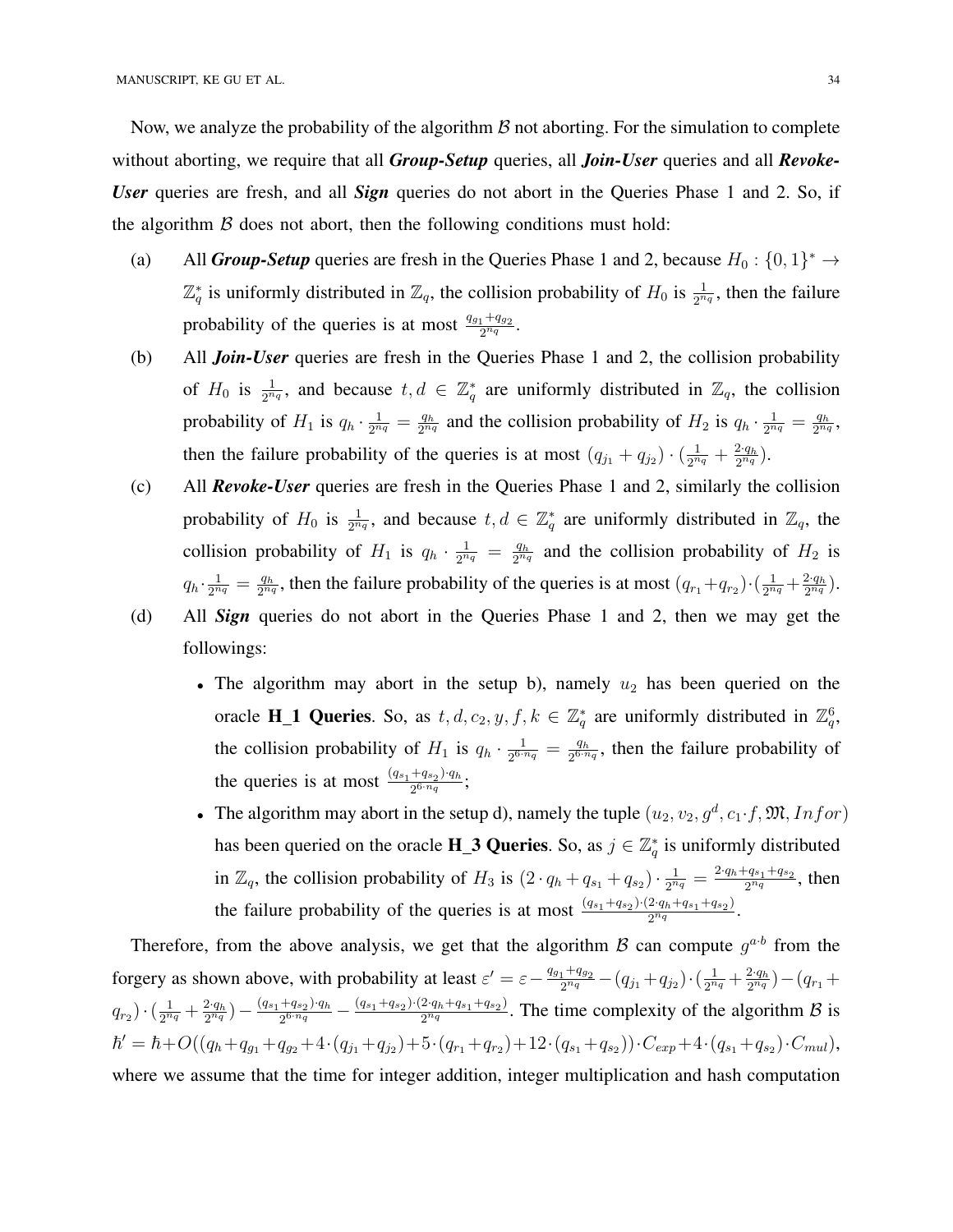#### can both be ignored.

Thus, Theorem 6.3 follows.

#### **REFERENCES**

- [1] D. Chaum, E. van Heyst. Group Signatures. In Eurocrypt'91, LNCS 547, pp. 257-265, Springer, 1991.
- [2] G. Ateniese, J. Camenisch, M. Joye, G. Tsudik. A practical and provably secure coalition-resistant group signature scheme. In Crypto'00, LNCS 1880, pp. 255-270, 2000.
- [3] M. Bellare, D. Micciancio, B. Warinschi. Foundations of group signatures: Formal definitions, simplified require- ments, and a construction based on general assumptions. In Eurocrypt'03, LNCS 2656, pp. 614-629, 2003.
- [4] D. Boneh, X. Boyen, H. Shacham. Short Group Signatures. In Crypto'04, LNCS 3152, pp. 41-55. Springer, 2004.
- [5] E. Bresson, J. Stern. Efficient Revocation in Group Signatures. In PKC'01, LNCS 1992, pp. 190-206, 2001.
- [6] G. Ateniese, D. Song, G. Tsudik. Quasi-Efficient Revocation in Group Signatures. In Financial Cryptography'02, LNCS 2357, pp. 183-197, 2002.
- [7] J. Camenisch, A. Lysyanskaya. Dynamic Accumulators and Application to Efficient Revocation of Anonymous Credentials. In Crypto'02, LNCS 2442, pp. 61-76, Springer, 2002.
- [8] D. Boneh, H. Shacham. Group signatures with verifier-local revocation. In ACM-CCS'04, pp. 168-177, 2004.
- [9] L. Nguyen. Accumulators from Bilinear Pairings and Applications. In CT-RSA'05, LNCS 3376, pp. 275-292, 2005.
- [10] J. Camenisch, M. Kohlweiss, C. Soriente. An Accumulator Based on Bilinear Maps and Efficient Revocation for Anonymous Credentials. In PKC'09, LNCS 5443, pp. 481-500, 2009.
- [11] E. Brickell. An efficient protocol for anonymously providing assurance of the container of the private key. Sub- mission to the Trusted Computing Group. April, 2003.
- [12] T. Nakanishi, N. Funabiki. Verifier-Local Revocation Group Signature Schemes with Backward Unlinkability from Bilinear Maps. In Asiacrypt'05, LNCS 5443, pp. 533-548, 2009.
- [13] S. Zhou, D. Lin. Shorter Verifier-Local Revocation Group Signatures from Bilinear Maps. In CANS'06, LNCS 4301, pp. 126-143, Springer, 2006.
- [14] B. Libert, D. Vergnaud. Group Signatures with Verifier-Local Revocation and Backward Unlinkability in the Standard Model. In CANS'09, LNCS 5888, pp. 498-517, 2009.
- [15] E. Brickell, J. Camenisch, L. Chen. Direct Anonymous Attestation. In ACM-CCS'04, pp. 132-145, 2004.
- [16] T. Nakanishi, H. Fujii, Y. Hira, N. Funabiki. Revocable Group Signature Schemes with Constant Costs for Signing and Verifying. In PKC'09, LNCS 5443, pp. 463-480, 2009.
- [17] B. Libert, T. Peters, M. Yung. Scalable Group Signatures with Revocation. Advances in Cryptology-EUROCRYPT 2012, LNCS 7323, Springer-Verlag, 2012, pp.609-627.
- [18] B. Libert, T. Peters, M. Yung. Scalable Group Signatures with Almost-for-Free Revocation. Advances in Cryptology-CRYPTO2012, LNCS 7417, Springer-Verlag, 2012, pp.571-589.
- [19] L. Ibraimi, S. Nikova, P. Hartel, W. Jonker. An Identity-Based Group Signature with Membership Revocation in the Standard Model. Available at: http:/doc.utwente.nl/72270/1/Paper.pdf.
- [20] K. Emura, A. Miyaji, K. Omote. An r-Hiding Revocable Group Signature Scheme: Group Signatures with the Property of Hiding the Number of Revoked Users. Journal of Applied Mathematics, Volume 2014, Article ID 983040, 14 pages.